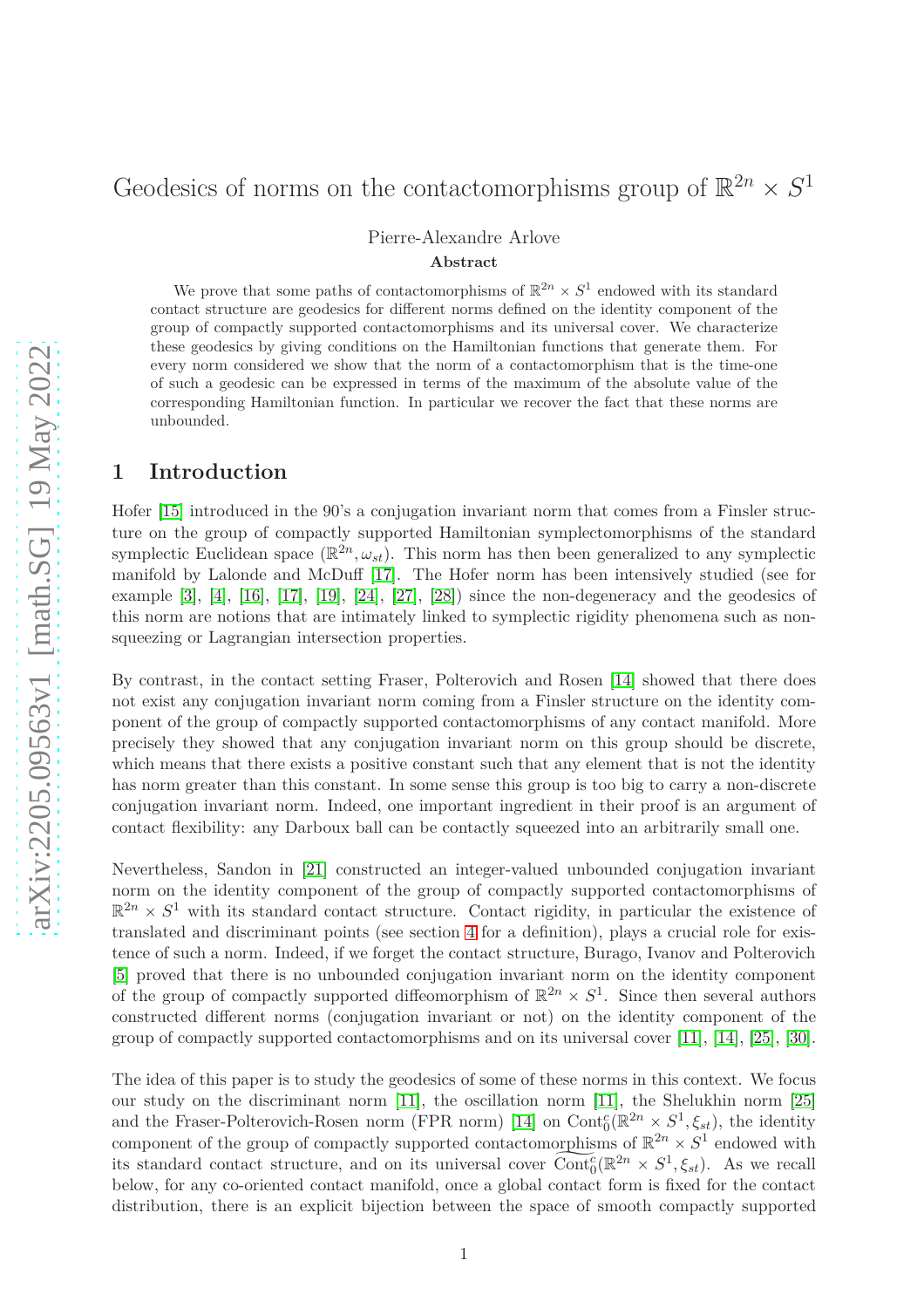time dependent functions on the contact manifold and the space of smooth paths of compactly supported contactomorphisms starting at the identity. While Shelukhin and Fraser, Polterovich and Rosen use this correspondence to define their norms in terms of the corresponding functions' size, the discriminant norm and the oscillation norm count in some sense the minimal number of discriminant points we should encounter while going from the identity to the considered contactomorphism along a smooth path.

Because the bijection mentioned above - between paths of contactomorphisms and functions depends on the choice of a contact form, the Shelukhin norm is not conjugation invariant. All the other mentioned norms are conjugation invariant. However, as we will see in section [3,](#page-7-0) the Shelukhin norm, the oscillation norm and the discriminant norm share the common property to be defined by minimizing some length functionals on the space of smooth paths of compactly supported contactomorphisms. Therefore it makes sense to talk about the geodesics of these three norms: they are the paths that minimize the length (see section [2](#page-4-0) for a precise definition).

The main result that we present in this paper is the following: we show that a path of contactomorphisms generated by a function satisfying certain conditions is a geodesic for the discriminant, oscillation and Shelukhin norms. We show moreover that the norm of a contactomorphism that is the time-one of such a geodesic can be expressed in terms of the maximum of the absolute value of the corresponding function. In addition, even if the FPR norm does not *a priori* come from a length functional - therefore we cannot talk about its geodesics - we still can express the FPR norm of such a time-one path in terms of the maximum of the absolute value of the corresponding function. In particular we get as a corollary a new proof of the unboundedness of the discriminant norm, the oscillation norm, the Shelukhin norm and the FPR norm on Cont<sup>c</sup><sub>0</sub>( $\mathbb{R}^{2n} \times S^1$ ,  $\xi_{st}$ ). Before stating precisely these results let us define the standard contact structure and the standard contact form on  $\mathbb{R}^{2n} \times S^1$ . This will allow us to explicit the bijection between compactly supported time-dependent functions and compactly supported paths of contactomorphisms starting at the identity.

For any positive natural number  $n \in \mathbb{N}_{>0}$ , the standard contact structure  $\xi_{st}$  on  $\mathbb{R}^{2n+1}$  is given by the kernel of the 1-form  $\alpha_{st} = dz - \sum_{i=1}^{n}$  $i = 1$  $y_i dx_i$ , where  $(x_1, \ldots, x_n, y_1, \ldots, y_n, z)$  are the coordinate functions on  $\mathbb{R}^{2n+1}$ . The Reeb vector field  $R_{\alpha_{st}}$  is given by  $\frac{\partial}{\partial z}$ . The 1-form  $\alpha_{st}$  is invariant by the action of Z on  $\mathbb{R}^{2n+1}$  given by  $k \cdot (x, y, z) = (x, y, z + k)$  for all  $k \in \mathbb{Z}$  and  $(x, y, z) \in \mathbb{R}^{2n+1}$ , so it descends to the quotient  $\mathbb{R}^{2n} \times S^1$  to a 1-form we also denote  $\alpha_{st}$ . The kernel of this latter form, which we still denote by  $\xi_{st}$ , is the standard contact distribution on  $\mathbb{R}^{2n} \times S^1$ , and the Reeb vector field  $R_{\alpha_{st}}$  is again given by  $\frac{\partial}{\partial z}$ .

To any compactly supported smooth path of contactomorphisms  $\{\phi^t\}_{t\in[0,1]}$   $\subset$  Cont ${}^c_0(\mathbb{R}^{2n}\times$  $S^1$ ,  $\xi_{st}$ ) starting at the identity one can associate the compactly supported function *h* : [0, 1]  $\times$  $\mathbb{R}^{2n} \times S^1 \to \mathbb{R}, (t, p, z) \mapsto h^t(p, z)$  that satisfies

$$
\alpha_{st}\left(\frac{d}{dt}\phi^t\right) = h^t \circ \phi^t \text{ for all } t \in [0,1].
$$

Conversely to any time dependent compactly supported smooth function  $h: [0,1] \times \mathbb{R}^{2n} \times S^1 \to \mathbb{R}$ one can associate the smooth path of vector fields  $X_h : [0,1] \rightarrow \chi(M)$  satisfying

<span id="page-1-0"></span>
$$
\begin{cases}\n\alpha_{st}(X_h^t) = h^t \\
d\alpha_{st}(X_h^t, \cdot) = dh^t\left(\frac{\partial}{\partial z}\right)\alpha_{st} - dh^t.\n\end{cases} \tag{1}
$$

Using the Cartan's formula one can show that the flow  $\{\phi_{X_h}^t\}_{t\in\mathbb{R}}$  of the time dependent vector field  $X_h$ , i.e. the path of diffeomorphisms such that  $\frac{d}{dt}\phi_{X_h}^t = X_h^t(\phi_{X_h}^t)$  for all  $t \in \mathbb{R}$  and  $\phi_{X_h}^0 = \text{Id}$ ,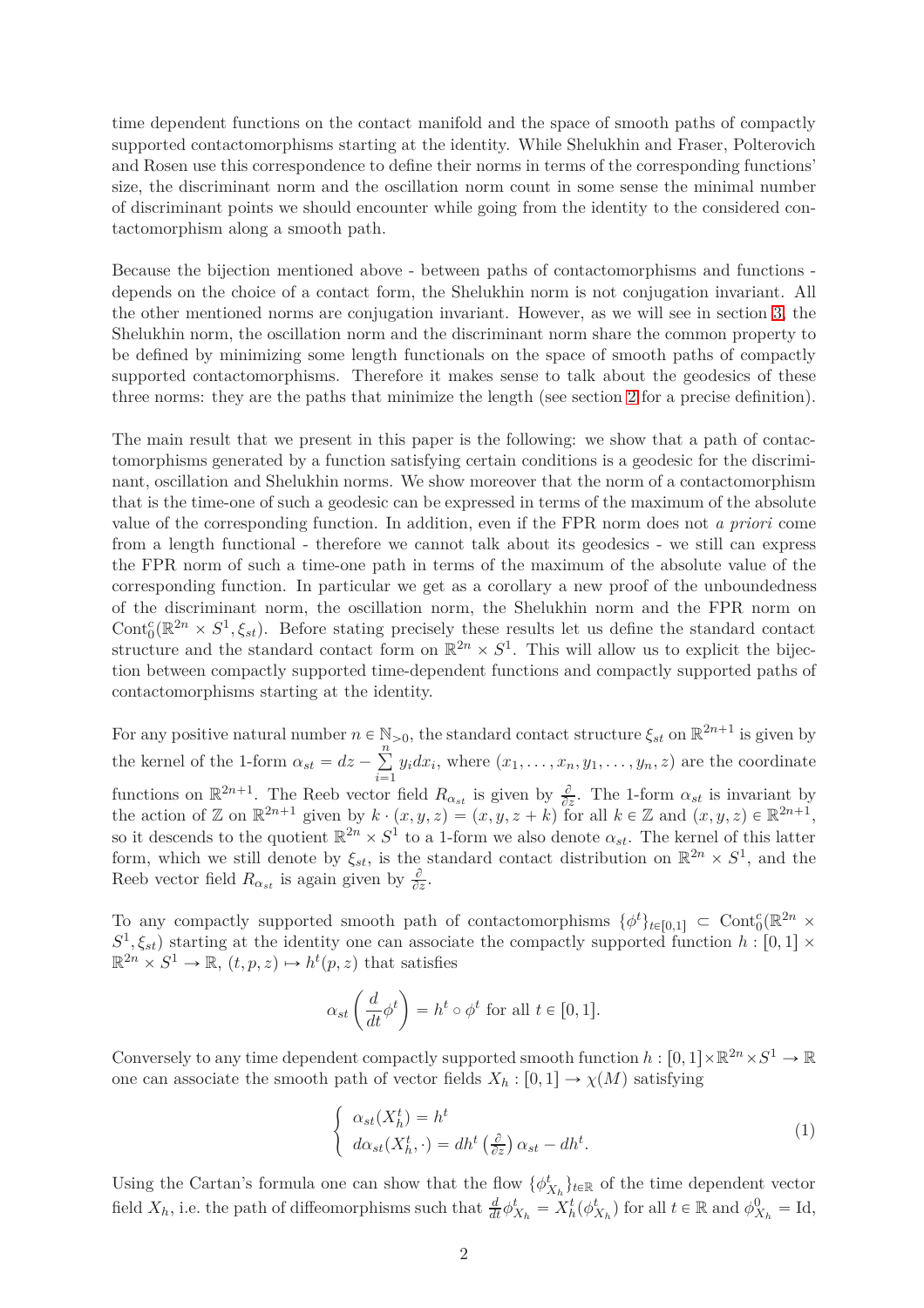is a smooth path of contactomorphisms. We denote by  $\phi_h := {\phi_{X_h}^t}_{t \in [0,1]}$  the restriction of this flow to the time interval [0, 1] and we say that *h* is the Hamiltonian function that generates  $\phi_h$ .

In Theorem [1.1](#page-2-0) below  $\nu_S^{\alpha_{st}}$  and  $\widetilde{\nu_S^{\alpha_{st}}}$  denote the Shelukhin (pseudo-)norms on Cont ${}^c_0(\mathbb{R}^{2n}\times S^1,\xi_{st})$ and  $\widetilde{\text{Cont}_0^c}(\mathbb{R}^{2n} \times S^1, \xi_{st})$  respectively, and the notation  $\mathcal{L}_S^{\alpha_{st}}$  stands for the Shelukhin length functional that we define in section [3.](#page-7-0) We denote by  $\nu_{FPR}^{\alpha_{st}}$  and  $\nu_{FPR}^{\alpha_{st}}$  the FPR norms on Cont<sup>c</sup><sub>0</sub><sup>( $\mathbb{R}^{2n} \times S^1$ ,  $\xi_{st}$ ) and Cont<sub>c</sub><sup>c</sup><sub>6</sub>( $\mathbb{R}^{2n} \times S^1$ ,  $\xi_{st}$ ) respectively.</sup>

<span id="page-2-0"></span>**Theorem 1.1.** Let  $H : \mathbb{R}^{2n} \to \mathbb{R}$  be a smooth function with compact support. If the Hessian of  $H$  *satifies*  $\max_{p \in \mathbb{R}^{2n}} |||$   $Hess_p(H) ||| < 2\pi$ , where  $||| \cdot |||$  *denotes the operator norm, then the path*  $\phi_h$ *generated by the Hamiltonian function*

$$
h: \mathbb{R}^{2n} \times S^1 \to \mathbb{R} \qquad (p, z) \mapsto H(p)
$$

*is a geodesic for the Shelukhin pseudo-norms*  $\nu_S^{\alpha_{st}}$  and  $\nu_S^{\alpha_{st}}$ . More precisely we have

$$
\mathcal{L}_S^{\alpha_{st}}(\phi_h) = \widetilde{\nu_S^{\alpha_{st}}}([\phi_h]) = \nu_S^{\alpha_{st}}(\phi_h^1) = \max\{\max h; -\min h\}.
$$

*Moreover, for any compactly supported contactomorphism*  $\varphi \in \text{Cont}_{0}^{c}(\mathbb{R}^{2n} \times S^{1}, \xi_{st})$  we have

$$
\widetilde{\nu_{FPR}^{\alpha_{st}}} \left( \left[ \varphi \circ \phi_h \circ \varphi^{-1} \right] \right) = \nu_{FPR}^{\alpha_{st}} \left( \varphi \circ \phi_h^1 \circ \varphi^{-1} \right) = \max \left\{ \left[ \max h \right], \left[ -\min h \right] \right\}.
$$

In Theorem [1.1](#page-2-0) below  $\nu_d$ ,  $\tilde{\nu}_d$  and  $\nu_{osc}$ ,  $\tilde{\nu}_{osc}$  denote respectively the discriminant and oscillation norms on  $\text{Cont}_{0}^{c}(\mathbb{R}^{2n} \times S^{1}, \xi_{st})$  and  $\widetilde{\text{Cont}_{0}^{c}}(\mathbb{R}^{2n} \times S^{1}, \xi_{st})$  respectively. The notations  $\mathcal{L}_{d}$  and  $\mathcal{L}_{osc}$ stand respectively for the discriminant length functional and the oscillation length functional that we define in section [3.](#page-7-0)

<span id="page-2-1"></span>**Theorem 1.2.** Let  $H : \mathbb{R}^{2n} \to \mathbb{R}$  be a smooth function with compact support such that 0 *is a regular value of H in the interior of its support, i.e for all*  $x \in$  Interior (Supp(*H*))  $\cap$  $H^{-1}{0}$ ,  $d_xH \neq 0$ . Suppose that the Hessian of *H* satisfies  $\max_{p \in \mathbb{R}^{2n}} |||$  Hess<sub>*p*</sub>(*H*)||  $\lt 2\pi$ , and *consider the path*  $\phi_h$  *generated by the Hamiltonian function* 

$$
h: \mathbb{R}^{2n} \times S^1 \to \mathbb{R} \qquad (p, z) \mapsto H(p).
$$

*Then for any*  $\varphi \in \text{Cont}^c_0(\mathbb{R}^{2n} \times S^1, \xi_{st})$  the path  $\varphi \circ \phi_h \circ \varphi^{-1}$  is a geodesic for the discriminant *norms*  $\tilde{\nu}_d$  *and*  $\nu_d$ *. More precisely we have* 

$$
\mathcal{L}_d(\varphi \circ \phi_h \circ \varphi^{-1}) = \widetilde{\nu}_d([\varphi \circ \phi_h \circ \varphi^{-1}]) = \nu_d(\varphi \circ \phi_h^1 \circ \varphi^{-1}) = \max\{[\max h] + 1, [-\min h] + 1\}.
$$

If we assume moreover that  $H : \mathbb{R}^{2n} \to \mathbb{R}_{\geqslant 0}$  is non-negative (resp.  $H : \mathbb{R}^{2n} \to \mathbb{R}_{\leqslant 0}$  is non*positive), then the path*  $\phi \circ \phi_h \circ \phi^{-1}$  *is a geodesic for the oscillation norms*  $\widetilde{\nu_{osc}}$  *and*  $\nu_{osc}$ *. More precisely*

$$
\mathcal{L}_{osc}(\varphi \circ \phi_h \circ \varphi^{-1}) = \widetilde{\nu_{osc}}([\varphi \circ \phi_h \circ \varphi^{-1}]) = \nu_{osc}(\varphi \circ \phi_h^1 \circ \varphi^{-1}) = [\max h] + 1
$$
  
(resp.  $\mathcal{L}_{osc}(\varphi \circ \phi_h \circ \varphi^{-1}) = \widetilde{\nu_{osc}}([\varphi \circ \phi_h \circ \varphi^{-1}]) = \nu_{osc}(\varphi \circ \phi_h^1 \circ \varphi^{-1}) = [-\min h] + 1).$ 

<span id="page-2-2"></span>**Corollary 1.3.** The norms  $\nu_{FPR}^{\alpha_{st}}, \nu_{S}^{\alpha_{st}}, \nu_{d}, \nu_{osc}$  are unbounded on Cont<sub>6</sub><sup>( $\mathbb{R}^{2n} \times S^{1}, \xi_{st}$ ).</sup>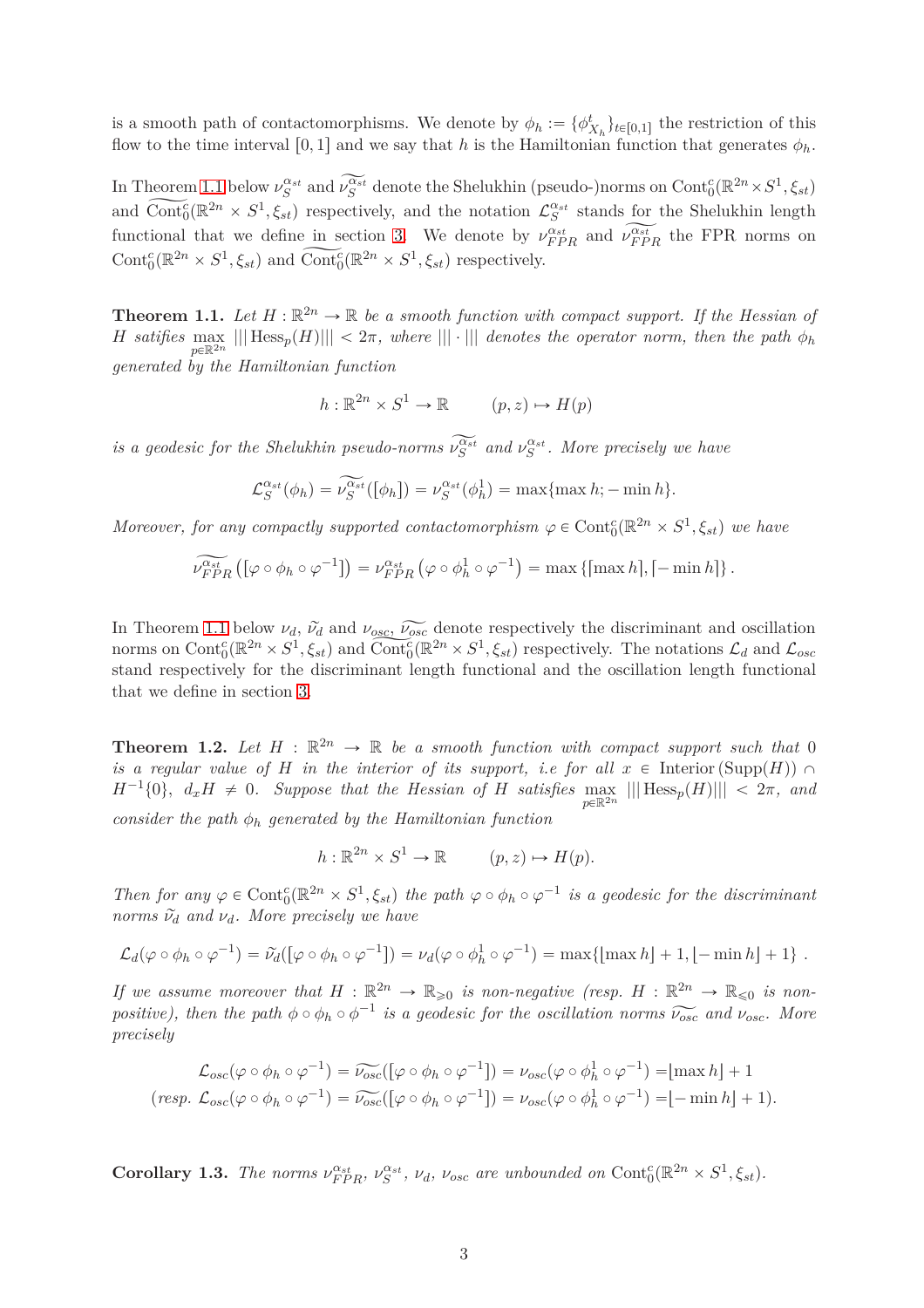*Proof.* Let  $B > 0$  be a positive number and consider the smooth compactly supported function

$$
f_B: \mathbb{R} \to \mathbb{R}_{\geq 0}
$$
  

$$
x \mapsto \begin{cases} e^{-B^2(x^2 - B)^{-2}} & \text{if } x \in [-\sqrt{B}, \sqrt{B}] \\ 0 & \text{if } |x| > \sqrt{B}. \end{cases}
$$

Denoting by  $\|\cdot\|$  the standard Euclidean norm on  $\mathbb{R}^{2n}$ , for any  $A > 0$  the smooth non-negative, compactly supported Hamiltonian function

$$
h_{B,A}: \mathbb{R}^{2n} \times S^1 \to \mathbb{R}_{\geq 0}, \qquad (p,z) \mapsto \frac{A}{f_B(0)} f_B(\|p\|)
$$

is independent of the  $S^1$ -coordinate and satisfies  $h_{B,A}(0, z) = \max_{A} h_{B,A} = A$  for all  $z \in$  $S<sup>1</sup>$ . Note also that  $h_{B,A}$  does not vanish inside the interior of its support. Moreover an easy computation shows that there exists an increasing function  $B_0 : \mathbb{R}_{>0} \to \mathbb{R}_{>0}$  such that  $\max_{n\in\mathbb{R}^{2n}} |||\operatorname{Hess}_p h_{B,A}(\cdot,z)||| < 2\pi$  for any  $B \ge B_0(A)$  and  $z \in S^1$ . So by Theorem [1.1](#page-2-0) and Theorem  $p \in \mathbb{R}^2$ [1.2,](#page-2-1) the contactomorphism  $\phi := \phi_{h_{B_0(A),A}}^1$  satifies

$$
\nu_{osc}(\phi) = \nu_d(\phi) = [A] + 1, \quad \nu_{FPR}^{\alpha_{st}}(\phi) = [A] \quad \text{and} \quad \nu_S^{\alpha_{st}}(\phi) = A.
$$

Since *A* can be choosen as big as we want, we deduce Corollary [1.3.](#page-2-2) Note that the diameter of the support of  $h_{B_0(A),A}$  grows with *A*.  $\Box$ 

Unboundedness of these norms on  $Cont_0^c(\mathbb{R}^{2n} \times S^1, \xi_{st})$  was actually already known [\[11\]](#page-26-8), [\[14\]](#page-26-6), [\[25\]](#page-26-9). The novelty of our result is that given any positive number  $A > 0$  one can construct an explicit Hamiltonian function such that the norm of the time-one of the path generated by this Hamiltonian function is exactly *A*.

Even if these norms do not *a priori* measure the same thing it turns out that they almost agree for the contactomorphisms described in Theorems [1.1](#page-2-0) and [1.2.](#page-2-1) It seems then reasonnable to ask whether these norms are equivalent. Similar questions can be found in [\[14\]](#page-26-6), [\[23\]](#page-26-10).

Another natural question that arises from these results comes from the similarity with the geodesics of Hofer geometry. Indeed, it is well known that a time independent compactly supported function  $H : \mathbb{R}^{2n} \to \mathbb{R}$  with small Hessian generates a path of Hamiltonian symplectomorphisms of the standard symplectic Euclidean space  $(\mathbb{R}^{2n}, \omega_{st})$  that is a geodesic for the Hofer norm [\[3\]](#page-25-0), [\[16\]](#page-26-2). So the above theorems say that these geodesics can be lifted to paths of contactomorphisms that are still geodesics for the Shelukhin norm, and under some more assumptions, geodesics for the discriminant norms and the oscillation norm too. It would be interesting to know which are the geodesics of the Hofer norm that lift to geodesics of  $\nu_S^{\alpha_{st}}$ ,  $\nu_d$ and  $\nu_{osc}$ .

The main tool to prove Theorems [1.1](#page-2-0) and [1.2](#page-2-1) is the translation selector  $c:$  Cont $_{0}^{c}(\mathbb{R}^{2n}\times S^{1},\xi_{st})\to$  $\mathbb{R}_{\geq 0}$  constructed by Sandon using generating functions [\[22\]](#page-26-11). The strategy for the proof is to first bound all these norms from below in terms of this translation selector (see Corollary [5.7](#page-20-0) and Proposition [5.8\)](#page-21-0) and in a second time to show that the paths we are considering realize this lower bound.

Before moving to the next section, it is interesting to note that Sandon in [\[22\]](#page-26-11) use this translation selector to associate to any domain  $U \subset \mathbb{R}^{2n} \times S^1$  the following number

$$
c(U) := \sup \{c(\phi) \mid \phi \in \text{Cont}^c_0(U, \xi_{st})\},\
$$

where  $Cont_0^c(U,\xi_{st})$  is the set of time-one maps of smooth paths whose supports are compacts which lie inside *U*. The integer part of this function turns out to be a contact capacity, more precisely we have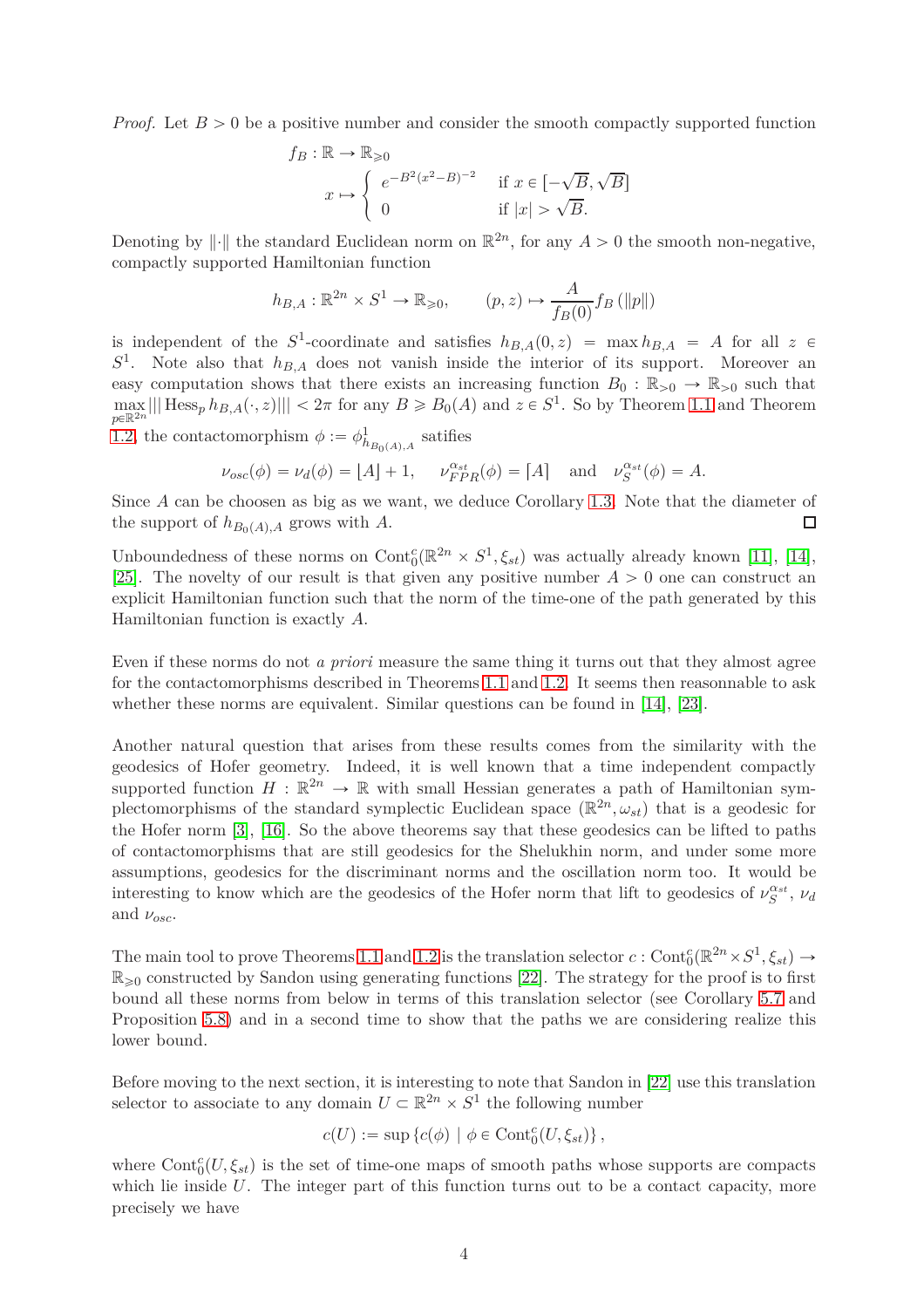- 1.  $c(U) \leq c(V)$  for any  $U \subset V$  lying inside  $\mathbb{R}^{2n} \times S^1$ ,
- 2.  $[c(U)] = [c(\phi(U))]$  for any  $\phi \in \text{Cont}_{0}^{c}(\mathbb{R}^{2n} \times S^{1}, \xi_{st})$  and any  $U \subset \mathbb{R}^{2n} \times S^{1}$ .
- 3.  $c(\mathcal{B}^{2n}(r) \times S^1) = c(\mathcal{B}^2(r) \times \mathbb{R}^{2n-2} \times S^1) = \pi r^2$  where  $\mathcal{B}^{2n}(r)$  and  $\mathcal{B}^2(r)$  denote the standard Euclidean ball of radius r centered at 0 lying inside  $\mathbb{R}^{2n}$  and  $\mathbb{R}^2$  respectively.

In the same paper [\[22\]](#page-26-11) it is shown that if a contactomorphism  $\phi \in \text{Cont}_{0}^{c}(\mathbb{R}^{2n} \times S^{1}, \xi_{st})$  displaces  $U \subset \mathbb{R}^{2n} \times S^1$ , i.e.  $\phi(U) \cap U = \emptyset$ , then

<span id="page-4-2"></span>
$$
[c(U)] \leqslant [c(\phi)] + [c(\phi^{-1})]. \tag{2}
$$

Corollary [5.7](#page-20-0) and Proposition [5.8](#page-21-0) will allow us to have similar results for the norms we are considering:

<span id="page-4-1"></span>**Proposition 1.4.** Let  $\phi \in \text{Cont}_{0}^{c}(\mathbb{R}^{2n} \times S^{1}, \xi_{st})$  be a contactomorphism that displaces  $U \subset$  $\mathbb{R}^{2n} \times S^1$ , *i.e.*  $\phi(U) \cap U = \emptyset$ . Then  $[\nu(\phi)] \ge \frac{1}{2}$  $\frac{1}{2}$   $[c(U)]$  where *v* denotes the FPR, discriminant, *oscillation or Shelukhin norm.*

In the next section we give the basic definitions of the group of contactomorphisms, its universal cover, conjugation invariant norms coming from length functionals and their geodesics. In the third section we recall the definition of the discriminant norm, the oscillation norm, the Shelukhin norm and the FPR norm. Then in the fourth section we give the main steps of the construction of Sandon's translation selector. Finally in the last section we give the proofs of Theorems [1.1,](#page-2-0) [1.2](#page-2-1) and Proposition [1.4.](#page-4-1)

**Acknowledgement -** This project is a part of my PhD thesis done under the supervision of Sheila Sandon. I am very grateful to her for introducing me to this beautiful subject of research. I thank her for all the interesting discussions that we had without which this work would not have existed. I would also like to thank Miguel Abreu, Jean-François Barraud and Mihai Damian for their support and their useful advices. The author is partially supported by the Deutsche Forschungsgemeinschaft under the Collaborative Research Center SFB/TRR 191 - 281071066 (Symplectic Structures in Geometry, Algebra and Dynamics).

# <span id="page-4-0"></span>**2 Basic definitions**

Let *M* be a connected manifold of dimension  $2n + 1$  endowed with a co-oriented contact distribution *ξ*, i.e. a distribution of hyperplanes given by the kernel of a 1-form  $\alpha \in \Omega^1(M)$  such that  $\alpha \wedge (d\alpha)^n$  is a volume form. We say that a diffeomorphism  $\phi \in \text{Diff}(M)$  is a contactomorphism if it preserves the contact distribution, i.e.  $d_x \phi(\xi_x) = \xi_{\phi(x)}$  for all *x* in *M* or equivalently if there exists a smooth function  $f : M \to \mathbb{R} \backslash \{0\}$  such that  $\phi^* \alpha = f \alpha$ . We say that a [0, 1]-family of contactomorphisms  $\{\phi^t\}_{t\in[0,1]}$  is a smooth path of contactomorphisms if the map  $[0,1] \times M \to M$ ,  $(t, x) \mapsto \phi^t(x)$  is smooth. From now on we denote a smooth path of contactomorphisms by  $\{\phi^t\}$  and omit the subscript  $t \in [0, 1]$ . We will study the set of all contactomorphisms  $\phi$  of M that can be joined to the identity by a smooth path of compactly supported contactomorphisms  $\{\phi^t\}$ , that is to say that  $\phi^0 = \text{Id}, \phi^1 = \phi$  and  $\text{Supp}(\{\phi^t\}) := \boxed{\bigcup_{k \in \mathcal{R}} \phi^k}$  $\bigcup_{t \in [0,1]} \{x \in M \mid \phi^t(x) \neq x\}$  is a

compact subset of *M*. This set is a group with respect to composition and we denote it by Cont<sup>*c*</sup>(*M, ξ*). Another group that will be of interest is the universal cover of Cont<sup>*c*</sup>(*M, ξ*): the set of classes of smooth compactly supported paths starting from the identity, where two different paths are identified if they are homotopic with fixed endpoints. More precisely, denoting by  $\mathcal{C}^{\infty}([0,1], \text{Cont}_{0}^{c}(M,\xi))$  the set of smooth paths of compactly supported contactomorphisms, we  $\det_{0} \widetilde{\mathrm{Cont}}_{0}^{\tilde{c}}(M,\xi) := \{ \{ \phi^{t} \} \in \mathcal{C}^{\infty}([0,1], \mathrm{Cont}_{0}^{c}(M,\xi)) \mid \phi^{0} = \mathrm{Id} \} / \sim, \text{ where } \{ \phi^{t} \} \sim \{ \varphi^{t} \}$  if and only if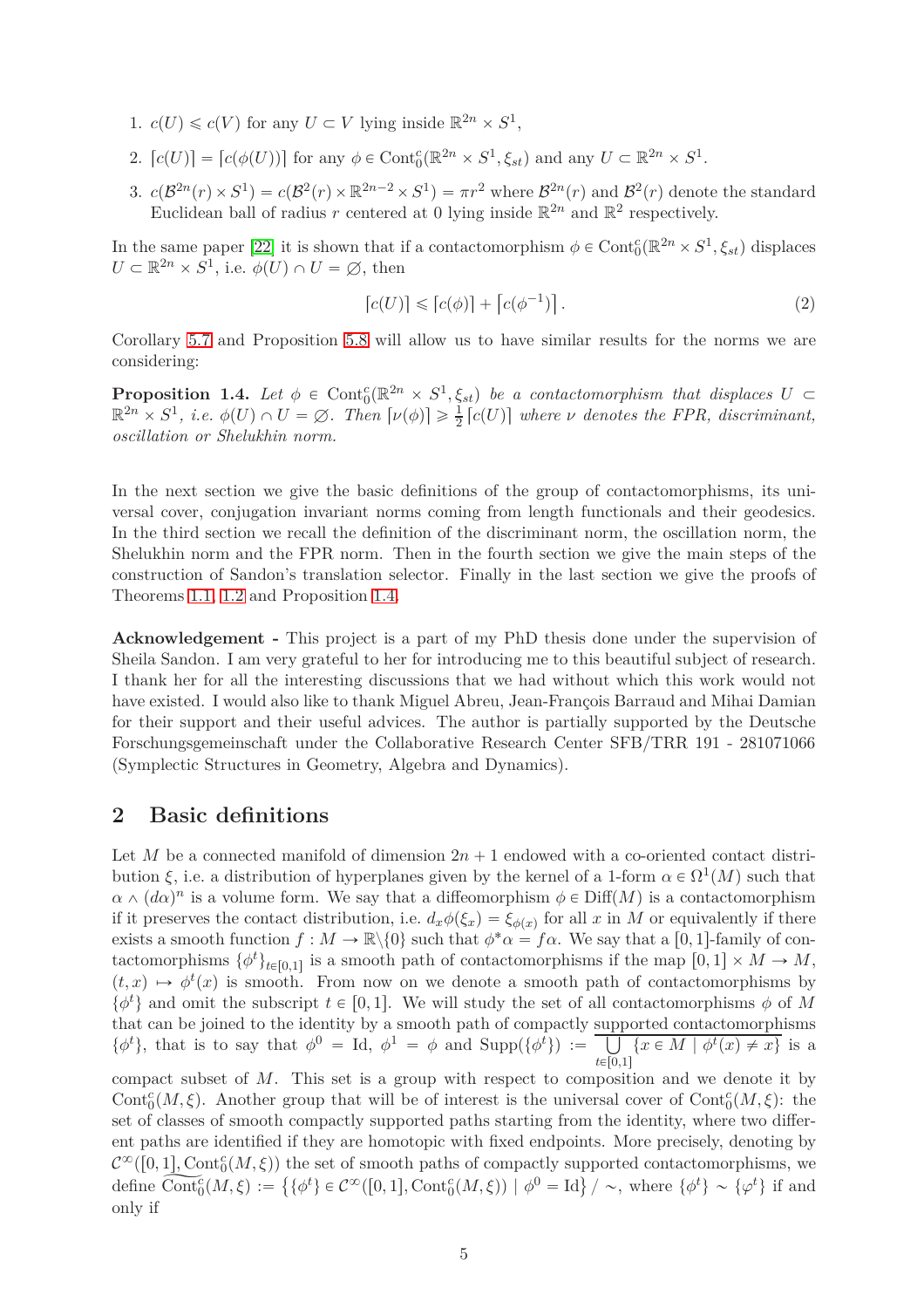- 1. they both finish at the same point, i.e.  $\phi^1 = \varphi^1$
- 2. there exists a smooth function

$$
\Psi : [0,1] \times [0,1] \times M \to M
$$

$$
(s,t,x) \mapsto \Psi_s^t(x)
$$

such that

- (a) for all  $s \in [0,1], \{\Psi_s^t\}_{t \in [0,1]}$  is a smooth path of contactomorphisms starting at identity and ending at  $\phi^1 = \varphi^1$
- (b) for all  $t \in [0, 1], \Psi_0^t = \phi^t$  and  $\Psi_1^t = \varphi^t$ .

The application

$$
*:\widetilde{\text{Cont}}_0^c(M,\xi) \times \widetilde{\text{Cont}}_0^c(M,\xi) \to \widetilde{\text{Cont}}_0^c(M,\xi)
$$
  

$$
([\{\phi^t\}], [\{\varphi^t\}]) \mapsto [\{\phi^t\}] * [\{\varphi^t\}] := [\{\phi^t \circ \varphi^t\}]
$$

is well defined, and provides a group law on  $\widetilde{\text{Cont}}_0^c(M, \xi)$ . Using the fact that time reparametrisation acts trivially on  $\widetilde{\text{Cont}}_0^c(M,\xi)$ , one can show that this group law coincides with the concatenation of paths. More precisely let us fix a smooth bijective and increasing function  $a: [0,1] \rightarrow [0,1]$  such that all the derivatives of *a* at the time 0 and 1 vanish, and define for all smooth paths  $\{\phi^t\}$ ,  $\{\varphi^t\}$  contained in Cont<sup>*c*</sup>( $M, \xi$ ) the concatenated path  $\{\varphi^t\} \cdot \{\phi^t\}$  by

$$
\{\varphi^t\} \cdot \{\phi^t\} := \begin{cases} \phi^{a(2t)} & \text{if } t \in [0, 1/2] \\ \varphi^{a(2t-1)} \circ \phi^1 & \text{if } t \in [1/2, 1]. \end{cases}
$$

Then  $[\{\phi^t\} \cdot {\psi^t\}] = [\{\phi^t\}] * [\{\psi^t\}]$ . Moreover for all  $[\{\phi^t\}]$ ,  $[\{\varphi^t\}] \in \text{Cont}^c_0(M, \xi)$  we have

- 1.  $[\{\phi^t\}]^{-1} = [\{\phi^{1-t} \circ (\phi^1)^{-1}\}] = [\{(\phi^t)^{-1}\}]$
- 2.  $[\{\varphi^t\}][\{\phi^t\}][\{\varphi^t\}]^{-1} = [\{\varphi^1 \circ \phi^t \circ (\varphi^1)^{-1}\}].$

*Remark* 2.1. By putting the strong  $\mathcal{C}^{\infty}$ -topology on the group of compactly supported contactomorphisms Cont<sup>c</sup>( $M, \xi$ ), the identity component of Cont<sup>c</sup>( $M, \xi$ ) corresponds to Cont<sup>c</sup><sub>0</sub>( $M, \xi$ ). Moreover this component is a sufficiently pleasant topological space so that its universal cover exists and can naturally be identified to  $\widetilde{\text{Cont}}_0^c(M,\xi)$ . For more details we refer to the book of Banyaga [\[1\]](#page-25-3).

We will study in this paper four different norms on the groups  $Cont_0^c(\mathbb{R}^{2n}\times S^1,\xi_{st})$  and  $\widetilde{Cont}_0^c(\mathbb{R}^{2n}\times S^1,\xi_{st})$  $S^1, \xi_{st}$ ). Three of them will be conjugation invariant.

**Definition 2.2.** Let *G* be a group. We say that an application  $\nu : G \to \mathbb{R}_{\geq 0}$  is a norm if for all  $h, g \in G$  it satisfies:

- 1. the triangular inequality, i.e.  $\nu(gh) \leq \nu(g) + \nu(h)$
- 2. symmetry, i.e.  $\nu(g) = \nu(g^{-1})$
- 3. non-degeneracy, i.e.  $\nu(g) = 0$  if and only if *g* is the neutral element of the group.

If  $\nu$  satisfies only the first and second property we say that  $\nu$  is a pseudo-norm. Moreover we say that *ν* is conjugation invariant if  $\nu(hgh^{-1}) = \nu(g)$ .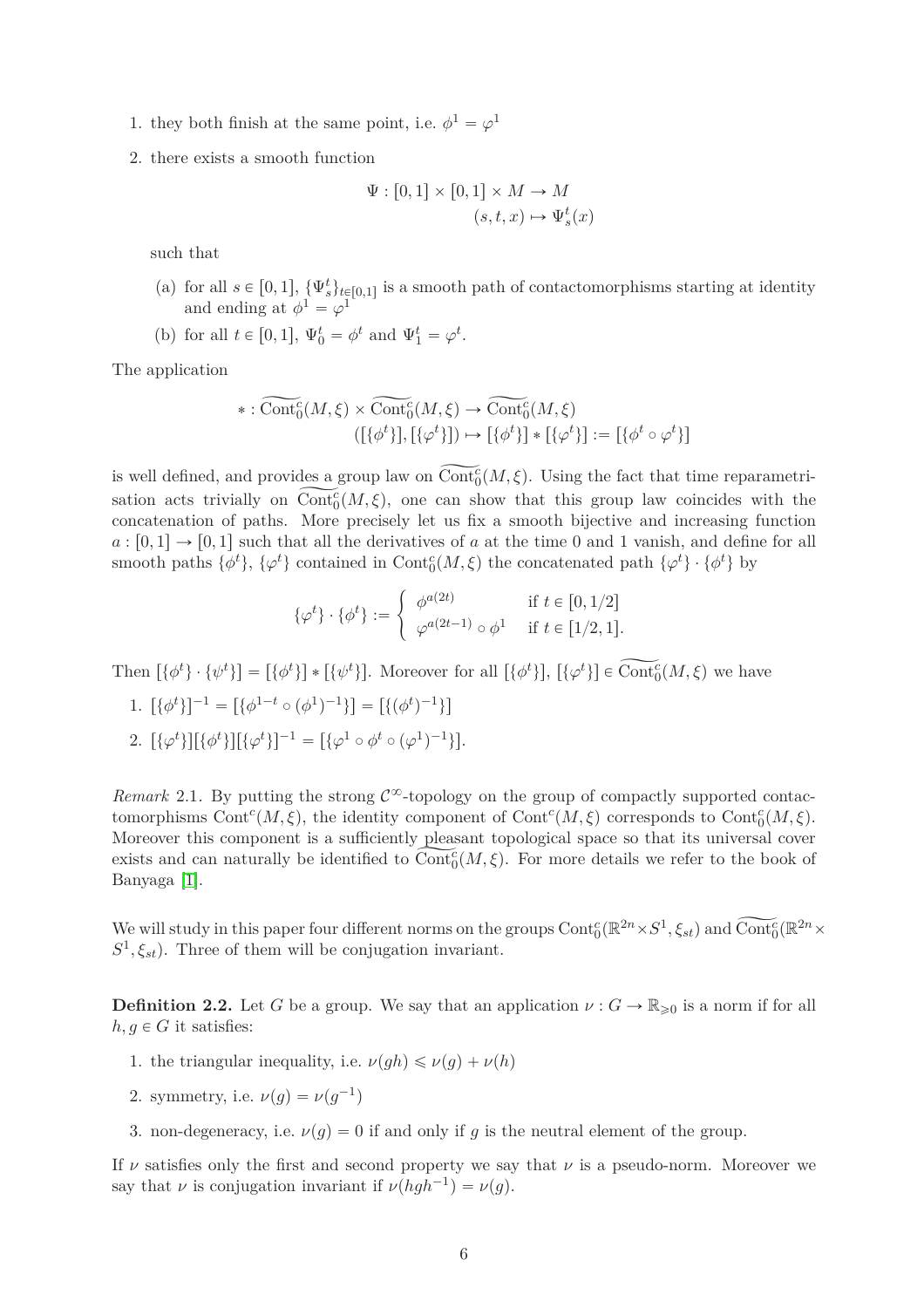*Remark* 2.3*.* Another way to study conjugation invariant norms on a group *G* is given by the point of view of bi-invariant metrics  $d: G \times G \to \mathbb{R}_{\geq 0}$ , i.e.

metrics *d* such that  $d(hg_1, hg_2) = d(g_1h, g_2h) = d(g_1, g_2)$  for all  $g_1, g_2, h \in G$ . Indeed to any conjugation invariant norm  $\nu : G \to \mathbb{R}_{\geq 0}$  one can associate the bi-invariant metric  $d(g_1, g_2) :=$  $\nu(g_1g_2^{-1})$ . Conversely to any bi-invariant metric  $d: G \times G \to \mathbb{R}_{\geqslant 0}$  one can associate the conjugation invariant norm  $\nu(g) = d(\mathrm{Id}, g)$ .

The norms we are interested in are of two types.

The first type of norms  $\nu$  on Cont<sub>o</sub> $(M, \xi = \text{Ker}(\alpha))$  and  $\tilde{\nu}$  on Cont<sub>o</sub> $(M, \xi)$  we consider come from some length functional

$$
\mathcal{L}: \mathcal{C}^{\infty}([0,1], \mathrm{Cont}^c_0(M, \xi)) \to \mathbb{R}_{\geq 0} \cup \{+\infty\}
$$

satisfying the following properties:

- 1.  $\mathcal L$  is invariant by time reparamatrisation, i.e. if  $a : [0,1] \to [0,1]$  is a smooth bijective increasing function then  $\mathcal{L}(\{\phi^t\}) = \mathcal{L}(\{\phi^{a(t)}\})$
- 2.  $\mathcal{L}(\{\phi^t\} \cdot \{\psi^t\}) \leq \mathcal{L}(\{\phi^t\}) + \mathcal{L}(\{\psi^t\})$
- 3.  $\mathcal{L}(\{\phi^t\}) > 0$  for any path that is non constant

4. 
$$
\mathcal{L}(\{\phi^{1-t} \circ (\phi^1)^{-1}\}) = \mathcal{L}(\{\phi^t\})
$$
 or  $\mathcal{L}(\{(\phi^t)^{-1}\}) = \mathcal{L}(\{\phi^t\}).$ 

The associated applications  $\nu$  and  $\tilde{\nu}$  are then defined for any  $\phi \in \text{Cont}_{0}^c(M, \xi) \setminus \{\text{Id}\}$  and for any  $[\{\phi^t\}] \in \widetilde{\text{Cont}_0}(M, \xi) \backslash {\text{Id}}\}$  by

$$
\nu(\phi) = \inf \left\{ \mathcal{L}(\{\phi^t\}) \mid \phi^0 = \text{Id}, \phi^1 = \phi \right\} \quad \text{and} \quad \widetilde{\nu}([\{\phi^t\}]) = \inf \left\{ \mathcal{L}(\{\phi^t\}) \mid [\{\phi^t\}] = [\{\phi^t\}]\right\},
$$

and  $\nu(\text{Id}) = \tilde{\nu}(\text{Id}) = 0.$ 

Because of these properties of the length functional, the associated application  $\nu$  (resp.  $\tilde{\nu}$ ) is automatically a pseudo-norm whenever  $\nu(\phi) < +\infty$  for all  $\phi \in \text{Cont}_{0}^{c}(M,\xi)$  (resp. whenever  $\widetilde{\nu}([\{\phi^t\}]) < +\infty$  for all  $[\{\phi^t\}] \in \widetilde{\text{Cont}}_0^c(M,\xi)).$ 

The discriminant norms  $\nu_d$ ,  $\tilde{\nu}_d$  and the Shelukhin norms  $\nu_S^{\alpha}$ ,  $\tilde{\nu}_S^{\alpha}$  defined on Cont<sub>*c*</sub> The discriminant norms  $\nu_d$ ,  $\tilde{\nu}_d$  and the Shelukhin norms  $\nu_S^{\alpha}$ ,  $\nu_S^{\alpha}$  defined on Cont<sub>0</sub> $(M, \xi)$  and  $\widetilde{\text{Cont}_0}(M, \xi)$ , come respectively from the discriminant length functional  $\mathcal{L}_d$  and the Shelukhin length functional  $\mathcal{L}_S^{\alpha}$  that we will define in section [3](#page-7-0) below. For this type of norms we give the following definition of a geodesic.

**Definition 2.4.** A smooth compactly supported path of contactomorphisms  $\{\phi^t\}$  starting at the identity is a geodesic for  $\nu : \text{Cont}^c_0(M, \xi) \to \mathbb{R}_{\geqslant 0}$  (resp. for  $\tilde{\nu} : \text{Cont}^c_0(M, \xi) \to \mathbb{R}_{\geqslant 0}$ ) if  $\mathcal{L}(\{\phi^t\}) = \nu(\phi^1) \text{ (resp. } \mathcal{L}(\{\phi^t\}) = \nu([\{\phi^t\}]).$ 

Following the terminology used by McDuff in [\[18\]](#page-26-12), the second type of norms  $\nu$  on  $\text{Cont}^c_0(M,\xi)$ (resp.  $\widetilde{\nu}$  on  $\widetilde{\text{Cont}}_0^c(M,\xi)$ ) we consider come from two seminorms  $\widetilde{\nu_+}$  and  $\widetilde{\nu_-}$  on  $\widetilde{\text{Cont}}_0^c(M,\xi)$  each one arising from some "semilength" functionals  $\mathcal{L}_+$ ,  $\mathcal{L}_-$ . More precisely the functionals

$$
\mathcal{L}_{\pm}: \mathcal{C}^{\infty}([0,1], \mathrm{Cont}^c_0(M, \xi)) \to \mathbb{R}_{\geqslant 0} \cup \{+\infty\}
$$

verify the following properties: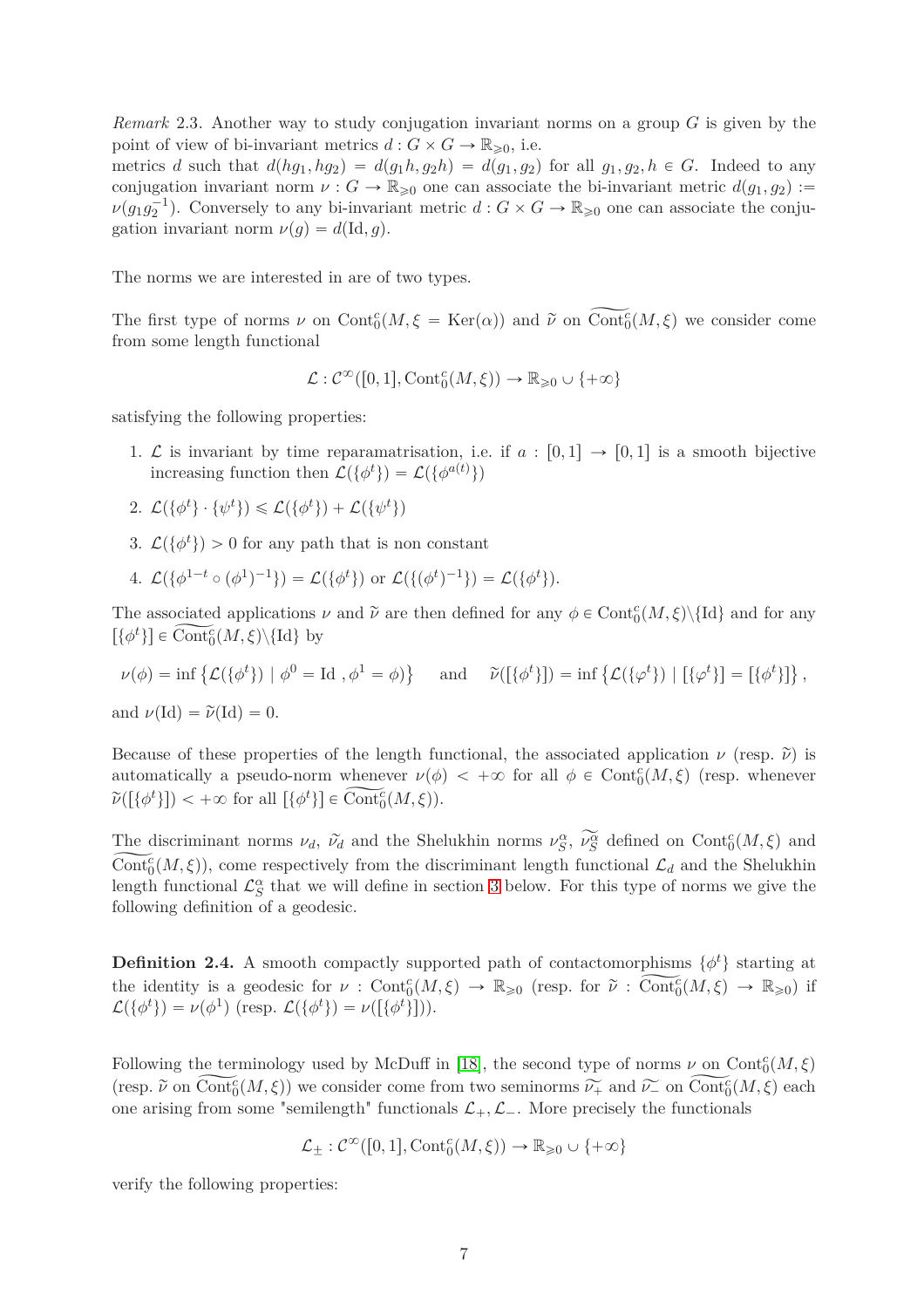- 1. they are invariant by time reparametrisation, i.e. if  $a : [0,1] \rightarrow [0,1]$  is a smooth bijective increasing function then  $\mathcal{L}_{\pm}(\{\phi^t\}) = \mathcal{L}_{\pm}(\{\phi^{a(t)}\})$
- 2.  $\mathcal{L}_{\pm}(\{\phi^t\} \cdot \{\psi^t\}) \leq \mathcal{L}_{\pm}(\{\phi^t\}) + \mathcal{L}_{\pm}(\{\psi^t\})$
- 3. if  $\{\phi^t\}$  is not the constant path then  $\mathcal{L}_+(\{\phi^t\}) > 0$  or  $\mathcal{L}_-(\{\phi^t\}) > 0$
- 4.  $\mathcal{L}_+(\{\phi^t\}) = \mathcal{L}_-(\{\phi^{1-t} \circ (\phi^1)^{-1}\})$  or  $\mathcal{L}_+(\{\phi^t\}) = \mathcal{L}_-(\{(\phi^t)^{-1}\}).$

The seminorms  $\widetilde{\nu_{+}}$  and  $\widetilde{\nu_{-}}$  coming from these functionals are defined for any element  $\left[\{\phi^t\}\right] \in \text{Cont}_{0}^{c}(M, \xi)$  by  $\widetilde{\text{Cont}^c_0}(M,\xi)$  by

$$
\widetilde{\nu}_{+}([\{\phi^{t}\}]):=\inf \{\mathcal{L}_{+}(\{\phi^{t}\}) \mid [\{\phi^{t}\}] = [\{\phi^{t}\}] \}
$$
  

$$
\widetilde{\nu}_{-}([\{\phi^{t}\}]):=-\inf \{\mathcal{L}_{-}(\{\phi^{t}\}) \mid [\{\phi^{t}\}] = [\{\phi^{t}\}] \}.
$$

From properties 2, 3 and 4 above, one can deduce that for any  $\left[\{\phi^t\}\right] \in \text{Cont}_{0}^{c}(M, \xi)$ 

- 1.  $\widetilde{\nu}_{+}([\phi^t]) = -\widetilde{\nu}_{-}([\{\phi^t\}]^{-1})$
- 2.  $\widetilde{\nu_{\pm}} \geqslant 0 \geqslant \widetilde{\nu_{\pm}}$
- 3.  $\widetilde{\nu}_{+}([\{\phi^t\}][\{\psi^t\}]) \leq \widetilde{\nu}_{+}([\{\phi^t\}]) + \widetilde{\nu}_{+}([\{\psi^t\}])$ <br>  $\approx \widetilde{\nu}_{+}([\{\psi^t\}])$  $\widetilde{\nu}_{-}([\{\phi^t\}]]\{\psi^t\}]) \geq \widetilde{\nu}_{-}([\{\phi^t\}]) + \widetilde{\nu}_{-}([\{\psi^t\}]).$

We then define the (pseudo-)norm  $\tilde{\nu}$  for all elements  $[\{\phi^t\}]$  in  $\tilde{\text{Cont}}_0^c(M,\xi)$  and the (pseudo-)norm  $\nu$  for all elements  $\phi$  in  $\text{Cont}^c_0(M,\xi)$  by

$$
\widetilde{\nu}\left(\left[\{\phi^t\}\right]\right) = \max\left\{\widetilde{\nu_{+}}\left(\left[\{\phi^t\}\right]\right), -\widetilde{\nu_{-}}\left(\left[\{\phi^t\}\right]\right)\right\} \quad \text{and} \quad \nu(\phi) = \inf\left\{\widetilde{\nu}\left(\left[\{\phi^t\}\right]\right) \mid \phi^1 = \phi\right\}.
$$

Noticing that the functional  $\mathcal{L} := \max\{\mathcal{L}_+, \mathcal{L}_-\}$  is a genuine length functional and using again the terminology of McDuff [\[18\]](#page-26-12) we give the following definition of a geodesic for this second type of norms.

**Definition 2.5.** We say that a smooth path of compactly supported contactomorphisms  $\{\phi^t\}$ starting at the identity is a geodesic

- 1. for  $\tilde{\nu}$  if  $\tilde{\nu}([\{\phi^t\}]) = \mathcal{L}(\{\phi^t\})$
- 2. for  $\nu$  if  $\nu(\phi^1) = \mathcal{L}(\{\phi^t\})$ .

The oscillation norms  $\nu_{osc}$ ,  $\widetilde{\nu_{osc}}$  and the FPR norms  $\nu_{FPR}^{\alpha}$ ,  $\nu_{FPR}^{\alpha}$  are defined via two seminorms. While the seminorms used to define the oscillation norm come from some semilength functionals, the seminorms of the FPR norms come from some functionals that are not invariant by time reparametrization. Therefore we are not going to talk about geodesics for the FPR norm.

 $Remark\ 2.6.$  For all  $[\{\phi^t\}] \in \widetilde{\text{Cont}^c_0(M, \xi)} \text{ note that } \widetilde{\nu}([\{\phi^t\}]) \leq \inf \{\mathcal{L}(\{\varphi^t\}) \mid [\{\varphi^t\}] = [\{\phi^t\}]\}.$ This inequality has no reason *a priori* to be an equality.

## <span id="page-7-0"></span>**3 The different norms**

In this section we recall the definition of the discrimant norm [\[11\]](#page-26-8), the oscillation norm [\[11\]](#page-26-8), the Shelukhin norm [\[25\]](#page-26-9) and the FPR norm [\[14\]](#page-26-6).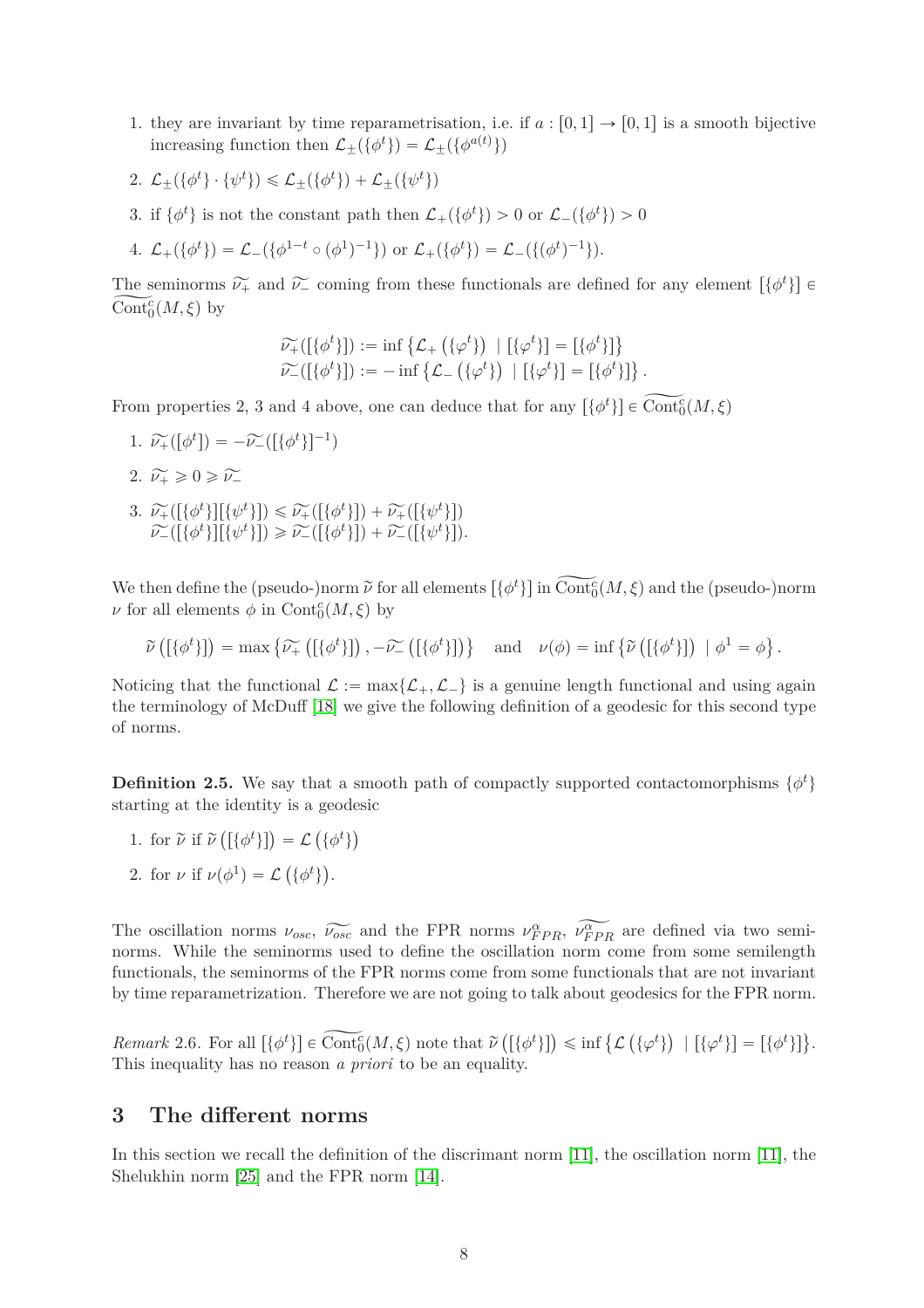#### **3.1 The discriminant norm**

Let  $\phi$  be a contactomorphism of  $(M, \xi = \text{Ker}(\alpha))$ . A point *x* in *M* is said to be a discriminant point of  $\phi$  if  $\phi(x) = x$  and  $(\phi^*\alpha)_x = \alpha_x$ . This definition does not depend on the choice of the contact form. Moreover a point  $x \in M$  is a discriminant point of a contactomorphism  $\phi \in \text{Cont}(M, \xi)$  if and only if:

- 1. *x* is a discriminant point of  $\phi^{-1}$
- 2.  $\varphi(x)$  is a discriminant point of  $\varphi \circ \phi \circ \varphi^{-1}$  for all  $\varphi \in \text{Cont}(M, \xi)$ .

*Remark* 3.1*.* Another way to define the notion of discriminant point is to consider the symplectization of the contact manifold  $(M, \xi)$ . Let us denote by  $\mathcal{S}_{\xi}(M) := \bigcup_{\xi \in \mathcal{S}_{\xi}}$  $\bigcup_{x \in M} {\alpha \in T_x^*M, \ \text{Ker}(\alpha) = \xi} \subset$ 

 $T^*M$  the symplectization of  $(M,\xi)$ . It is a  $(\mathbb{R}^*,\cdot)$ -principal fiber bundle on *M*; the action of  $\theta \in \mathbb{R}^*$  on any element  $(x, \mu) \in \mathcal{S}_{\xi}(M)$  is given by  $\theta \cdot (x, \mu) = (x, \theta\mu)$ . Recall that  $(\mathcal{S}_{\xi}(M), d\lambda_{\xi})$ is a symplectic manifold, where  $\lambda_{\xi}$  is the restriction of the canonical Liouville form  $\lambda_M$  of  $T^*M$  to  $\mathcal{S}_{\xi}(M)$ , i.e.  $\lambda_M(q,p)(u) = p(d_{(q,p)}\pi(u))$  for all  $(q,p) \in T^*M$ ,  $u \in T_{(q,p)}T^*X$  and where  $\pi: T^*X \to X$  is the canonical projection. To any contactomorphism  $\phi \in \text{Cont}_0(M, \xi)$  one can associate its  $\mathbb{R}^*$ -lift: the symplectomorphism  $\psi$  of  $(\mathcal{S}_\xi(M), d\lambda_\xi)$  defined by

$$
\psi(x,\mu) = (\phi(x), \mu \circ d_{\phi(x)}\phi^{-1}), \ \forall (x,\mu) \in \mathcal{S}_{\xi}(M) .
$$

So  $x \in M$  is a discriminant point of a contactomorphism  $\phi \in \text{Cont}(M, \xi)$  if and only if any point  $(x, \mu) \in \mathcal{S}_{\xi}(M)$  is a fixed point of its  $\mathbb{R}^*$ -equivariant lift  $\psi$ .

For any contactomorphism  $\phi \in \text{Cont}^c_0(M, \xi)$  we denote by  $DP(\phi)$  the set of all discriminant points of  $\phi$ . We say that a compactly supported smooth path of contactomorphisms  $\{\phi^t\}_{t\in [a,b]}$ does not have discriminant points if

- 1.  $DP((\phi^s)^{-1} \circ \phi^t) = \emptyset$  for all  $s \neq t \in [a, b]$ , in the when case *M* is compact
- 2.  $DP((\phi^s)^{-1} \circ \phi^t) \cap \text{Interior } (\text{Supp}(\{\phi^t\})) = \varnothing \text{ for all } s \neq t \in [a, b], \text{ in the case when } M \text{ is }$ not compact.

The discriminant length of a smooth path of contactomorphisms will count in how many pieces we have to cut this path so that each piece does not have discriminant points. More precisely, the discriminant length of a non-constant smooth path of contactomorphisms  $\{\phi^t\}$  of  $(M, \xi)$  is defined by:

$$
\mathcal{L}_d(\{\phi^t\}) := \inf\{N \in \mathbb{N}^* \mid \text{there exists } 0 = t_0 < \dots < t_N = 1, \text{ such that for all } i \in [0, N-1] \cap \mathbb{N} \}
$$

$$
\{\phi^t\}_{t \in [t_i, t_{i+1}]} \text{ does not have discriminant point}\} \in \mathbb{N}_{>0} \cup \{\pm \infty\}.
$$

By convention we set inf  $\varnothing = +\infty$ .

Because of the two properties of discriminant points mentioned at the beginning of this subsection, it is straightforward that the functional  $\mathcal{L}_d$  is a length functional which is invariant under conjugation of elements in Cont<sup>c</sup><sub>*C*</sub>(*M*,  $\xi$ ). The discriminant norms  $\tilde{\nu}_d$  on Cont<sub>0</sub><sup>c</sup>(*M*,  $\xi$ ) and  $\nu_d$  on  $\mathrm{Cont}^c_0(M,\xi)$  are then defined as follow :

$$
\widetilde{\nu}_d\left(\left[\{\phi^t\}\right]\right) = \min\left\{\mathcal{L}_d(\{\phi^t\}) \mid \left[\{\phi^t\}\right] = \left[\{\phi^t\}\right]\right\}, \ \forall \left[\{\phi^t\}\right] \in \widehat{\text{Cont}_0^c}(M, \xi) \setminus \{\text{Id}\} \text{ and } \widetilde{\nu}_d(\text{Id}) = 0
$$
\n
$$
\nu_d(\phi) = \min\left\{\mathcal{L}_d(\{\phi^t\}) \mid \phi^0 = \text{Id} \text{ and } \phi^1 = \phi\right\}, \forall \phi \in \text{Cont}_0^c(M, \xi) \setminus \{\text{Id}\} \text{ and } \nu_d(\text{Id}) = 0.
$$

*A priori* the applications  $\nu_d$  and  $\tilde{\nu}_d$  may take the value  $+\infty$ , but this is not the case. For a proof of this statement we refer the reader to [\[11\]](#page-26-8). So for any co-oriented contact manifold  $(M, \xi)$  the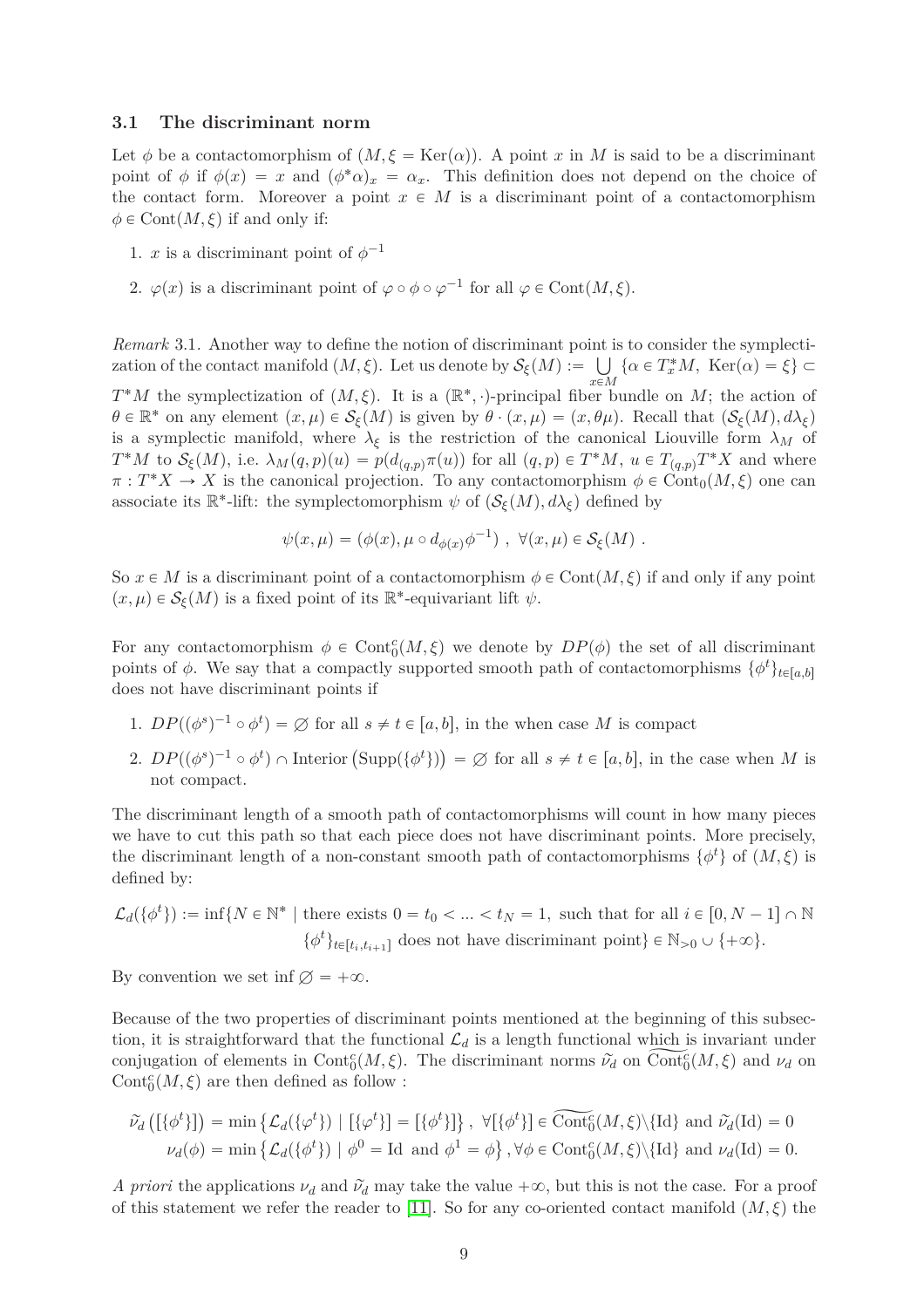applications  $\nu_d$  and  $\tilde{\nu}_d$  are well defined conjugation invariant norms.

Another way to define the norms  $\tilde{\nu}_d$  and  $\nu_d$  is to see them as word norms where the generating sets are respectively

$$
\widetilde{\mathcal{E}} := \left\{ [\{\phi^t\}] \in \widetilde{\text{Cont}_0^c}(M, \xi) \mid \{\phi^t\} \text{ does not have discriminant points} \right\} \text{ and}
$$

$$
\mathcal{E} := \Pi(\widetilde{\mathcal{E}})
$$

where  $\Pi : \widetilde{\text{Cont}}_0^c(M, \xi) \to \text{Cont}_0^c(M, \xi)$  is the natural projection.

### **3.2 The oscillation norm**

Following Eliashberg and Polterovich [\[13\]](#page-26-13), we say that a smooth path  $\{\phi^t\}_{t\in[a,b]} \subset \text{Cont}^c_0(M,\xi)$ is positive (resp. negative) if

- 1.  $\alpha_{\phi^t(x)}\left(\frac{d}{dt}\phi^t(x)\right) > 0$  (resp.  $\lt 0$ ), for all  $t \in [a, b]$ , and for all  $x \in M$ , when *M* is compact
- 2.  $\alpha_{\phi^t(x)}\left(\frac{d}{dt}\phi^t(x)\right) > 0$  (resp.  $\lt 0$ ), for all  $t \in [a, b]$ , and for all  $x \in$  Interior  $(\text{Supp } (\{\phi^t\})\right)$ , when *M* is non compact.

Positivity or negativity of a path does not depend on the choice of the contact form but only on the choice of the co-orientation of *ξ*. One can also define the notion of non-negative (resp. non-positive) smooth path, by replacing the above strict inequalities with large inequalities.

If there exists a non-constant and non-negative contractible loop of compactly supported contactmorphisms then the contact manifold  $(M, \xi)$  is called non universally orderable, in the other case we say that  $(M, \xi)$  is universally orderable. When  $(M, \xi)$  is universally orderable, Eliashberg and Polterovich in [\[13\]](#page-26-13) defined a bi-invariant partial order on  $\widetilde{\text{Cont}}_0^c(M,\xi)$ . For more details we refer the reader to [\[13\]](#page-26-13), [\[9\]](#page-26-14) and to the remark [3.4](#page-10-0) below.

*Remark* 3.2. To prove that a contact manifold is orderable involves some "hard" symplectic/contact techniques. See for instance in [\[8\]](#page-26-15), [\[9\]](#page-26-14), [\[10\]](#page-26-16), [\[12\]](#page-26-17), [\[13\]](#page-26-13) pseudo-holomorphic curves or generating functions techniques are used to prove the universal orderability of the unitary cotangent bundle and the 1-jet bundle of any compact manifold. We will see below (Remark [4.7\)](#page-15-0) how Bhupal [\[2\]](#page-25-4) and Sandon [\[22\]](#page-26-11) show that  $(\mathbb{R}^{2n+1}, \xi_{st})$  and  $(\mathbb{R}^{2n} \times S^1, \xi_{st})$  are universally orderable using also generating functions techniques.

**Definition 3.3.** Let  $\{\phi^t\}$  be a non-constant smooth path in  $Cont_0^c(M, Ker(\alpha))$ . We define the semilength functionals used to construct the oscillation norm by

$$
\mathcal{L}_{+}^{osc}(\{\phi^{t}\}): = \inf\{N \in \mathbb{N}^{*} \mid \text{ there exist } K \in \mathbb{N}^{*}, K \geq N, \text{ and } 0 = t_{0} < \ldots < t_{K} = 1 \text{ so that}
$$
\n
$$
\operatorname{Card}\{i \in [0, K - 1] \cap \mathbb{N} \mid \{\phi^{t}\}_{t \in ]t_{i}, t_{i+1}[} \text{ is positive}\} = N
$$
\n
$$
\operatorname{Card}\{i \in [0, K - 1] \cap \mathbb{N} \mid \{\phi^{t}\}_{t \in ]t_{i}, t_{i+1}[} \text{ is negative}\} = K - N
$$
\n
$$
\mathcal{L}_{d}\left(\{\phi^{t}\}_{t \in [t_{i}, t_{i+1}[}\right) = 1, \text{ for all } i \in [0, K - 1] \cap \mathbb{N}\right\}
$$

$$
\mathcal{L}^{osc}_{-}(\{\phi^{t}\}): = \inf\{N \in \mathbb{N}^{*} \mid \text{ there exist } K \in \mathbb{N}^{*}, K \geq N, \text{ and } 0 = t_{0} < \ldots < t_{K} = 1 \text{ so that}
$$
\n
$$
\operatorname{Card}\{i \in [0, K - 1] \cap \mathbb{N} \mid \{\phi^{t}\}_{t \in [t_{i}, t_{i+1}[} \text{ is positive}\} = K - N
$$
\n
$$
\operatorname{Card}\{i \in [0, K - 1] \cap \mathbb{N} \mid \{\phi^{t}\}_{t \in [t_{i}, t_{i+1}[} \text{ is negative}\} = N
$$
\n
$$
\mathcal{L}_{d}\left(\{\phi^{t}\}_{t \in [t_{i}, t_{i+1}[}\right) = 1, \text{ for all } i \in [0, K - 1] \cap \mathbb{N}\}.
$$

By convention we set inf  $\varnothing = +\infty$ .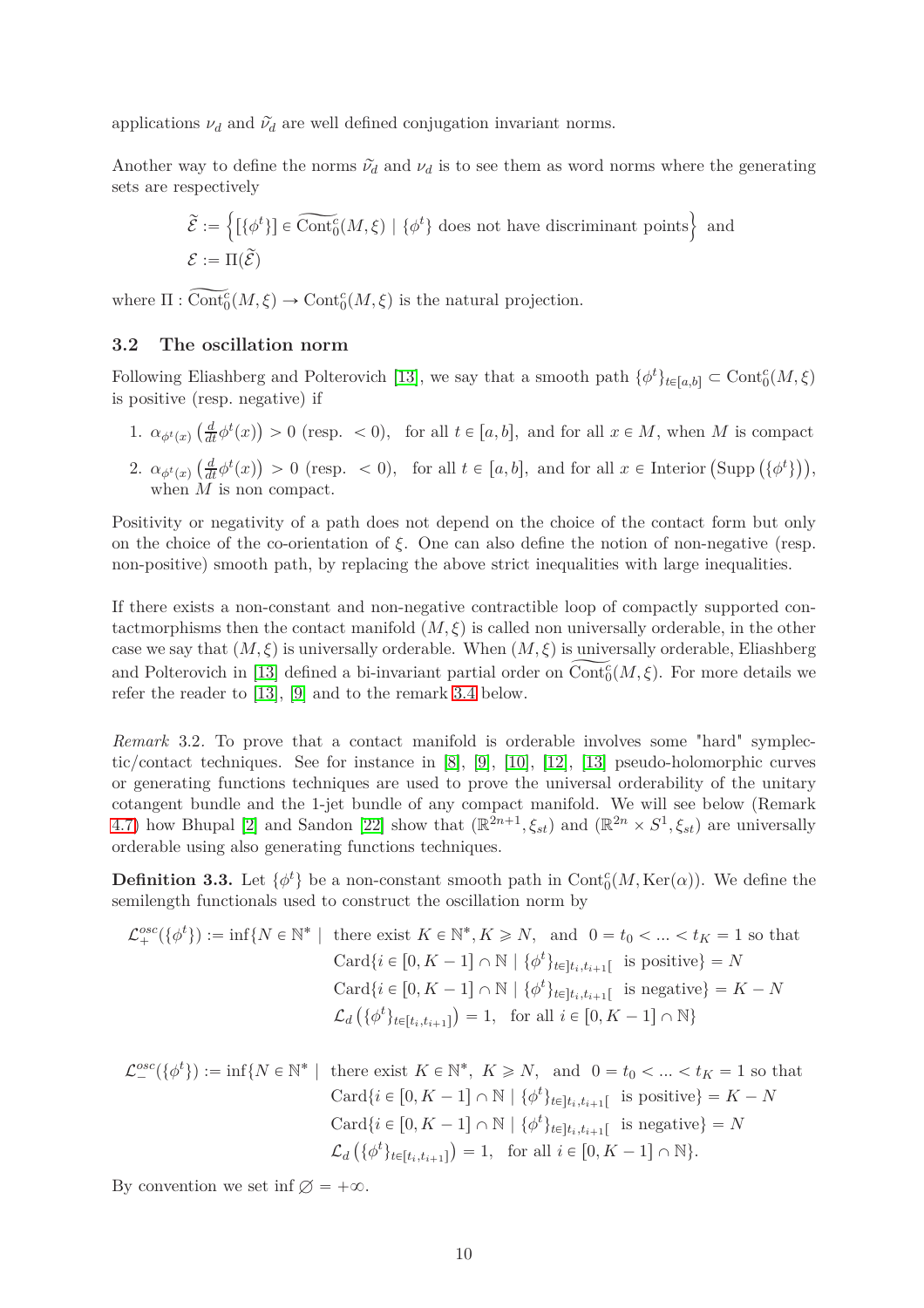The oscillation length of a smooth path  $\{\phi^t\}$  is then by definition

$$
\mathcal{L}_{osc}(\{\phi^t\}) = \max\{\mathcal{L}_+^{osc}(\{\phi^t\}), \mathcal{L}_-^{osc}(\{\phi^t\})\}\
$$

and the corresponding seminorms are

 $\widetilde{\mathcal{V}_{\pm}^{osc}}\left(\left[\{\phi^t\}\right]\right) := \pm \inf \left\{ \mathcal{L}_{\pm}^{osc}\left(\{\phi^t\}\right] - \left[\{\phi^t\}\right]\right\} \text{ for all } \left[\{\phi^t\}\right] \in \widetilde{\text{Cont}_0}(M, \xi).$ 

As discussed in the previous section, to these seminorms we associate the application  $\widetilde{\nu_{\infty}}$  :=  $\max{\{\widetilde{\nu_+}, -\widetilde{\nu_-}\}}$  on  $\widetilde{\text{Cont}}_0^c(M, \xi)$  and the application  $\nu_{\text{osc}}$  on  $\text{Cont}_0^c(M, \xi)$  defined by

$$
\nu_{\text{osc}}(\phi) = \inf \{ \widetilde{\nu_{\text{osc}}} \left( [\{\phi^t\}] \right) \, | \phi^1 = \phi \} \quad \text{for all } \phi \in \text{Cont}_0^c(M, \xi).
$$

Colin and Sandon in [\[11\]](#page-26-8) showed that the applications  $\nu_{\text{osc}}$  and  $\widetilde{\nu_{\text{osc}}}$  are well defined conjugation invariant norms on Cont<sup>c</sup><sub>0</sub> $(M, \xi)$  and on Cont<sup>c</sup><sub>0</sub> $(M, \xi)$  respectively if and only if  $(M, \xi)$  is universally orderable.

<span id="page-10-0"></span>*Remark* 3.4. An interesting property of the norm  $\widetilde{\nu_{osc}}$  is the compatibility with the bi-invariant partial order  $\geq$  defined on  $\widetilde{\text{Cont}^c_0(M,\xi)}$  by Eliashberg and Polterovich in [\[13\]](#page-26-13) when  $(M,\xi)$  is an universally orderable contact manifold. More precisely for any  $[\{\varphi^t\}] \geq [\{\phi^t\}] \geq \text{Id}$  we have  $\widetilde{\nu_{osc}}\left(\left[\{\varphi^t\}\right]\right) \geq \widetilde{\nu_{osc}}\left(\left[\{\phi^t\}\right]\right).$ 

#### **3.3 The Shelukhin norm**

The Shelukhin length of a smooth path of compactly supported contactomorphisms  $\{\phi^t\}_{t\in[0,1]}$ in  $Cont_0^c(M, \xi = \text{Ker}(\alpha))$  is defined by

$$
\mathcal{L}_S^{\alpha}\left(\{\phi^t\}\right) = \int_0^1 \max_{x \in M} \left| \alpha_{\phi^t(x)} \left(\frac{d}{dt} \phi^t(x)\right) \right| dt.
$$

To these length functionals we associate the applications

$$
\widetilde{\nu_S^{\alpha}}([\{\phi^t\}]) = \inf \{ \mathcal{L}_S^{\alpha}(\{\phi^t\}) \mid [\{\phi^t\}] = [\{\phi^t\}]\} \text{ and } \n\mathcal{\nu}_S^{\alpha}(\phi) = \inf \{ \mathcal{L}_S^{\alpha}(\{\phi^t\}) \mid \phi^0 = \text{Id} \text{ and } \phi^1 = \phi \}.
$$

The application  $\nu_S^{\alpha}$  is a pseudo-norm, and Shelukhin proved in [\[25\]](#page-26-9) that the application  $\nu_S^{\alpha}$ is a norm. None of them is conjugation invariant, indeed for all  $\varphi \in \text{Cont}^c_0(M, \xi)$  and for all  $[\{\phi^t\}] \in \widetilde{\text{Cont}^c_0}(M, \xi)$  we have

$$
\widetilde{\nu_S^{\alpha}}\left(\left[\{\varphi \circ \phi^t \circ \varphi^{-1}\right]\right) = \widetilde{\nu_S^{\varphi^* \alpha}}\left(\left[\{\phi^t\}\right]\right) \quad \text{and} \quad \nu_S^{\alpha}\left(\varphi \circ \phi^1 \circ \varphi^{-1}\right) = \nu_S^{\varphi^* \alpha}\left(\phi^1\right).
$$

The fact that  $\nu_S^{\alpha}$  is non-degenerate is non-trivial. It is proved by Shelukhin in [\[25\]](#page-26-9) using an energy-capacity inequality: if  $\phi \in \text{Cont}^c_0(M, \xi)$  is not the identity then it displaces a ball, and its norm is greater than the capacity of this ball. Since the same argument cannot be applied to loops of contactomorphisms based at the identity, it may exist  $\{\phi^t\}$   $\in \pi_1(\text{Cont}^c_0(M,\xi)) \setminus \{\text{Id}\}\$ such that  $\widetilde{\nu_S^{\alpha}}([\{\phi^t\}]) = 0$ . For more details we refer the reader to [\[25\]](#page-26-9).

### **3.4 The FPR norm**

As the oscillation norm, the FPR norm [\[14\]](#page-26-6) comes from two seminorms  $\nu_{\pm}^{\alpha}$  and is well defined for a contact manifold  $(M, \xi = \text{Ker}(\alpha))$  that is universally orderable. The seminorms are defined for any  $\left[\{\phi^t\}\right] \in \widetilde{\text{Cont}_0^c}(M, \xi)$  by

$$
\widetilde{\nu^{\alpha}_{+}}([\{\phi^{t}\}]) = \min \left\{ \left[ \max_{t,x} \alpha_{\varphi^{t}(x)} \left( \frac{d}{dt} \varphi^{t}(x) \right) \right] \mid [\{\varphi^{t}\}] = [\{\phi^{t}\}] \in \widetilde{\text{Cont}}_{0}^{c}(M,\xi) \right\} \text{ and}
$$

$$
\widetilde{\nu^{\alpha}_{-}}([\{\phi^{t}\}]) = -\min \left\{ \left[ -\min_{t,x} \alpha_{\varphi^{t}(x)} \left( \frac{d}{dt} \varphi^{t}(x) \right) \right] \mid [\{\varphi^{t}\}] = [\{\phi^{t}\}] \in \widetilde{\text{Cont}}_{0}^{c}(M,\xi) \right\}.
$$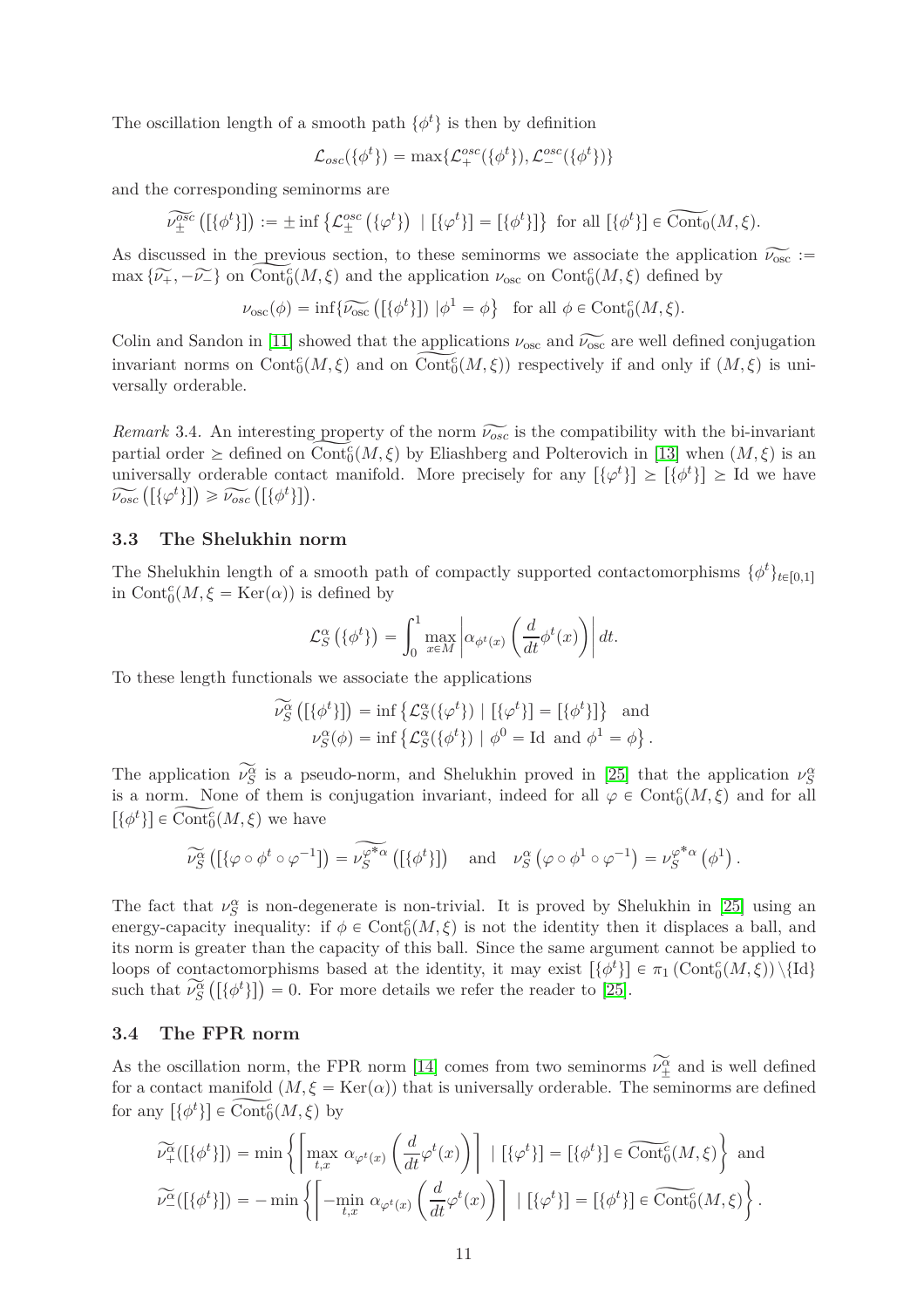The applications  $\widetilde{\nu_{\text{FPR}}^{\alpha}} = \max \left\{ \widetilde{\nu_{+}^{\alpha}}, -\widetilde{\nu_{-}^{\alpha}} \right\}$  $\left\{\text{ and } \nu_{\text{FPR}}^{\alpha} : \phi \mapsto \inf \left\{\widetilde{\nu_{\text{FPR}}^{\alpha}} \left( \left[\{\phi^t\} \right] \right) \, \mid \phi^1 = \phi \right\} \text{ are well} \right\}$ defined norms on  $\widetilde{\text{Cont}}_0^c(M,\xi)$  and on  $\text{Cont}_0^c(M,\xi)$  respectively.

Moreover Fraser, Polterovich and Rosen showed in [\[14\]](#page-26-6) that if the Reeb flow associated to the contact form  $\alpha$  is periodic then  $\nu_{FPR}^{\alpha}$  and  $\nu_{FPR}^{\alpha}$  are conjugation invariant norms. This comes from the fact that the fundamental group of  $Cont_0^c(M, \xi)$  is included in the center of  $\widetilde{Cont}_0^c(M, \xi)$ (they are actually equal).

 $Remark 3.5$ . The norm  $\widetilde{\nu_{FPR}^{\alpha}}$  on  $\widetilde{\text{Cont}}_0^c(M,\xi)$  is also compatible with the partial order:  $\widetilde{\nu_{FPR}^{\alpha}}([\{\phi^t\}]) \geq$  $\widetilde{\nu_{FPR}^{\alpha}([\{\varphi^t\}])}$  for any  $[\{\phi^t\}] \geq [\{\varphi^t\}] \geq \text{Id}.$ 

Because the functionals

$$
\mathcal{C}^{\infty}([0,1], \text{Cont}_{0}^{c}(M, \xi)) \to \mathbb{R}
$$

$$
\{\phi^{t}\} \mapsto \left[\max_{t,x} \alpha_{\phi^{t}(x)} \left(\frac{d}{dt} \phi^{t}(x)\right)\right]
$$

$$
\mathcal{C}^{\infty}([0,1], \text{Cont}_{0}^{c}(M, \xi)) \to \mathbb{R}
$$

$$
\{\phi^{t}\} \mapsto \left[\min_{t,x} \alpha_{\phi^{t}(x)} \left(\frac{d}{dt} \phi^{t}(x)\right)\right]
$$

are not invariant under time reparametrization we cannot talk about semilength functionals, and so we are not going to talk about the geodesics of the FPR norm.

# <span id="page-11-0"></span>**4 Generating functions and translation selector**

An important ingredient to prove Theorems [1.1](#page-2-0) and [1.2](#page-2-1) is to be able to detect translated points of contactomorphisms and their translations. To do so and to avoid confusion we will sometimes see contactomorphisms of  $(\mathbb{R}^{2n} \times S^1, \xi_{st})$  as 1-periodic contactomorphisms of  $(\mathbb{R}^{2n+1}, \xi_{st})$ . More precisely, let Cont<sup>c</sup><sub>0</sub>( $\mathbb{R}^{2n+1}$ ,  $\xi_{st}$ )<sup>1-per</sup> be the group of contactomorphisms  $\phi$  of ( $\mathbb{R}^{2n+1}$ ,  $\xi_{st}$ ) that can be joined to the identity by a smooth path  $\{\phi^t\}$  such that

1. Supp $(\{\phi^t\})$  is contained in  $K \times \mathbb{R}$ , where *K* is a compact subset of  $\mathbb{R}^{2n}$ 

2. 
$$
\phi^t(x, y, z + k) = \phi^t(x, y, z) + (0, 0, k)
$$
 for any  $t \in [0, 1]$  and for any  $k \in \mathbb{Z}$ .

The natural projection  $\text{Cont}^c_0(\mathbb{R}^{2n+1}, \xi_{st})^{1-per} \to \text{Cont}^c_0(\mathbb{R}^{2n} \times S^1, \xi_{st})$  is a group isomorphism whose inverse is given by lifting.

**Definition 4.1** ([\[22\]](#page-26-11)). Let  $\phi \in \text{Cont}_{0}^{c}(\mathbb{R}^{2n} \times S^{1}, \xi_{st})$  be a contactomorphism and denote by  $\widetilde{\phi} \in \text{Cont}^c_0(\mathbb{R}^{2n+1}, \xi_{st})^{1-per}$  its lift. A point  $(p, [z]) \in \mathbb{R}^{2n} \times S^1$  is a *t*-translated point for  $\phi$  if  $\widetilde{\phi}(p, z) = (p, z + t)$  and  $g(p, [z]) = 0$  where  $(p, z) \in \mathbb{R}^{2n+1}$  is any point that projects on  $(p, [z])$ and *g* denotes the conformal factor of  $\phi$  with respect to  $\alpha_{st} = dz - \sum_{i=1}^{n}$  $i = 1$  $y_i dx_i$ , i.e.  $\phi^* \alpha_{st} = e^g \alpha_{st}$ . The spectrum of  $\phi$  is then defined by

 $Spectrum(\phi) := \{ t \in \mathbb{R} \mid \phi \text{ has a } t\text{-translated point } \}.$ 

*Remark* 4.2*.* 1. The definition of translated points depends on the choice of a contact form.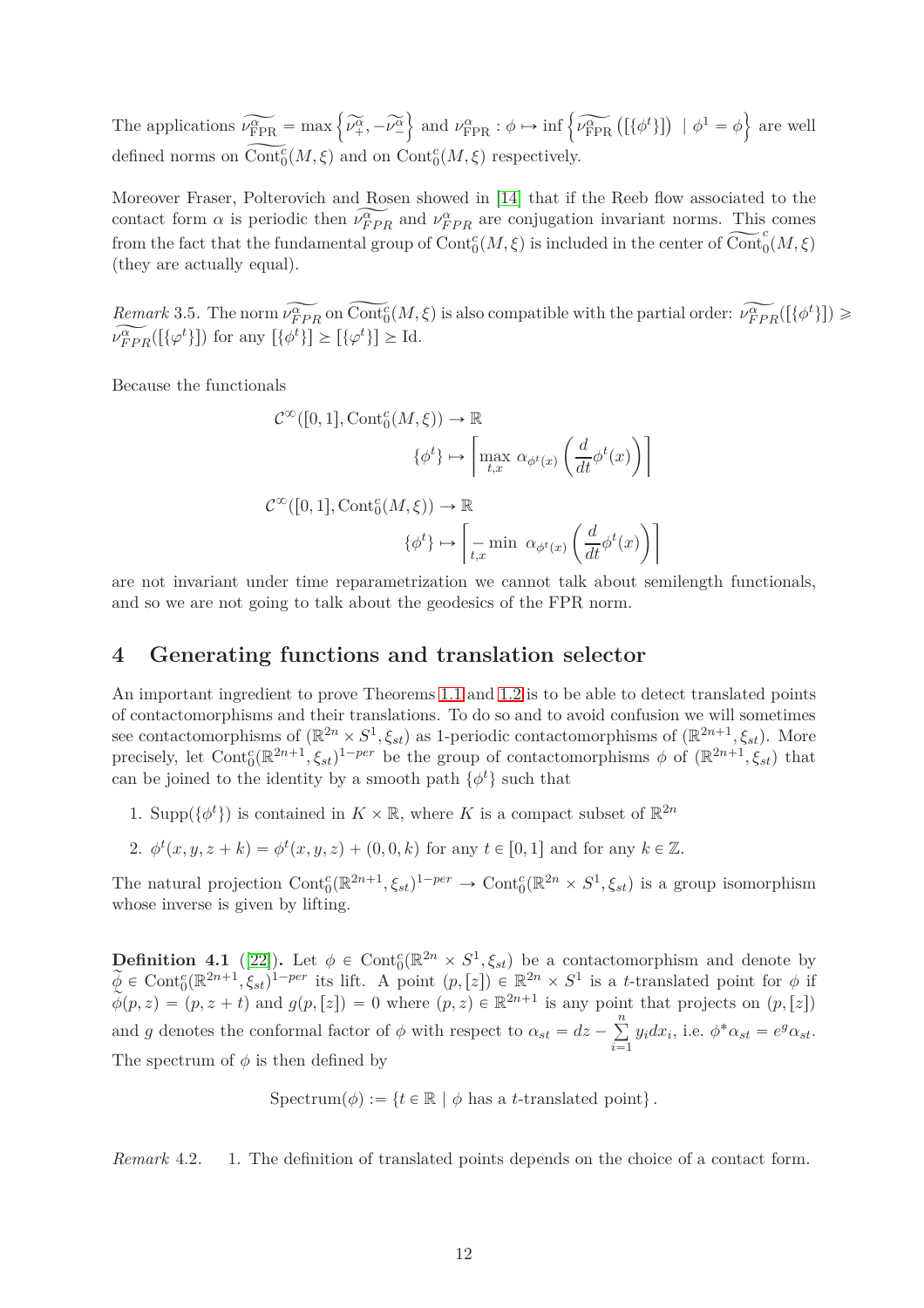2. Let  $(p,[z]) \in \mathbb{R}^{2n} \times S^1$  be a *k*-translated point of  $\phi \in \text{Cont}_{0}^{c}(\mathbb{R}^{2n} \times S^1, \xi_{st})$  with  $k \in$ Z. Then  $(p, z)$  is a discriminant point of *φ*. In particular, Z-translated points do not depend on the choice of the contact form. In the same spirit we deduce that for all  $\phi, \psi \in \text{Cont}^c_0(\mathbb{R}^{2n} \times S^1, \xi_{st})$ 

 $Spectrum(\phi) \cap \mathbb{Z} = Spectrum(\psi \circ \phi \circ \psi^{-1}) \cap \mathbb{Z}$ *.* 

Sandon in [\[22\]](#page-26-11) constructed a function

$$
c: \text{Cont}_{0}^{c}(\mathbb{R}^{2n} \times S^{1}, \xi_{st}) \to \mathbb{R}_{\geq 0} \qquad \phi \mapsto c(\phi) \in \text{Spectrum}(\phi)
$$

that satisfies algebraic and topological properties that we list at the end of this section in Theorem [4.6](#page-15-1) and that will be intensively used for the proofs of Theorem [1.1](#page-2-0) and Theorem [1.2.](#page-2-1) We call this function a translation selector. The rest of this section will be devoted to give the main steps of its construction that we will need for the last section concerning the proofs of Theorem [1.1,](#page-2-0) Theorem [1.1](#page-2-0) and Proposition [5.5.](#page-19-0) For this purpose we will follow mainly [\[22\]](#page-26-11).

## <span id="page-12-0"></span>**4.1 The graph of a contactomorphism as a compact Legendrian of the 1-jet bundle**

The aim of this paragraph is to associate to any contactomorphism  $\phi \in \text{Cont}_{0}^{c}(\mathbb{R}^{2n} \times S^{1}, \xi_{st})$  a Legendrian  $\Lambda_{\phi}$  of the 1-jet bundle of  $S^{2n} \times S^1$  in such a way that there is a one-to-one correspondence between translated points of  $\phi$  and intersections of  $\Lambda_{\phi}$  with the 0-wall of the 1-jet bundle. We give a rather explicit and detailed description of this construction since for proving the estimate of Proposition [5.5](#page-19-0) below it will be important to make sure that all the maps involved in the process of this construction preserve not only the contact structures but also the contact forms.

First recall that for a smooth manifold *X* the 1-jet bundle of *X* is the manifold  $J^1X := T^*X \times \mathbb{R}$ , where  $T^*X$  is the cotangent bundle of X. This space carries a canonical contact structure  $\xi^X$ given by the kernel of the 1-form  $\alpha_X := dz - \lambda_X$  where *z* is the coordinate function on R and  $\lambda_X$ is the Liouville form of the cotangent bundle  $T^*X$ . We denote by  $\mathbb{O}_X := \{(q, 0) \in T^*X \mid q \in X\}$ the 0-section of the cotangent bundle  $T^*X$  and refer to  $\mathbb{O}_X \times \mathbb{R}$  as the 0-wall of  $J^1X$ .

Let  $\phi \in \text{Cont}_{0}^{c}(\mathbb{R}^{2n} \times S^{1}, \xi_{st})$  be a compactly supported contactomorphism and consider its 1periodic correspondent  $\widetilde{\phi} \in \text{Cont}_{0}^{c}(\mathbb{R}^{2n+1}, \xi_{st})^{1-per}$ . We write *g* and  $\widetilde{g}$  for their conformal factors with respect to  $\alpha_{st}$ , i.e.  $\phi^* \alpha_{st} = e^g \alpha_{st}$  and  $\tilde{\phi}^* \alpha_{st} = e^{\tilde{g}} \alpha_{st}$ . Then the image of the map

$$
\mathrm{gr}_{\alpha_{st}}(\widetilde{\phi}) : \mathbb{R}^{2n+1} \to \mathbb{R}^{2n+1} \times \mathbb{R}^{2n+1} \times \mathbb{R} \qquad p \mapsto (p, \widetilde{\phi}(p), \widetilde{g}(p))
$$

is a Legendrian of  $\mathbb{R}^{2n+1} \times \mathbb{R}^{2n+1} \times \mathbb{R}$  endowed with the contact 1-form  $\beta := \alpha_{st}^2 - e^{\theta} \alpha_{st}^1$ , where *θ* is the coordinate function on R and where  $\alpha_{st}^i$  for  $i \in \{1,2\}$  is the pull back of  $\alpha_{st}$  by the  $projection pr_i(p_1, p_2, \theta) = p_i.$ 

The application

$$
\Theta: \mathbb{R}^{2n+1} \times \mathbb{R}^{2n+1} \times \mathbb{R} \hookrightarrow J^1(\mathbb{R}^{2n+1})
$$
  

$$
(x, y, z, X, Y, Z, \theta) \mapsto (x, Y, z, Y - e^{\theta}y, x - X, e^{\theta} - 1, xY - XY + Z - z)
$$

is an exact contact embedding of  $((\mathbb{R}^{2n+1})^2 \times \mathbb{R}, \text{Ker}(\beta))$  in  $(J^1(\mathbb{R}^{2n+1}), \text{Ker}(\alpha_{\mathbb{R}^{2n+1}})),$  i.e.  $\Theta^*(dz \lambda_{\mathbb{R}^{2n+1}} = \beta$ . Denote by  $\Lambda_{\phi}^{\mathbb{R}^{2n+1}} := \Theta \circ \text{gr}_{\alpha_{st}}(\widetilde{\phi})$ . Then the following lemma is a direct consequence of the definition of  $\Theta$ .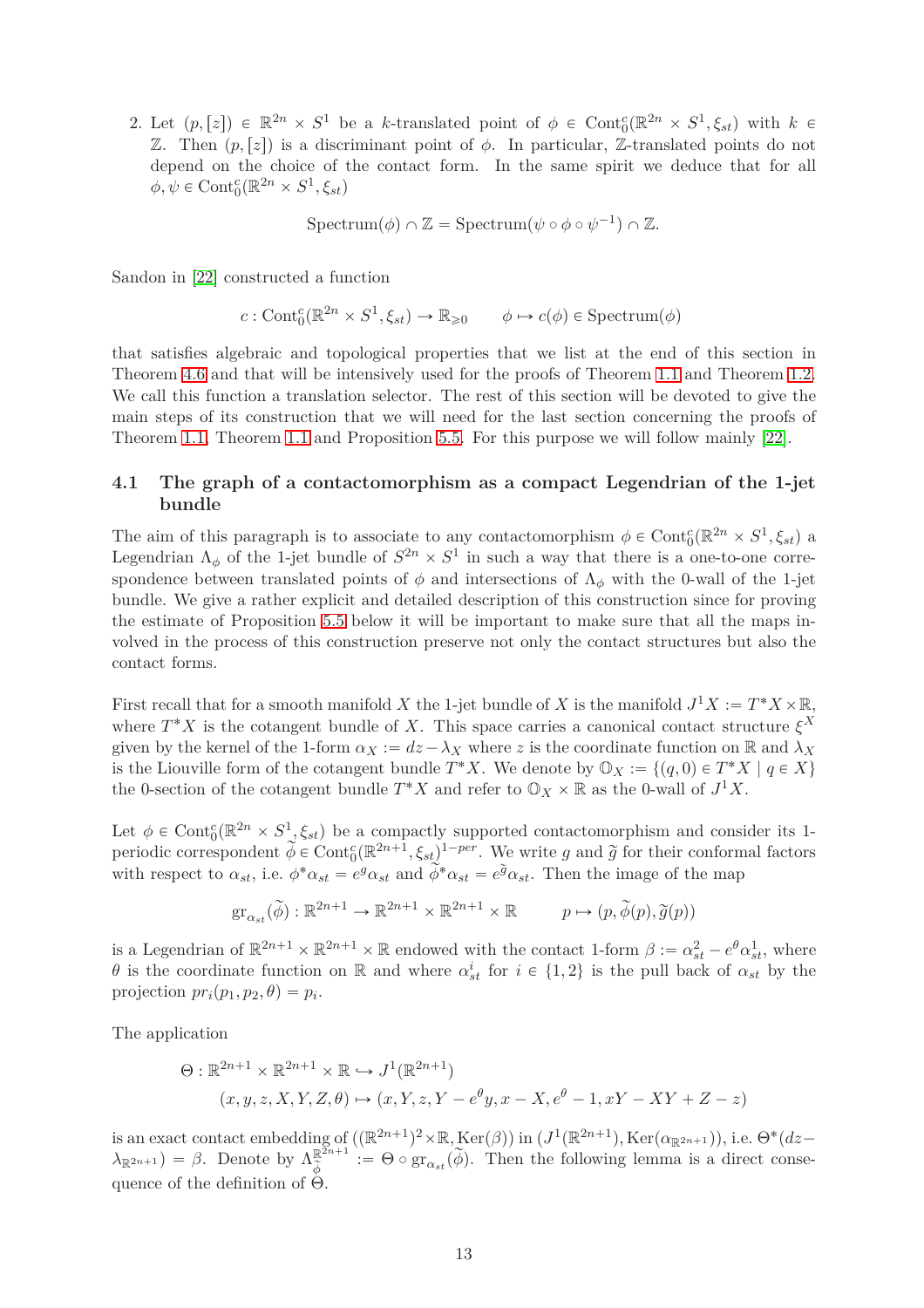**Lemma 4.3.**  $\mathbb{R}^{2n+1}$  *is the* 0-section of  $J^1(\mathbb{R}^{2n+1})$ .

- $2.$  If  $\{\phi^t\} \subset \text{Cont}_{0}^{c}(\mathbb{R}^{2n} \times S^1, \xi_{st})$  is a smooth path of contactmorphisms then  $\left\{\text{Image}\left(\Lambda_{\widetilde{\phi}^t}^{\mathbb{R}^{2n+1}}\right)\right\}$  $\phi^t$  $\setminus$ *is a smooth path of Legendrians.*
- *3. For any*  $\phi \in \text{Cont}^c_0(\mathbb{R}^{2n} \times S^1, \xi_{st})$ , there is a one-to-one correspondence between the set of *t*-translated points of  $\phi$  and  $\Lambda_{\mathbb{Z}}^{\mathbb{R}^{2n+1}}$ *φ*  $\left( \mathbb{R}^{2n+1} \right) \bigcap \mathbb{O}_{\mathbb{R}^{2n+1}} \times \{t\}.$

The aim now is to be able to replace the Euclidean space  $\mathbb{R}^{2n+1}$  of the previous lemma with a compact manifold without loosing the 3 properties above. This will be done in two steps. First using the periodicity we will replace  $\mathbb{R}^{2n+1}$  by  $\mathbb{R}^{2n} \times S^1$ . Then we will compactify the  $\mathbb{R}^{2n}$ coordinates into the standard Euclidean sphere  $S^{2n} \subset \mathbb{R}^{2n+1}$ .

Because  $\phi$  is 1-periodic in the *z*-direction, the map

$$
\Lambda_{\phi}^{\mathbb{R}^{2n} \times S^1} : \mathbb{R}^{2n} \times S^1 \to J^1(\mathbb{R}^{2n} \times S^1) \qquad (p,[z]) \mapsto \mathrm{pr}\left(\Lambda_{\widetilde{\phi}}^{\mathbb{R}^{2n+1}}(p,z)\right),
$$

where  $z \in \mathbb{R}$  is any representant of  $[z] \in S^1 = \mathbb{R}/\mathbb{Z}$  and  $\text{pr} : J^1(\mathbb{R}^{2n+1}) \to J^1(\mathbb{R}^{2n} \times S^1)$  the natural projection, is well defined. Note that the projection pr is a covering map that preserves the contact forms, i.e.  $pr^*(\alpha_{\mathbb{R}^{2n} \times S^1}) = \alpha_{\mathbb{R}^{2n+1}}$ , and that the map  $\Lambda_{\phi}^{\mathbb{R}^{2n} \times S^1}$  $\phi^{\mathbb{R}^{2n}\times S^{1}}$  enjoys again the 3 properties of Lemma 4.3.

Finally, fixing  $p_0$  a point on  $S^{2n}$  the stereographic projection  $\psi : S^{2n} \setminus \{p_0\} \to \mathbb{R}^{2n}$  gives a diffeomorphism  $\overline{\psi} := \psi \times \text{Id} : S^{2n} \setminus \{p_0\} \times S^1 \to \mathbb{R}^{2n} \times S^1$  that lifts to the strict contactomorphism

$$
\Psi: J^1(S^{2n}\backslash\{p_0\}\times S^1)\to J^1(\mathbb{R}^{2n}\times S^1)
$$

$$
(x,\mu,z)\mapsto(\overline{\psi}(x),\mu\circ d_{\overline{\psi}(x)}\overline{\psi}^{-1},z).
$$

Since  $\phi$  is compactly supported in the  $\mathbb{R}^{2n}$ -direction, the map

$$
\Lambda_{\phi}: S^{2n} \times S^1 \qquad (p, z) \mapsto \begin{cases} \Psi^{-1}\left(\Lambda_{\phi}^{\mathbb{R}^{2n} \times S^1}(\overline{\psi}(p, z))\right) & \text{if } p \neq p_0 \\ ((p, z), 0, 0) & \text{if } p = p_0 \end{cases}
$$

is a smooth Legendrian embedding that still enjoys the three properties of Lemma 4.3. Moreover now this Legendrian is compact.

In the case when  $\phi$  is  $C^1$ -small,  $\Lambda_{\phi}$  is a Legendrian section of  $J^1(S^{2n} \times S^1)$  and so it is given by the 1-jet of a function  $f: S^{2n} \times S^1 \to \mathbb{R}$ , i.e.  $\Lambda_{\phi}(x) = (x, d_x f, f(x))$  for all  $x \in S^{2n} \times S^1$ . In particular there is a one-to-one correspondence between critical points of *f* of critical value *t* and *t*-translated points of  $\phi$ . So when  $\phi \in \text{Cont}_{0}^{c}(\mathbb{R}^{2n+1}, \xi_{st})^{z-per}$  is  $C^{1}$ -small, looking for translated points of  $\phi$  is equivalent to looking for critical point of f. For the latter problem, Morse theory can be applied to ensure existence of critical points.

For a general contactomorphism  $\phi \in \text{Cont}_{0}^{c}(\mathbb{R}^{2n} \times S^{1}, \xi_{st})$  the map  $\Lambda_{\phi}$  does not need to be a section anymore, however it is smoothly isotopic to the 0-section of  $J^1(S^{2n} \times S^1)$  through a path of Legendrians thanks to Lemma 4.3. We will describe in the next paragraph how one can associate to such a Legendrian a function  $f: S^{2n} \times S^1 \times \mathbb{R}^N \to \mathbb{R}$ , for some  $N \in \mathbb{N}$ , such that we have again a one-to-one correspondence between critical points of *f* of critical value *t* and *t*-translated points of *φ*. Moreover a control of the behaviour of *f* at infinity will allow again to ensure existence of critical points of such a function *f* and so the existence of translated points of *φ*.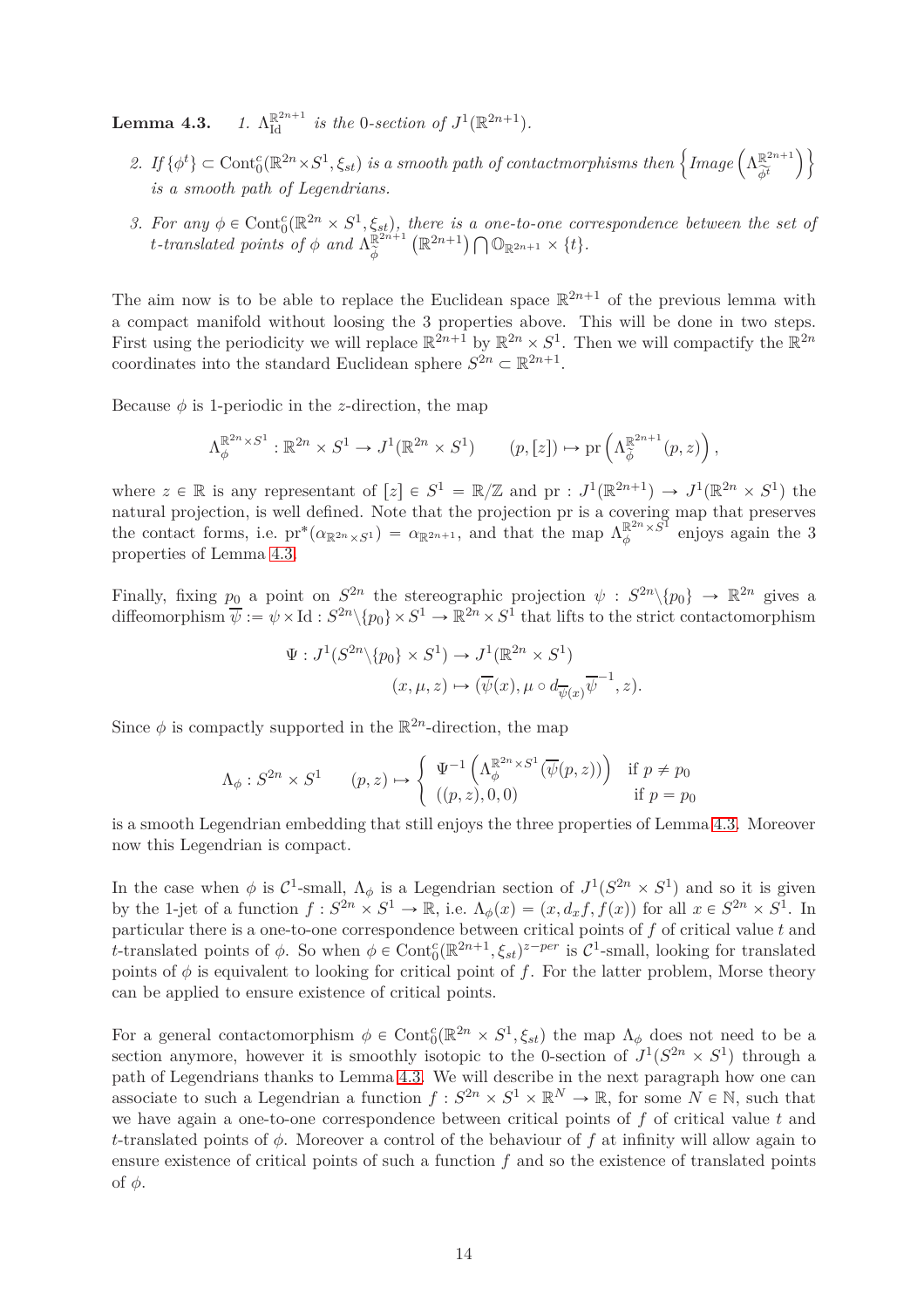#### <span id="page-14-1"></span>**4.2 Generating functions**

Let X be a smooth manifold. For any integer  $N \in \mathbb{N}$ , a function

$$
f: X \times \mathbb{R}^N \to \mathbb{R} \qquad (x, v) \mapsto f(x, v)
$$

is said to be a generating function if 0 is a regular value of

$$
\frac{\partial f}{\partial v} : X \times \mathbb{R}^N \to (\mathbb{R}^N)^*
$$

where  $(\mathbb{R}^N)^*$  is the set of linear forms on  $\mathbb{R}^N$ , and where  $\frac{\partial f}{\partial v_i}$  is the derivative of *f* in the  $\mathbb{R}^N$ direction. It follows from the definition that  $\Sigma_f := \left(\frac{\partial f}{\partial v}\right)$  $\partial v$  $\int^{-1}$  {0} is a smooth submanifold of  $X \times \mathbb{R}^N$  of the same dimension of *X* whenever  $f: X \times \mathbb{R}^N \to \mathbb{R}$  is a generating function. In this case, denoting by  $\frac{\partial f}{\partial x}$  the derivative of *f* in the *X* direction, the map

$$
j_f^1 : \Sigma_f \to J^1 X
$$

$$
(x, v) \mapsto \left(x, \frac{\partial f}{\partial x}(x, v), f(x, v)\right)
$$

is a Legendrian immersion. We say that the immersed Legendrian  $\Lambda_f := j_f^1(\Sigma_f)$  is generated by *f*. For all  $a \in \mathbb{R}$  there is a one-to-one correspondence between critical points of *f* with critical value *a* and intersections of the immersed Legendrian  $\Lambda_f$  with  $\mathbb{O}_X \times \{a\}$ .

When *X* is a compact manifold, a sufficient condition to guarantee the existence of critical points of a smooth function  $f: X \times \mathbb{R}^N \to \mathbb{R}$  is to ask that the function  $f$  is quadratic at infinity, i.e. there exists a non-degenerate quadratic form  $Q : \mathbb{R}^N \to \mathbb{R}$  and a compactly supported function  $g: X \times \mathbb{R}^N \to \mathbb{R}$  such that  $f(x, v) = g(x, v) + Q(v)$ , for all  $(x, v) \in X \times \mathbb{R}^N$ . The fundamental result about existence of generating functions is the following.

<span id="page-14-0"></span>**Theorem 4.4** (Chaperon [\[6\]](#page-25-5), Chekanov [\[7\]](#page-25-6)). Let X be a compact manifold and  $\{\Lambda^t\}_{t\in[0,1]}$  a *smooth path of Legendrians in*  $(J^1X, \xi^X)$  *such that*  $\Lambda^0 = \mathbb{O}_X \times \{0\}$ *. Then there exists an integer*  $N \in \mathbb{N}$  and a continuous path  $\{f^t: X \times \mathbb{R}^N \to \mathbb{R}\}$  of generating functions quadratic at infinity *such that*  $f^t$  generates the Legendrian  $\Lambda^t$  for all  $t \in [0, 1]$ .

### **4.3 Extracting critical values of generating functions**

Classical minimax methods can be applied to extract a critical value of a function  $f: X \times \mathbb{R}^N \to \mathbb{R}$ that is quadratic at infinity. Indeed, for any  $a \in \mathbb{R}$  we write  $X^a := \{f \leq a\}$  to designate the sublevel *a* of *f*. Since *f* is quadratic at infinity, there exists  $a_0 \in \mathbb{R}$  such that for all  $a \leq a_0$  the homotopy type of the sublevels  $X^a$  and  $X^{a_0}$  are the same, and we write  $X^{-\infty}$  to refer to such sublevel sets. In addition to that there exists a splitting of  $\mathbb{R}^N = \mathbb{R}^{N_+} \times \mathbb{R}^{N_-}$  for which the non-degenerate quadratic form  $Q$  is negative definite on  $\mathbb{R}^{N_-}$ , and so the Thom isomorphism guarantees the existence of an isomorphism

$$
T: H^*(X) \to H^{*+N-}(X \times \mathbb{R}^N, X^{-\infty}),
$$

where  $H^*(X)$  is the cohomology of *X* with coefficient in  $\mathbb{Z}_2$  and  $H^*(X\times\mathbb{R}^N, X^{-\infty})$  is the relative cohomology of  $(X \times \mathbb{R}^N, X^{-\infty})$  with coefficient in  $\mathbb{Z}_2$ . For any  $u \in H^*(X) \setminus \{0\}$  the number

$$
c(f,u):=\inf\left\{a\in\mathbb{R}\,\,|\,\,i_a^*(T(u))\neq 0\right\},
$$

where  $i_a: (X^a, X^{-\infty}) \hookrightarrow (X \times \mathbb{R}^N, X^{-\infty})$  is the inclusion, is a critical value of *f*.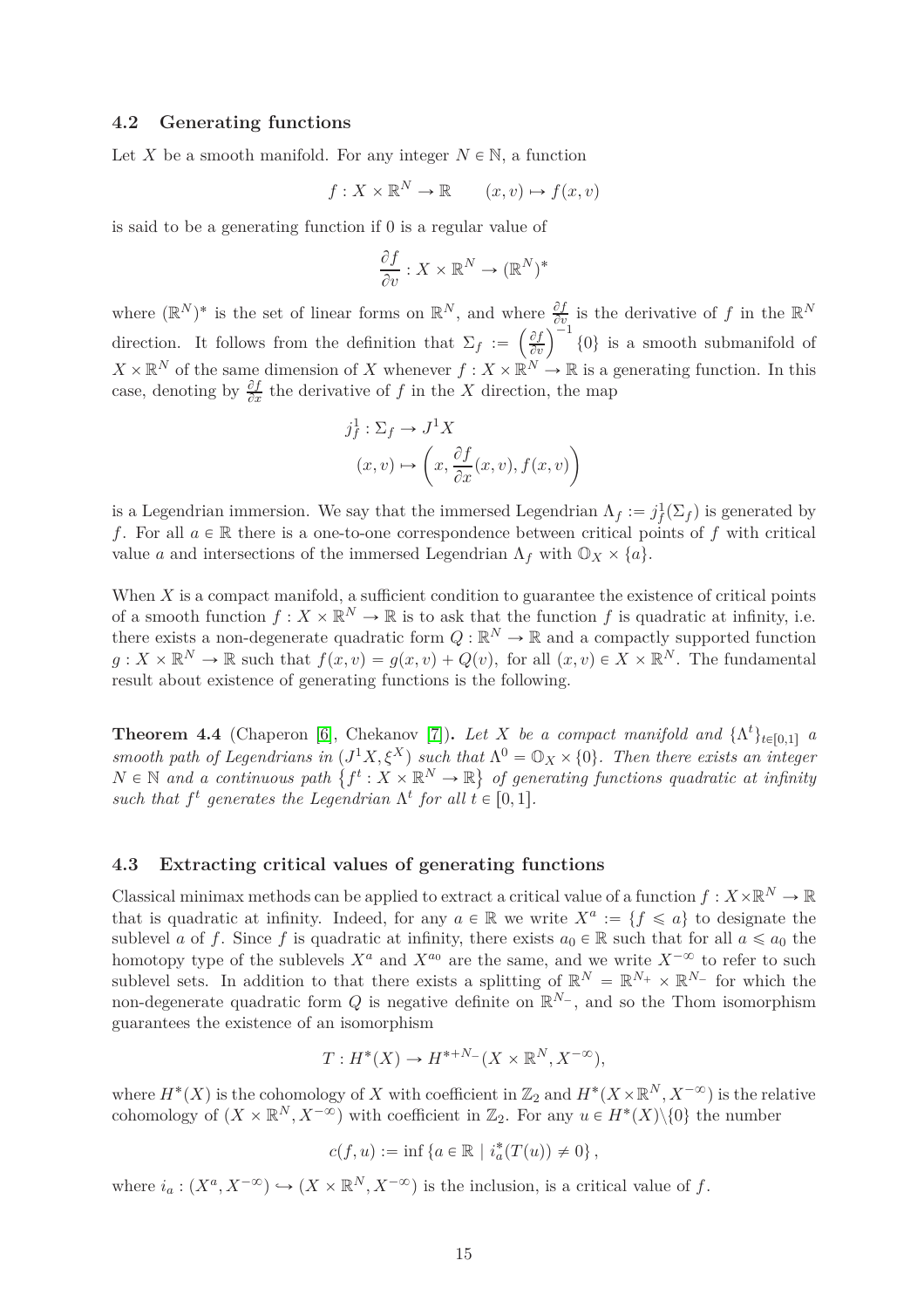<span id="page-15-3"></span>*Remark* 4.5*.* Zapolski in [\[30\]](#page-27-1) uses homology instead of cohomology to extract the wanted critical values. Let  $f: X \times \mathbb{R}^N \to \mathbb{R}$  be a generating function quadratic at infinity and  $\alpha \in H_*(X) \setminus \{0\}$ a non zero homology class. Then

$$
\mathcal{C}(f,\alpha) := \inf\{a \in \mathbb{R} \mid \widetilde{T}\alpha \in (i_a)_*(H_{*+N_-}(X^a, X^{-\infty}))\},\
$$

where  $\widetilde{T}: H_*(X) \to H_{*+N_-}(X \times \mathbb{R}^N, X^{-\infty})$  comes from the Thom isomorphism in homology, is a critical value of *f*. If  $\alpha_0$  is a generator of  $H_n(X)$ , and  $\mu_0$  a generator of  $H^n(X)$ , where  $n \in \mathbb{N}$ is the dimension of *X*, then  $\mathcal{C}(f, \alpha_0) = c(f, \mu_0)$  (see for instance [\[29\]](#page-27-2)).

Due to the uniqueness property of generating functions quadratic at infinity proved by Viterbo [\[29\]](#page-27-2) and Théret [\[26\]](#page-26-18), one deduces that if *f*<sup>1</sup> and *f*<sup>2</sup> are two generating functions quadratic at infinity that generate the same Legendrian  $\Lambda \subset J^1 X$  that is Legendrian isotopic to  $\mathbb{O}_X \times \{0\}$ , then  $c(f_1, u) = c(f_2, u)$  for any  $u \in H^*(X) \setminus \{0\}$ . Thanks to this and to Theorem [4.4,](#page-14-0) for any Legendrian  $\Lambda$  that is Legendrian isotopic to  $\mathbb{O}_X \times \{0\}$  and for any  $u \in H^*(X) \setminus \{0\}$  the number  $c(\Lambda, u) := c(f, u)$  is well defined, i.e. it does not depend on the generating function quadratic at infinity f that generates  $\Lambda$ . Combining this with the previous discussion in Subsection [4.2](#page-14-1) we deduce that

<span id="page-15-2"></span>
$$
\Lambda \cap \mathbb{O}_X \times \{c(\Lambda, u)\} \neq \varnothing. \tag{3}
$$

The translation selector constructed by Sandon is then given by

$$
c: \text{Cont}_{0}^{c}(\mathbb{R}^{2n} \times S^{1}, \xi_{st}) \to \mathbb{R} \qquad \phi \mapsto c(\Lambda_{\phi}, u_{0}),
$$

where  $u_0$  is a generator of  $H^{2n+1}(S^{2n} \times S^1)$  and  $\Lambda_{\phi} \subset J^1(S^{2n} \times S^1)$  is the Legendrian associated to  $\phi$  constructed in Subsection [4.1.](#page-12-0) By [\(3\)](#page-15-2) and Lemma 4.3 we come to the conclusion that  $c(\phi) \in$  Spectrum $(\phi)$ . Furthermore Sandon in [\[22\]](#page-26-11) proved the following result.

<span id="page-15-1"></span>**Theorem 4.6** ([\[22\]](#page-26-11))**.** *The translation selector c satisfies the following properties:*

- *1.*  $c(\phi) \geq 0$  *for any*  $\phi$ *;*
- 2. if  $\{\phi^t\}$  is a smooth path of compactly supported contactomorphisms starting at the identity, *then*  $t \mapsto c(\phi^t)$  *is continuous;*
- *3.*  $[c(\varphi)] \geqslant [c(\varphi\varphi) c(\varphi)]$ , in particular  $[c(\varphi\varphi)] \leqslant [c(\varphi)] + [c(\varphi)]$  for any  $\varphi, \varphi$ ;
- 4. if  $\{\phi^t\}$  and  $\{\varphi^t\}$  are smooth paths of compactly supported contactomorphisms starting at the identity such that  $\alpha_{st} \left( \frac{d}{dt} \phi^t(x) \right) \leq \alpha_{st} \left( \frac{d}{dt} \phi^t(x) \right)$  for all  $t \in [0,1]$  and  $x \in \mathbb{R}^{2n} \times S^1$  then  $c(\phi^1) \leqslant c(\varphi^1).$

<span id="page-15-0"></span>*Remark* 4.7*.* In [\[22\]](#page-26-11) Sandon shows that the translation selector satisfies also the following properties

1.  $c(\phi) = c(\phi^{-1}) = 0$  if and only if  $\phi = Id$ .

2. 
$$
\left[c(\varphi \phi \varphi^{-1})\right] = \left[c(\phi)\right].
$$

These extra properties of the translation selector will not be used for the proof of Theorem [1.1](#page-2-0) and Theorem [1.2.](#page-2-1) However let us notice that they are used in [\[22\]](#page-26-11), [\[21\]](#page-26-7) to deduce (universal) orderability of  $(\mathbb{R}^{2n} \times S^1, \xi_{st})$  (similarly to the case of  $(\mathbb{R}^{2n+1}, \xi_{st})$  done by Bhupal [\[2\]](#page-25-4)) and to show that the map

$$
\nu_c: \mathrm{Cont}^c_0(\mathbb{R}^{2n} \times S^1, \xi_{st}) \to \mathbb{N} \quad \phi \mapsto [c(\phi)] + [c(\phi^{-1})]
$$

is a conjugation invariant norm.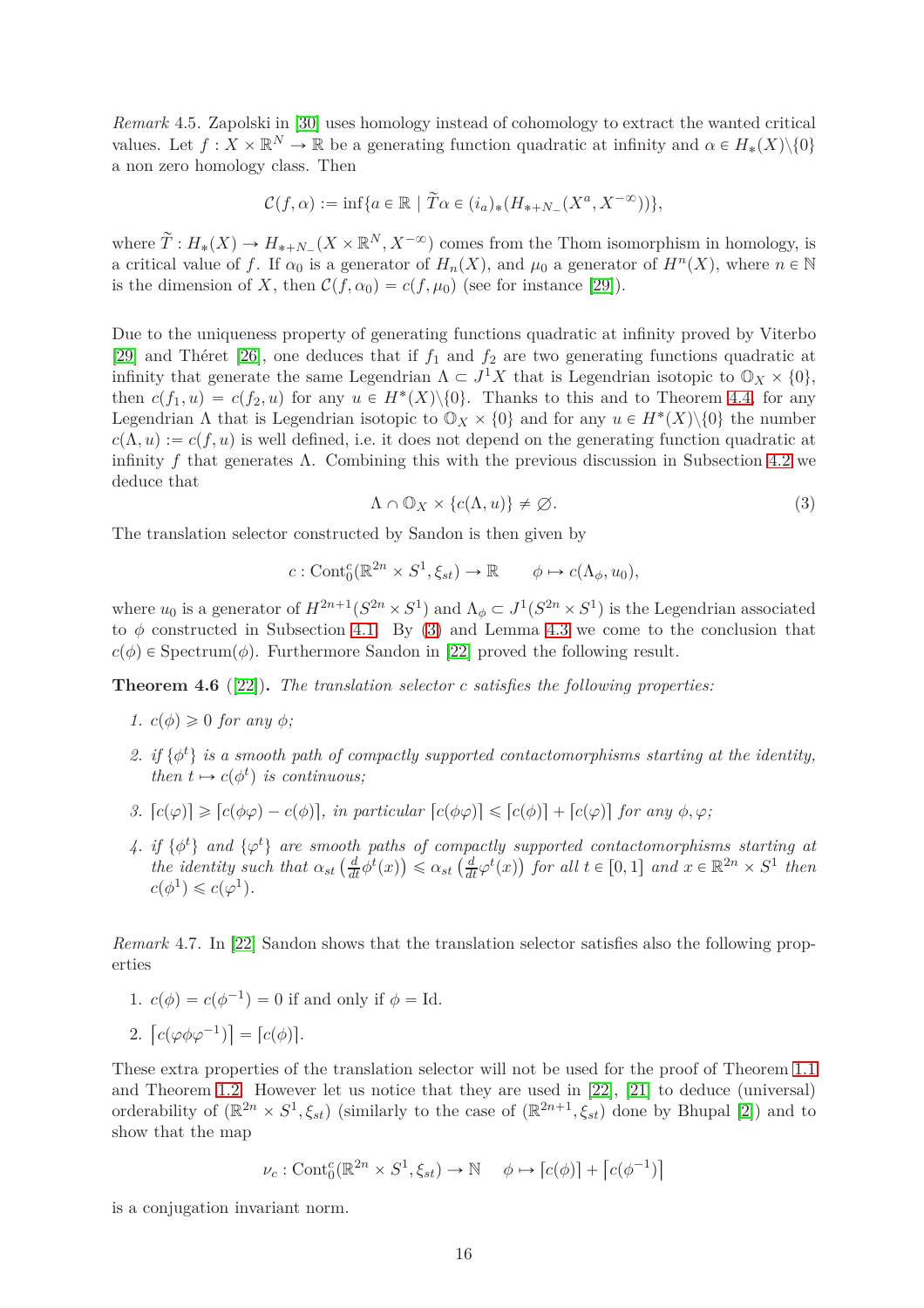## **5 Proof of the results**

The idea of the proof of Theorem [1.1](#page-2-0) and Theorem [1.2](#page-2-1) is the following. First we will compute the selected translation of contactomorphisms that are generated by Hamiltonian functions satisfying the hypotheses of Theorems [1.1](#page-2-0) and [1.2.](#page-2-1) Then we will show that all the norms we are working with are bounded from below by the translation selector. Finally a direct computation will allow to show that the length of the paths we are considering are equal to the selected translation of the time-one of these paths. We thus deduce that these paths are length minimizing paths and so are geodesics.

#### **5.1 Computation of the selected translation**

To any compactly supported time dependent function  $H : [0,1] \times \mathbb{R}^{2n} \to \mathbb{R}, (t,p) \mapsto H^t(p)$ , one can associate the smooth path of vector fields  $X_H^{\omega_{st}} : [0,1] \to \chi(\mathbb{R}^{2n})$  defined by  $\iota_{X_H^{\omega_{st}}(t)} \omega_{st} =$  $-dH<sup>t</sup>$  for all  $t \in \mathbb{R}$ , where  $\omega_{st} = \sum_{i=1}^{n}$  $\sum_{i=1}^{n} dx_i \wedge dy_i$ . We denote by  $\psi_H^t$  its time *t*-flow for any  $t \in \mathbb{R}$ . Note that  $\psi_H^t$  is an Hamiltonian symplectomorphism for any  $t \in \mathbb{R}$ . Recall that from the formula [\(1\)](#page-1-0) of the introduction one can similarly associate to a smooth compactly supported function  $h: [0,1] \times \mathbb{R}^{2n} \times S^1 \to \mathbb{R}$  a path of contactomorphisms  $\phi_h$ .

In the next lemma for all  $z \in \mathbb{R}$  we will write [*z*] the corresponding element in  $\mathbb{R}/\mathbb{Z} = S^1$  and debote by  $\lambda_{st}$  the 1-form  $\sum_{i=1}^{n}$  $i = 1$  $y_i dx_i$  on  $\mathbb{R}^{2n}$ .

<span id="page-16-1"></span>**Lemma 5.1.** Let  $\{\phi^t_h\}$  be a smooth path of contactomorphisms generated by the Hamiltonian *function*

$$
h: \mathbb{R}^{2n} \times S^1 \to \mathbb{R}
$$

$$
(p, z) \mapsto H(p)
$$

where  $H : \mathbb{R}^{2n} \to \mathbb{R}$  is a smooth compactly supported function. Then for all  $(p, z) \in \mathbb{R}^{2n} \times \mathbb{R}$  and *for all*  $t \in \mathbb{R}$ 

$$
\phi_h^t(p,[z]) = (\psi_H^t(p), [z + F^t(p)]) \quad and \quad (\phi_h^t)^* \alpha_{st} = \alpha_{st}
$$

*where*

<span id="page-16-0"></span>
$$
F^{t}(p) = \int_{0}^{t} \lambda_{st} \left(\psi_{H}^{s}(p)\right) \left(X_{H}^{\omega_{st}}\left(\psi_{H}^{s}(p)\right)\right) ds + tH(p). \tag{4}
$$

 $\Box$ 

*Proof.* A direct computation shows that the contact vector field  $X_h$  generated by the function  $h: \mathbb{R}^{2n} \times S^1 \to \mathbb{R}$  (see the relations [\(1\)](#page-1-0) in the introduction) in this case is given by

$$
X_h(p,[z]) = X_H^{\omega_{st}}(p) + (H(p) + \lambda_{st}(p) (X_H^{\omega_{st}}(p))) \frac{\partial}{\partial z}, \text{ for all } (p,[z]) \in \mathbb{R}^{2n} \times S^1.
$$

Moreover, because the Hamiltonian function  $H$  is time-independent,  $H$  is constant along its flow, i.e.  $H(\psi_H^t(p)) = H(p)$  for all  $p \in \mathbb{R}^{2n}$  and for all  $t \in \mathbb{R}$ . So we deduce the formula [\(4\)](#page-16-0). To prove the fact that  $\phi_h^t$  is an exact contactomorphism for all *t*, i.e. it preserves not only the contact distribution  $\xi_{st}$  but also the contact form  $\alpha_{st} = dz - \lambda_{st}$ , we use the Cartan formula :

$$
\frac{d}{dt}\Big|_{t=s} (\phi_h^t)^* \alpha_{st} = (\phi_h^s)^* (\iota_{X_h} d\alpha_{st} + d\iota_{X_h} \alpha_{st}) = (\phi_h^s)^* (-dH + dH) \equiv 0 , \ \forall s \in \mathbb{R} .
$$

Since  $\phi_h^0 = \text{Id}$ , we deduce that  $(\phi_h^s)^* \alpha_{st} = (\phi_h^0)^* \alpha_{st} = \alpha_{st}$  for all  $s \in \mathbb{R}$ .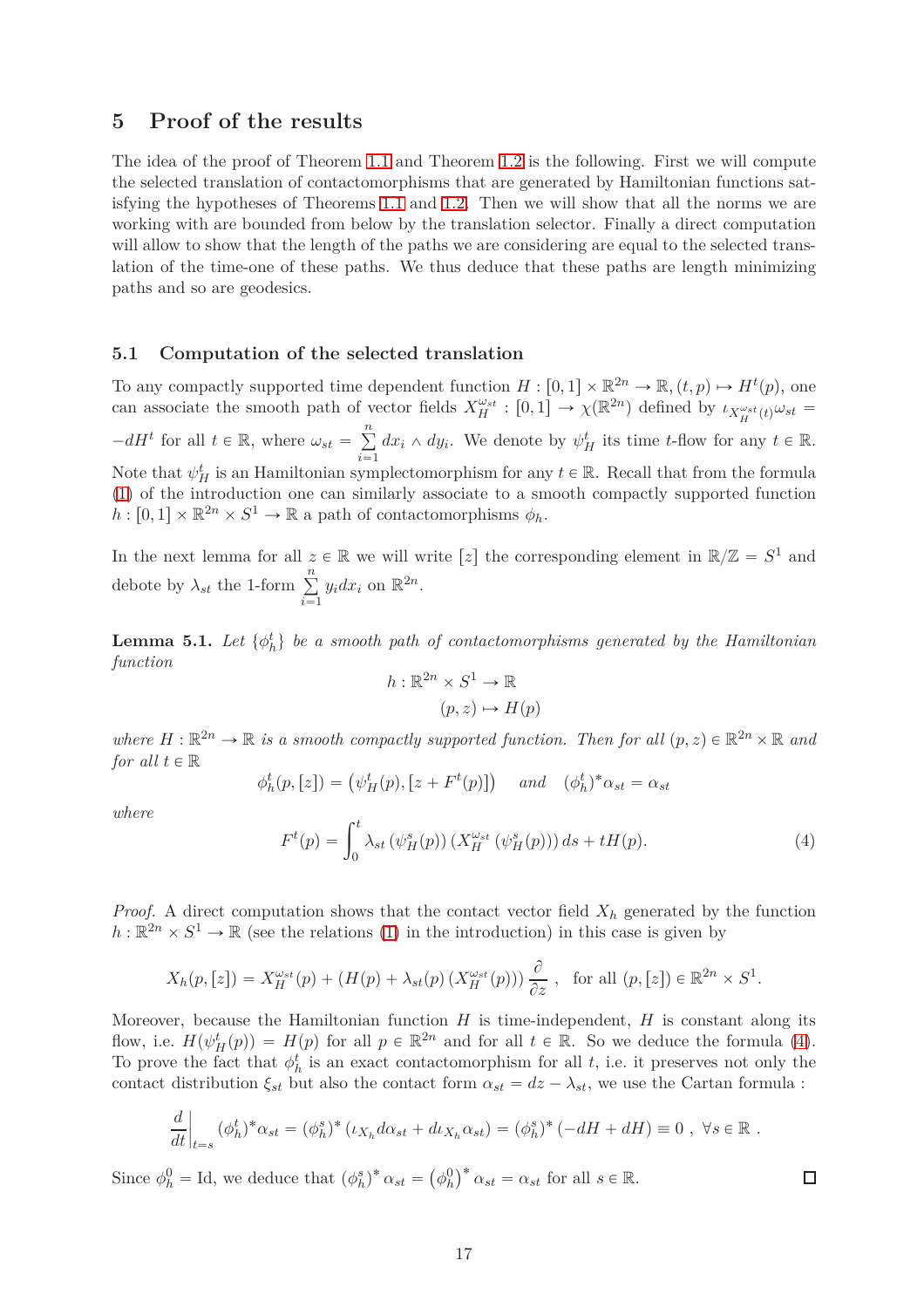The hypothesis that we make about the smallness of the Hessian of  $H : \mathbb{R}^{2n} \to \mathbb{R}$  allows us to guarantee that the only periodic orbits of  $\{\psi_H^t\}_{t \in \mathbb{R}}$  of small periods are the constant ones. More precisely, identifying in the usual way the dual Euclidean space  $(\mathbb{R}^{2n})^*$  with  $\mathbb{R}^{2n}$ , one can see the Hessian of any smooth function  $H : \mathbb{R}^{2n} \to \mathbb{R}$  at a point  $p \in \mathbb{R}^{2n}$  as a linear map  $Hess_p(H) : \mathbb{R}^{2n} \to \mathbb{R}^{2n}$ . The smallness of such maps will be measured in terms of the operator norm, i.e. if  $A : \mathbb{R}^{2n} \to \mathbb{R}^{2n}$  is a linear map then

$$
|||A||| := \sup_{v \in \mathbb{R}^{2n} \setminus \{0\}} \frac{|Av|}{|v|}
$$
 where  $|v|$  is the standard Euclidean norm of  $v \in \mathbb{R}^{2n} \setminus \{0\}.$ 

<span id="page-17-1"></span>**Lemma 5.2.** Let  $H : \mathbb{R}^{2n} \to \mathbb{R}$  be a compactly supported Hamiltonian function such that  $\sup_{x \to \infty}$  |||  $\text{Hess}_{p}(H)$ |||  $\lt 2\pi$ . If there exists  $0 \lt T \leq 1$  and  $p \in \mathbb{R}^{2n}$  such that  $\psi_{H}^{T}(p) = p$  then  $p \in \mathbb{R}^{\bar{2}n}$  $\psi_H^t(p) = p$  *for every*  $t \in \mathbb{R}$ *.* 

*Proof.* Let  $T \in \mathbb{R}_{>0}$  and  $p \in \mathbb{R}^{2n}$  be such that  $\psi_H^T(p) = p$  and denote by  $\gamma : \mathbb{R}/\mathbb{Z} \to \mathbb{R}^{2n}$  the loop  $\gamma(t) = \psi_H^{tT}(p)$ . The speed  $t \mapsto \dot{\gamma}(t) = X_{TH}(\gamma(t))$  of  $\gamma$  is again a smooth loop. Consider the Fourier series associated to this loop  $\dot{\gamma}$ 

$$
\sum_{k \in \mathbb{Z}} e^{2i\pi J t} x_k \text{ for all } t \in S^1 \text{ where } x_k \in \mathbb{R}^{2n} \text{ and } J = \begin{pmatrix} 0 & \text{Id}_n \\ -\text{Id}_n & 0 \end{pmatrix}.
$$

Note that  $\dot{\gamma}(t) = JT\nabla H(\gamma(t))$  for any  $t \in S^1$ , where  $\nabla H$  is the Euclidean gradient of *H*, so  $\ddot{\gamma}(t) = T \text{ Hess}_{\gamma(t)} H(\dot{\gamma}(t))$  for any  $t \in S^1$  and the Fourier series of the loop  $\ddot{\gamma}$  is given by

$$
t\mapsto \sum_{k\in\mathbb{Z}} 2i\pi Je^{2i\pi Jt}x_k\ .
$$

Using the fact that  $\int_0^1$  $\frac{1}{0} \dot{\gamma}(t) dt = \gamma(1) - \gamma(0) = x_0 = 0 \in \mathbb{R}^{2n}$  and the Parseval's identity we have

<span id="page-17-0"></span>
$$
||\dot{\gamma}||_{\mathcal{L}^{2}} = \sqrt{\sum_{k \in \mathbb{Z} \setminus \{0\}} |x_{k}|^{2}} \leq \sqrt{\sum_{k \in \mathbb{Z} \setminus \{0\}} k^{2} |x_{k}|^{2}} = \frac{1}{2\pi} ||\ddot{\gamma}||_{\mathcal{L}^{2}}.
$$
 (5)

Moreover the above inequality is a strict inequality in the case when  $\gamma$  is not the constant loop. On the other hand

$$
||t \mapsto \ddot{\gamma}(t)||_{\mathcal{L}^2} = ||t \mapsto T \operatorname{Hess}_{\gamma(t)} H(\dot{\gamma}(t))||_{\mathcal{L}^2}
$$
  
\n
$$
= T||t \mapsto \sum_{k \in \mathbb{Z}} e^{2i\pi Jt} \operatorname{Hess}_{\gamma(t)} H(x_k)||_{\mathcal{L}^2}
$$
  
\n
$$
\leq T \sqrt{\sum_{k \in \mathbb{Z}} \sup_{p \in \mathbb{R}^{2n}} |||\operatorname{Hess}_p(H)||^2 |x_k|^2}
$$
  
\n
$$
= T \sup_{p \in \mathbb{R}^{2n}} |||\operatorname{Hess}_p(H)||| \sqrt{\sum_{k \in \mathbb{Z} \setminus \{0\}} |x_k|^2}
$$
  
\n
$$
\leq T 2\pi ||\dot{\gamma}||_{\mathcal{L}^2}.
$$

So combining this inequality with the inequality [\(5\)](#page-17-0) we deduce that  $||\dot{\gamma}||_{\mathcal{L}^2} < T||\dot{\gamma}||_{\mathcal{L}^2}$  when  $\gamma$  is not a constant loop, and so  $T > 1$ . not a constant loop, and so  $T > 1$ .

*Remark* 5.3*.* The reader can find a similar proof in [\[16\]](#page-26-2).

From the two previous lemmas we deduce the selected translation of the paths considered in Theorems [1.1](#page-2-0) and [1.2](#page-2-1) .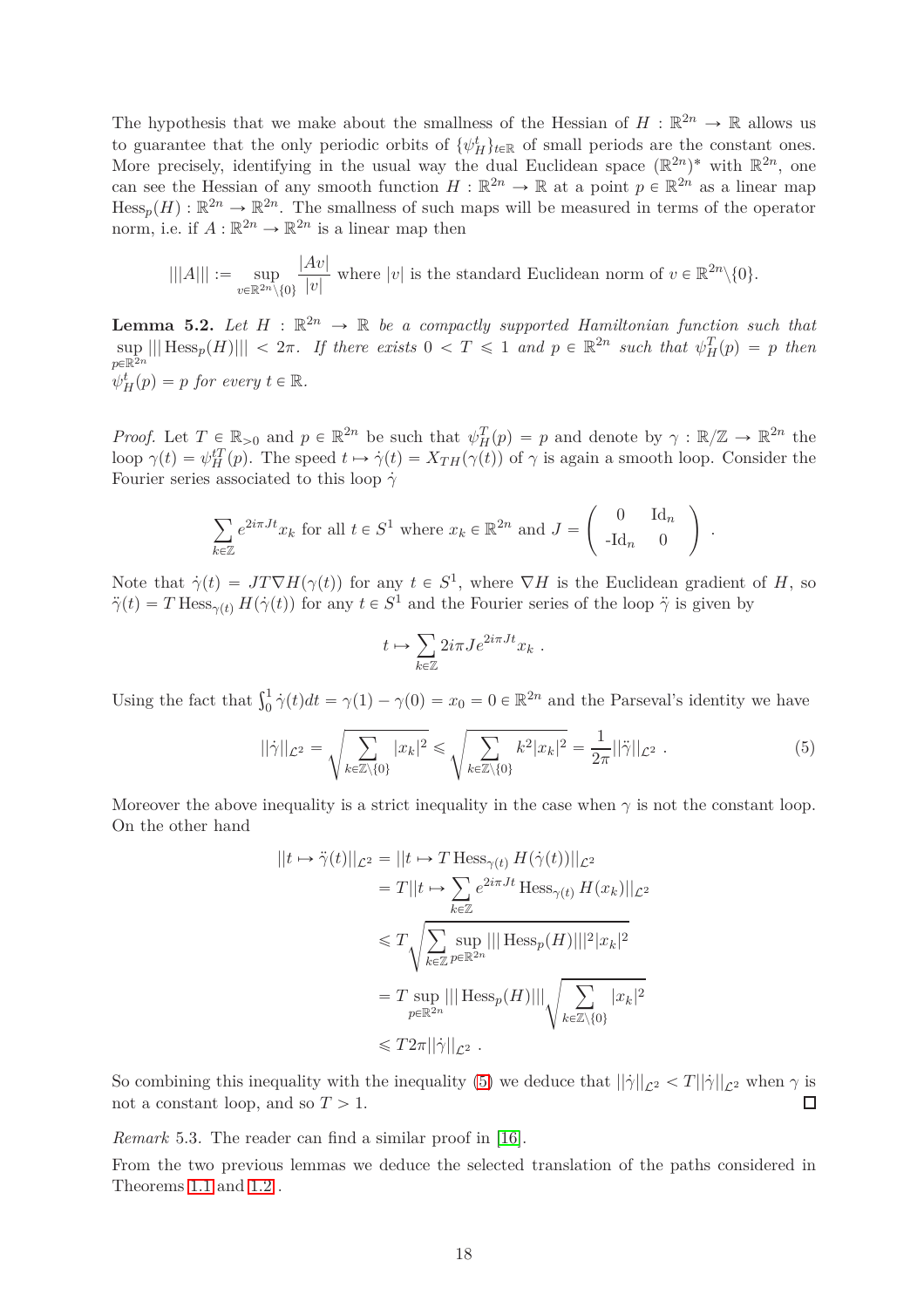<span id="page-18-0"></span>**Proposition 5.4.** Let  $\{\phi^t\}_{t\in[0,1]}$  be a smooth path of contactomorphisms generated by a com*pactly supported Hamiltonian function*

$$
h: \mathbb{R}^{2n} \times S^1 \to \mathbb{R} \qquad (p, [z]) \mapsto H(p)
$$

*with* sup  $\sup_{p \in \mathbb{R}^{2n}} |||$  Hess<sub>p</sub>(*H*)||| < 2*π. Then* 

$$
c(\phi_h^1) = \max H
$$
 and  $c((\phi_h^1)^{-1}) = -\min H$ .

*Proof.* First let us show that

$$
Spectrum(\phi_h^t) = \{ tH(p) \mid d_p H = 0 \} \text{ for all } t \in [0, 1].
$$

Indeed if  $p \in \mathbb{R}^{2n}$  is such that  $d_p H = 0$  then using Lemma [5.1](#page-16-1) we have that for all  $[z] \in S^1$  and  $t \in [0, 1]$ 

 $\phi_h^t(p,[z]) = (p,[z + tH(p)])$  and  $(\phi_h^t)^* \alpha_{st} = \alpha_{st}$ ,

and so  $\{tH(p) | d_pH = 0\} \subset \text{Spectrum}(\phi_h^t)$ . Conversely, let  $t \in [0,1]$  and  $a \in \text{Spectrum}(\phi_h^t)$ . By definition of the spectrum and using again Lemma [5.1,](#page-16-1) this implies that there exists  $(p, z) \in$  $\mathbb{R}^{2n} \times \mathbb{R}$  such that

$$
\widetilde{\phi}_h^t(p, z) = (p, z + a) = (\psi_H^t(p), z + F^t(p))
$$
.

In particular *p* is a fixed point of  $\psi_H^t$ . Lemma [5.2](#page-17-1) ensures that under the assumptions we made on the Hessian of *H* we have  $\psi_H^s(p) = p$  for all  $s \in [0,1]$  and  $d_p H = 0$ . So we conclude that  $F^t(p) = tH(p) = a$  and that Spectrum $(\phi^t_h) \subset \{tH(p) \mid d_pH = 0\}.$ 

Moreover, by Theorem [4.6,](#page-15-1) the map  $t \mapsto c(\phi_h^t) \in \text{Spectrum}(\phi_h^t)$  is continuous, and since the set of critical values of *H* is a nowhere dense set due to Sard's theorem, there exists a critical point  $p_1 \in \mathbb{R}^{2n}$  of *H* such that  $c(\phi_h^t) = tH(p_1)$  for all  $t \in [0,1]$ . It remains to show that  $H(p_1) = \max H$ .

For  $\varepsilon > 0$  small enough,  $\Lambda_{\phi_h^t} : S^{2n} \times S^1 \to J^1(S^{2n} \times S^1)$  is a Legendrian section for all  $t \in [0, \varepsilon]$ , and so  $\Lambda_{\phi_h^t} = j^1 f^t$  is equal to the 1-jet of a generating function  $f^t : S^{2n} \times S^1 \to \mathbb{R}$  without extra coordinates. It is well known that in this case  $c(f^t, u_0) = \max f^t$  when  $u_0$  denotes the generator of  $H^{2n+1}(S^{2n} \times S^1)$ : to see this one can combine Remark [4.5](#page-15-3) with the arguments of Chapter 10 of [\[20\]](#page-26-19). In addition to this, since  $f^t$  is a generating function for  $\phi_h^t$  we have

{Critical values of 
$$
f^t
$$
} = Spectrum  $(\phi_h^t)$  = { $tH(p) | d_pH = 0$  }.

We then deduce that

$$
c(\phi_h^t) = \max f^t = t \max H = tH(p_1),
$$

so *H* reaches its maximum at the point  $p_1$ . Thus  $c(\phi_h^1) = \max H$ . Noticing that the Hamiltonian function  $-h$  generates the path  $\{\phi_h^t\}^{-1}\} = \{\phi_h^{-t}\}\$  the same proof allows us to show that  $c((\phi_h^1)^{-1}) = -\min H.$ 

#### **5.2 A lower bound for the Shelukhin norms and the FPR norms**

The following proposition will allow us to find a lower bound for the Shelukhin and FPR norms in terms of the translation selector.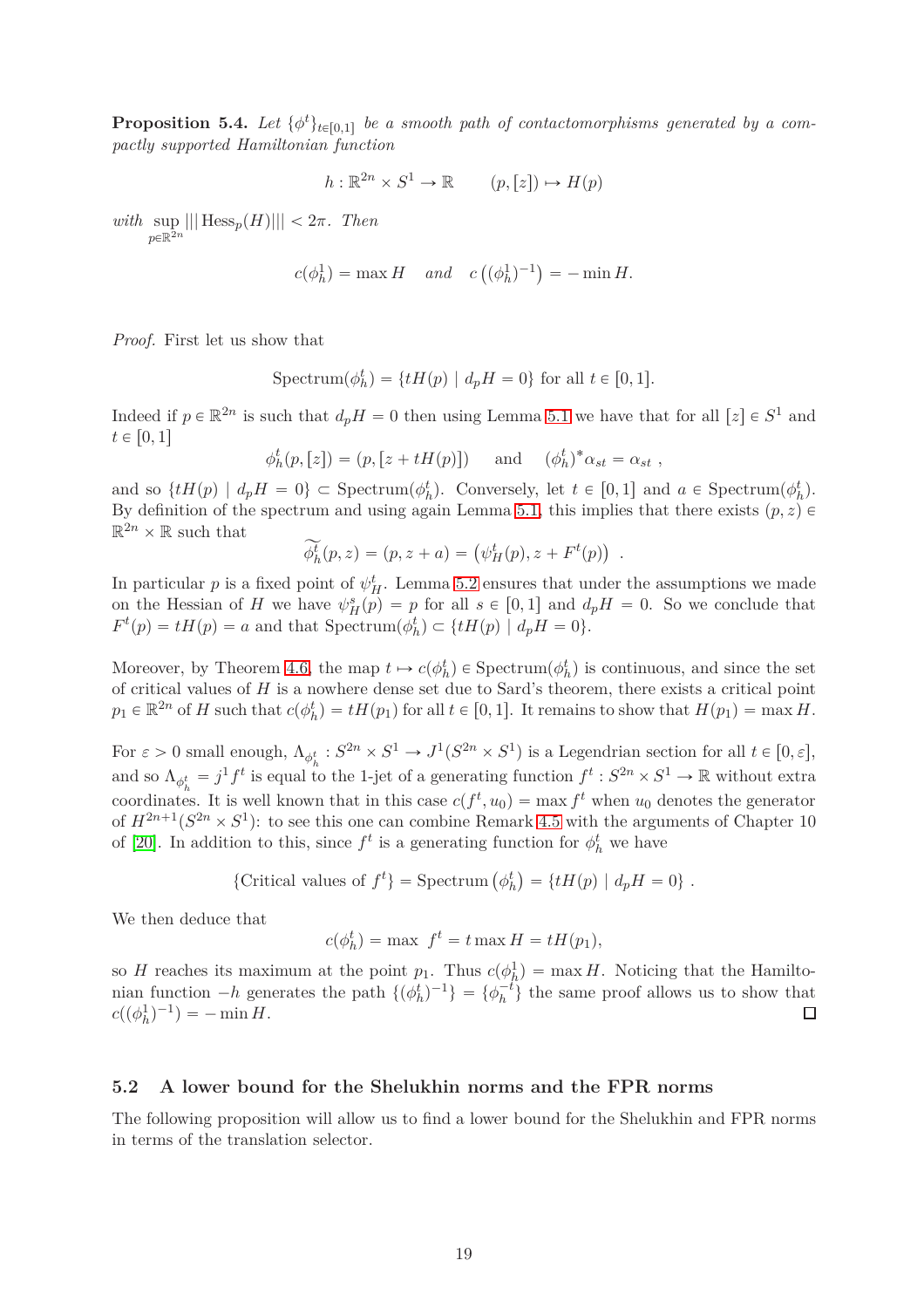<span id="page-19-0"></span>**Proposition 5.5.** Let  $\phi \in \text{Cont}^c_0(\mathbb{R}^{2n} \times S^1, \xi_{st})$  be a contactomorphism and  $k : [0,1] \times \mathbb{R}^{2n} \times S^1 \to$  $\mathbb{R}$  *a compactly supported Hamiltonian that generates*  $\phi$ , *i.e.*  $\phi_k^1 = \phi$ . Then

$$
c(\phi) \leqslant \int_0^1 \max k^t dt
$$
 and  $c(\phi^{-1}) \leqslant -\int_0^1 \min k^t dt$ .

To prove this proposition we will use Lemma 2.6 of [\[30\]](#page-27-1). To state his lemma Zapolski in [\[30\]](#page-27-1) fixes a non-zero homology class. We will state this lemma by fixing a non-zero cohomology class instead. By Remark [4.5](#page-15-3) the two approaches are equivalent.

<span id="page-19-1"></span>**Lemma 5.6** ([\[30\]](#page-27-1)). Let *X* be a closed manifold of dimension *n*,  $\{\Phi^t\}_{t\in[0,1]}$  be a smooth path of  $contactomorphisms in  $Cont_0^c(J^1X, Ker(\alpha_X))$  starting at the identity and  $u_0 \in H^n(X)\setminus\{0\}$  be the$ *top class. Then*

$$
c(\Phi^1(\mathbb{O}_X \times \{0\}), u_0) \leq \int_0^1 \max_{x \in X} \alpha_X \left(\frac{d}{ds}\Big|_{s=t} \Phi^s(\sigma_0(x))\right) dt,
$$

*where*  $\sigma_0: X \to J^1 X, x \mapsto (x, 0, 0)$  *is the* 0*-section.* 

In the following proof of Proposition [5.5](#page-19-0) we use the notations and construction of Subsection [4.1.](#page-12-0)

*Proof of Proposition* [5.5.](#page-19-0) Let  $\widetilde{\phi_k}^t \in \text{Cont}_{0}^{c}(\mathbb{R}^{2n+1}, \xi_{st})^{z-per}$  be the 1-periodic contactomorphism associated to  $\phi_k^t$  for all  $t \in [0, 1]$  and

$$
[0,1] \times S^{2n} \times S^1 \to J^1(S^{2n} \times S^1) \qquad (t,(p,[z])) \mapsto \Lambda_{\phi_k{}^t}(p,[z])
$$

the associated Legendrian isotopy. The Legendrian isotopy extension theorem guarantees the existence of a smooth path of contactomorphisms  $\{\Phi^t\} \subset \text{Cont}^c_0\left(J^1(S^{2n} \times S^1), \text{Ker}(\alpha_{S^{2n} \times S^1})\right)$ starting at the identity such that  $\Phi^t \circ \Lambda_{\text{Id}} = \Lambda_{\phi_k}$  for all  $t \in [0,1]$ . We claim that for all  $(p, [z]) \in S^{2n} \setminus \{p_0\} \times S^1$  and for all  $t \in [0, 1]$ 

<span id="page-19-2"></span>
$$
\alpha_{S^{2n}\times S^1}\left(\frac{d}{dt}\Phi^t(\Lambda_{\text{Id}}(p,[z]))\right) = k^t(\phi^t_k(\overline{\psi}(p,[z])))\tag{6}
$$

Indeed, since the maps  $\Psi$ , pr and  $\Theta$  of Subsection [4.1](#page-12-0) preserve the contact forms we have

$$
\alpha_{S^{2n}\times S^{1}}\left(\frac{d}{dt}\Phi^{t}(\Lambda_{\text{Id}}(p,[z]))\right) = \alpha_{S^{2n}\times S^{1}}\left(\frac{d}{dt}\Psi^{-1}\left(\Lambda_{\phi_{k}^{t}}^{\mathbb{R}^{2n}\times S^{1}}(\overline{\psi}(p,[z]))\right)\right)
$$
  
\n
$$
= (\Psi^{-1})^{*}\alpha_{S^{2n}\times S^{1}}\left(\frac{d}{dt}\text{Pr}\left(\Lambda_{\widehat{\phi}_{k}^{t}}^{\mathbb{R}^{2n+1}}(\overline{\psi}(p,z))\right)\right)
$$
  
\n
$$
= \text{pr}^{*}\alpha_{\mathbb{R}^{2n}\times S^{1}}\left(\frac{d}{dt}\Theta\left(\text{gr}_{\alpha_{st}}(\widetilde{\phi_{k}^{t}})(\overline{\psi}(p,z))\right)\right)
$$
  
\n
$$
= \Theta^{*}\alpha_{\mathbb{R}^{2n+1}}\left(\frac{d}{dt}\text{gr}_{\alpha_{st}}(\widetilde{\phi_{k}^{t}})(\overline{\psi}(p,z))\right)
$$
  
\n
$$
= (\alpha_{st}^{2} - e^{\theta}\alpha_{st}^{1})\left(\frac{d}{dt}\left((p,z),\widetilde{\phi_{k}^{t}}(p,z),\widetilde{g_{k}^{t}}(\overline{\psi}(p,z))\right)\right)
$$
  
\n
$$
= \alpha_{st}^{2}\left(\frac{d}{dt}\widetilde{\phi_{k}^{t}}(p,z)\right) - e^{\theta}\alpha_{st}^{1}\left(0,\frac{d}{dt}\widetilde{g_{k}^{t}}(\overline{\psi}(p,z))\right)
$$
  
\n
$$
= k^{t}(\phi_{k}^{t}(\overline{\psi}(p,[z)])).
$$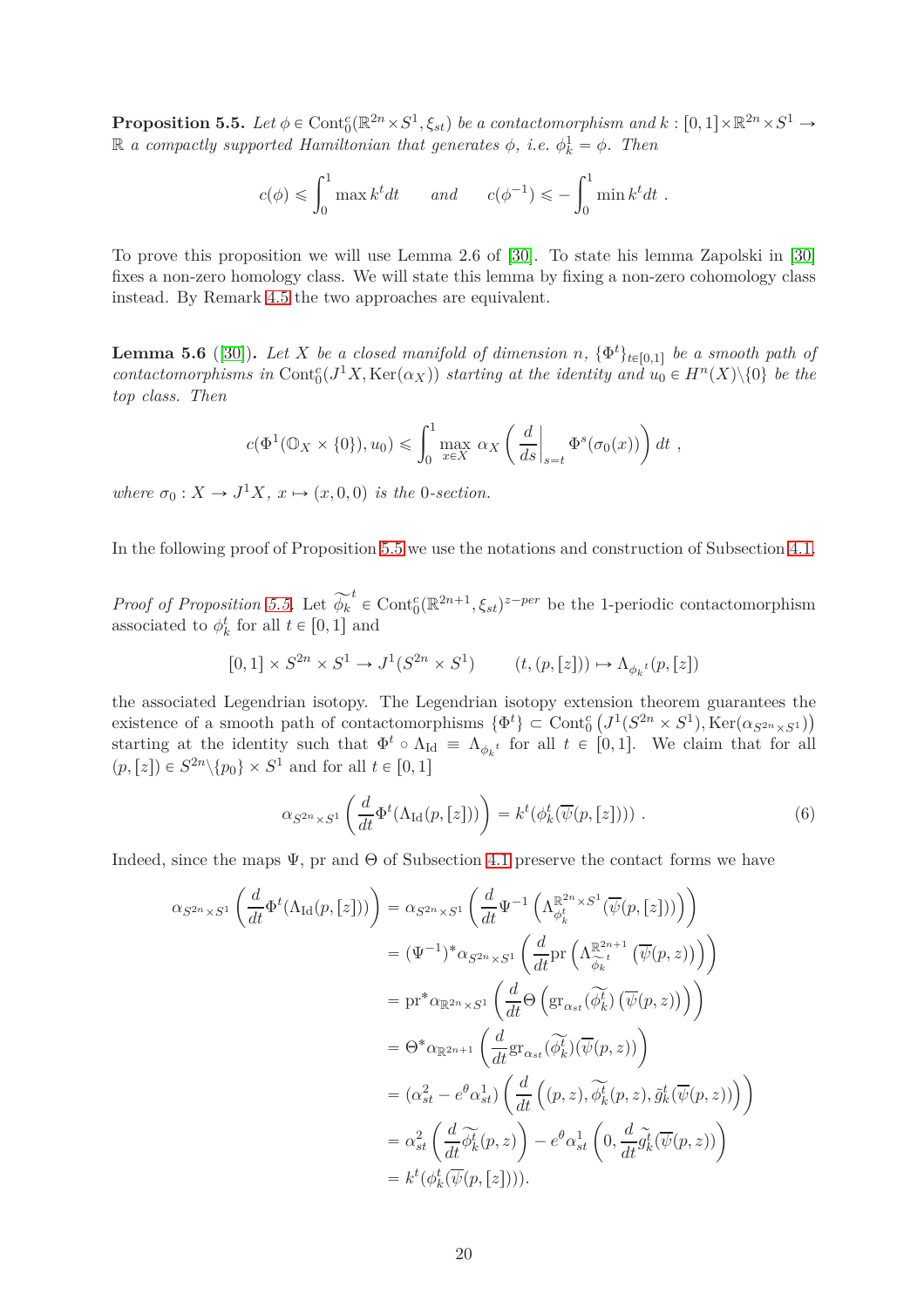Moreover for all  $[z] \in S^1$  and for all  $t \in [0,1]$  a direct computation shows that

<span id="page-20-1"></span>
$$
\alpha_{S^{2n}\times S^1}\left(\frac{d}{dt}\Phi^t(\Lambda_{\text{Id}}(p_0,[z]))\right) = 0 ,\qquad (7)
$$

since  $\Lambda_{\phi_k^t}(p_0,[z]) = ((p_0,[z]),0) \subset J^1(S^{2n} \times S^1)$  is independent of time. So by Lemma [5.6](#page-19-1) and equalities  $(6)$ ,  $(7)$  we have

$$
c(\phi_k^1) = c(\Lambda_{\phi_k^1}, u_0) \leq \int_0^1 \max_{(p,z)\in S^{2n}\times S^1} \alpha_{S^{2n}\times S^1} \left(\frac{d}{dt} \Phi^t(\Lambda_{Id}(p,z))\right) dt
$$
  
= 
$$
\int_0^1 \max \left\{\max_{S^{2n}\setminus\{p_0\}\times S^1} k^t(\phi_k^t(\overline{\psi}(p,z))), 0\right\} dt
$$
  
= 
$$
\int_0^1 \max k^t dt
$$
,

which proves the first inequality of Proposition [5.5.](#page-19-0) Using the fact that  $(\phi_k^1)^{-1}$  can be generated by the Hamiltonian function

$$
[0,1] \times \mathbb{R}^{2n} \times S^1 \to \mathbb{R} \quad (t,p,z) \mapsto -k^{1-t}(p,z)
$$

we deduce the second inequality of Proposition [5.5](#page-19-0) exactly in the same way.

We deduce the following corollary.

<span id="page-20-0"></span>**Corollary 5.7.** Let  $k : [0,1] \times \mathbb{R}^{2n} \times S^1 \to \mathbb{R}$  be a compactly supported Hamiltonian function. *Then*

$$
\max \left\{ c(\phi_k^1), c\left( (\phi_k^1)^{-1} \right) \right\} \leq \nu_S \left( \phi_k^1 \right) \leq \widetilde{\nu_S} \left( [\phi_k] \right) \quad and
$$
  

$$
\max \left\{ \left[ c(\phi_k^1) \right], \left[ c\left( (\phi_k^1)^{-1} \right) \right] \right\} \leq \nu_{FPR} \left( \phi_k^1 \right) \leq \widetilde{\nu_{FPR}} \left( [\phi_k] \right).
$$

*Proof.* By Proposition [5.5,](#page-19-0)

$$
\max \left\{c(\phi_k^1), c\left((\phi_k^1)^{-1}\right)\right\} \le \max \left\{\int_0^1 \max k^t dt, -\int_0^1 \min k^t dt\right\}.
$$

By definition of the Shelukhin length functional we have

$$
\max\left\{\int_0^1 \max k^t dt, -\int_0^1 \min k^t dt\right\} \leq \mathcal{L}_S^{\alpha_{st}}(\phi_k)
$$

for any compactly supported Hamiltonian function  $k : [0,1] \times \mathbb{R}^{2n} \times S^1 \to \mathbb{R}$ . By taking the infinimum of the length over all paths that represents  $\phi_k^1$  (resp.  $[\{\phi_k\}]$ ) we deduce the first line of inequalities of Corollary [5.7.](#page-20-0) The second line of inequalities can be proved exactly in the same way and is left to the reader.  $\Box$ 

### **5.3 Computation of the Shelukhin length and proof of Theorem [1.1](#page-2-0)**

The Shelukhin length of a path of contactmorphisms  $\{\phi^t\} \subset \text{Cont}^c_0(\mathbb{R}^{2n} \times S^1, \xi_{st})$  generated by a time independant compactly supported Hamiltonian function  $h : \mathbb{R}^{2n} \times S^1 \to \mathbb{R}$  is given by  $\mathcal{L}_S^{\alpha_{st}}(\{\phi^t\}) = \max\{\max h, -\min h\}.$  Using Corollary [5.7](#page-20-0) we then deduce that the inequalities of Proposition [5.5](#page-19-0) are equalities in the case when  $\{\phi^t\}$  is generated by an Hamiltonian function satisfying the hypothese of Theorem [1.1](#page-2-0) and so that it is a geodesic of the Shelukhin norm. A similar argument allows to compute the FPR norm of  $\{\phi^t\}$  in this case and conclude the proof of Theorem [1.1.](#page-2-0)

 $\Box$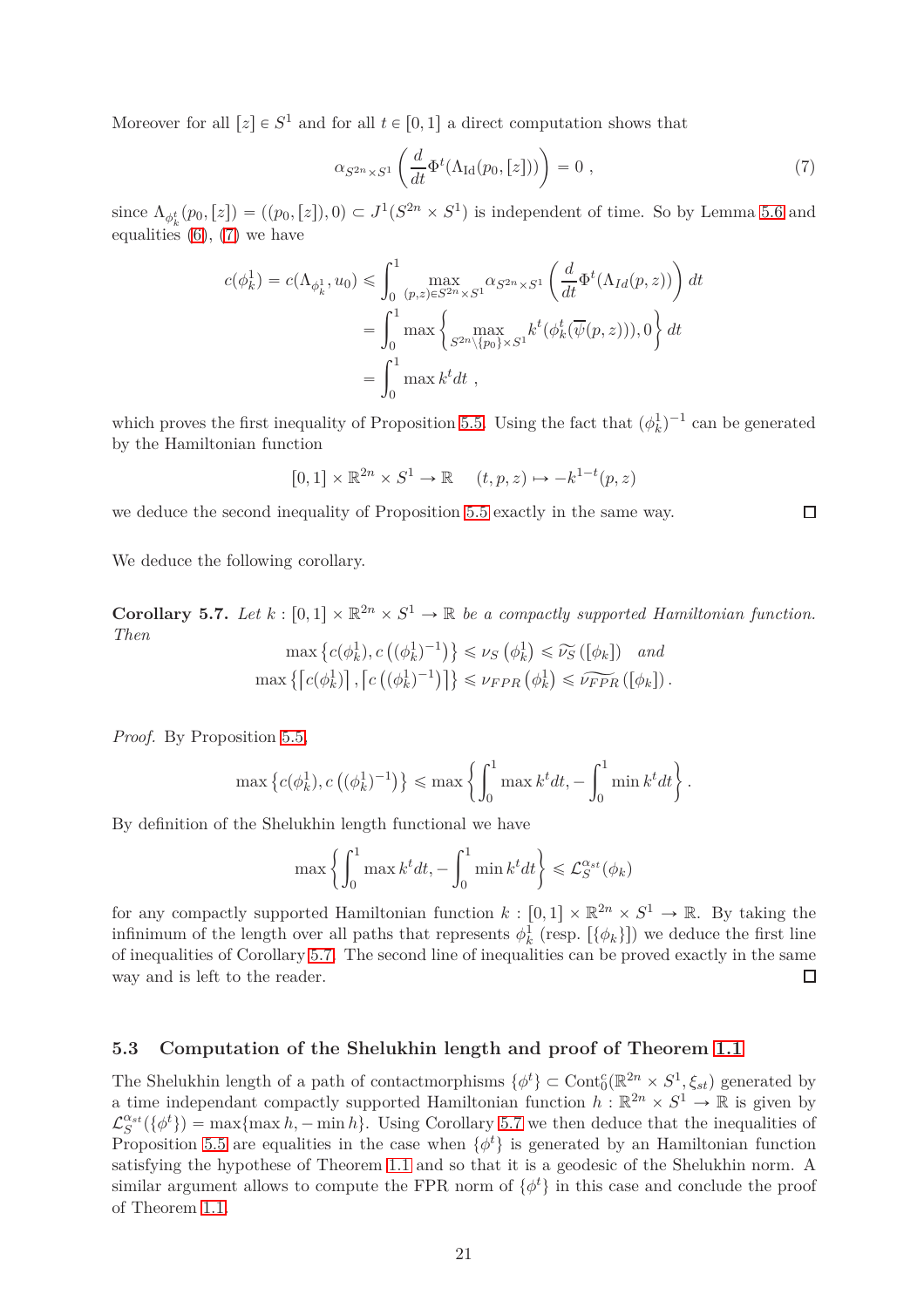*Proof of Theorem [1.1.](#page-2-0)* Thanks to Corollary [5.7](#page-20-0) and Lemma [5.4](#page-18-0) we deduce that

 $\max \{ \max h, -\min h \} \leq \nu_S(\phi_h^1) \leq \widetilde{\nu}_S([\phi_h])$ .

On the other side, by definition we have

$$
\nu_S\left(\phi_h^1\right) \leqslant \widetilde{\nu_S}\left(\left[\phi_h\right]\right) \leqslant \mathcal{L}_S^{\alpha_{st}}\left(\phi_h\right) = \int_0^1 \max_{\left(t,(p,z)\right)} \left|h^t(p,z)\right| dt = \max\{\max h, -\min h\}.
$$

So all these inequalities are in fact equalities

$$
\mathcal{L}_S^{\alpha_{st}}(\phi_h) = \widetilde{\nu_S^{\alpha_{st}}}([\phi_h]) = \nu_S^{\alpha_{st}}(\phi_h^1) = \max\{\max h, -\min h\}.
$$

In the same way, using Corollary [5.7](#page-20-0) and Lemma [5.4](#page-18-0) we have

 $\max \{ \left[ \max h \right], \left[ -\min h \right] \} \leq \nu_{FPR}^{\alpha_{st}} \left( \phi_h^1 \right) \leqslant \widetilde{\nu_{FPR}^{\alpha_{st}}} \left( \phi_h \right) ,$ 

and by definition of the FPR norm we have

$$
\nu_{FPR}^{\alpha_{st}}(\phi_h^1) \leq \widetilde{\nu_{FPR}^{\alpha_{st}}}([\phi_h]) \leq \max\{ \left[ \max h \right], \left[ -\min h \right] \}.
$$

Again we deduce that all these inequalities are in fact equalities. Finally using the fact the the FPR norm is conjugation invariant we get the desired result.  $\Box$ 

The idea to prove the results for the discriminant and oscillation norm will follow the same lines: we have to show that the translation selector is a lower bound for these norms, and that the discriminant/oscillation length of the considered path realizes this lower bound.

#### **5.4 A lower bound for the discriminant and oscillation norms**

In the next proposition we formulate precisely how the translation selector gives a lower bound for the discriminant and oscillation norms.

<span id="page-21-0"></span>**Proposition 5.8.** For any element  $\phi \in \text{Cont}^c_0(\mathbb{R}^{2n} \times S^1, \xi_{st})$  that is not the identity we have

$$
\max \left\{ \lfloor c(\phi) \rfloor + 1, \lfloor c(\phi^{-1}) \rfloor + 1 \right\} \le \nu_d(\phi) \text{ and}
$$

$$
\max \left\{ \lfloor c(\phi) \rfloor + 1, \lfloor c(\phi^{-1}) \rfloor + 1 \right\} \le \nu_{osc}(\phi).
$$

*Proof.* Let us first show that if  $\{\phi^t\}$  is a smooth path of compactly supported contactomorphisms starting at the identity in  $\text{Cont}_{0}^{c}(\mathbb{R}^{2n} \times S^{1}, \xi_{st})$  such that  $\mathcal{L}_{d}(\{\phi^{t}\}) = 1$  then  $0 \leq c(\phi^{t}) < 1$  for all  $t \in [0, 1]$ . Indeed, since the application  $t \in [0, 1] \mapsto c(\phi^t)$  is continuous and  $c(\phi^0) = 0$ , if there exists  $t \in ]0,1]$  such that  $c(\phi^t) \geq 1$  then there exists  $t_0 \in ]0,t]$  such that  $c(\phi^{t_0}) = 1$ . This means that  $\phi^{t_0}$  has a 1-translated point hence a discriminant point, which contradicts the fact that  $\mathcal{L}_d\left(\{\phi^t\}\right) = 1$ . So  $c(\phi^t) < 1$  for all  $t \in [0,1]$  whenever  $\mathcal{L}_d\left(\{\phi^t\}\right) = 1$  and  $\phi^0 = \text{Id}$ .

Let us consider an element  $\phi \in \text{Cont}_{0}^{c}(\mathbb{R}^{2n} \times S^{1}, \xi_{st})\backslash{\text{Id}}$ . Denote by  $k = \nu_{d}(\phi) \in \mathbb{N}_{>0}$  its discriminant norm. Using the word metric definition of the discriminant norm, this means that there exist *k* smooth paths of compactly supported contactomorphisms  $(\{\phi_i^t\}_{t\in[0,1]})_{i\in[1,k]\cap\mathbb{N}}$  such that

1. each of them starts at the identity and is of discriminant length 1

$$
2. \phi = \prod_{i=1}^{k} \phi_i^1.
$$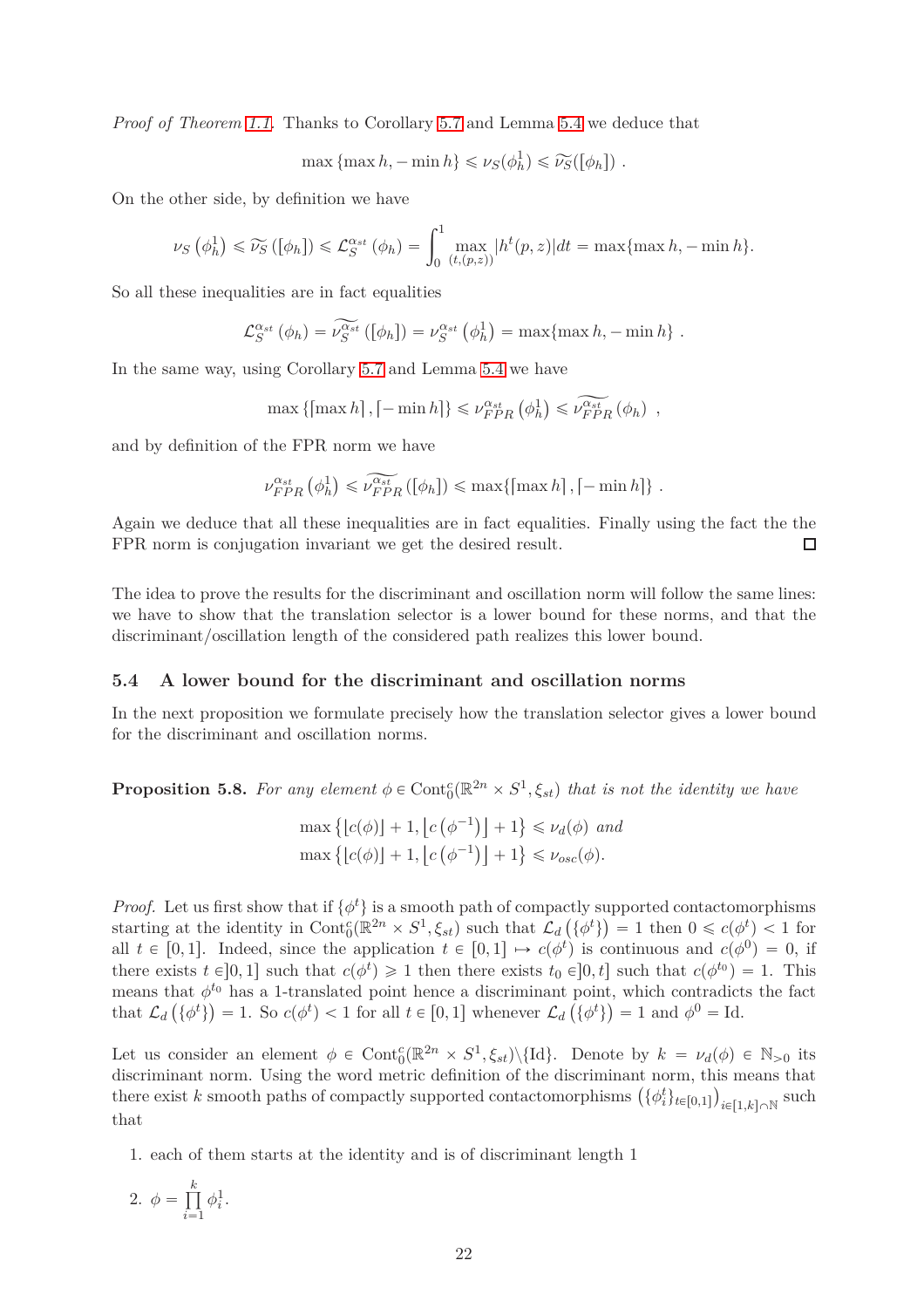The triangular inequality property that is satisfied by the translation selector (see Theorem [4.6\)](#page-15-1) and the previous estimate of the translation selector on paths of discriminant length equals to 1 allow us to deduce that

$$
[c(\phi)] \leqslant \sum_{i=1}^{k} [c(\phi_i^1)] \leqslant k = \nu_d(\phi) ,
$$

and so that  $\nu_d(\phi) \geqslant [c(\phi)]$ . Since  $\nu_d(\phi^{-1}) = \nu_d(\phi)$  we deduce that

$$
\nu_d(\phi) \ge \max\left\{ \left[ c(\phi) \right], \left[ c(\phi^{-1}) \right] \right\}.
$$

So if  $\max\{c(\phi), c(\phi^{-1})\} \notin \mathbb{N}$  we proved the desired first inequality

$$
\nu_d(\phi) \ge \max\{ \lfloor c(\phi) \rfloor + 1, \lfloor c(\phi^{-1}) \rfloor + 1 \}.
$$

In remains to show the case when  $\max\{c(\phi), c(\phi^{-1})\} \in \mathbb{N}$ . To set the ideas down, let us assume that  $\max\{c(\phi), c(\phi^{-1})\} = c(\phi)$ , the case where  $\max\{c(\phi), c(\phi^{-1})\} = c(\phi^{-1})$  leads to the same conclusion by the same arguments. We already proved that  $k = \nu_d(\phi) \geq c(\phi)$ , and we want to show that  $\nu_d(\phi) = k > c(\phi)$ . If  $c(\phi) = 1$  then using the argument of the first paragraph of this proof we know that  $\nu_d(\phi) \geq 2 > c(\phi)$ . So it remains to show the inequality for the cases where  $c(\phi) \geq 2$ . Suppose by contradiction that  $c(\phi) = c(\prod_{i=1}^{k}$  $i = 1$  $\phi_i^1$  = *k*. Then  $[c(\phi_i^1)] = 1$  for all  $i \in [1, k]$ , in particular  $c(\phi_i^1) \in ]0,1[$ . Thanks to Theorem [4.6](#page-15-1) we have  $\lceil c(\prod_{i=1}^k a_i^2) \rceil$  $i = 2$  $\phi_i^1$ )  $\geqslant \lceil c \rceil$   $\prod_{i=1}^k$  $i = 1$  $\phi_i^1$ ) –  $c(\phi_1^1)$ ].

Since  $c(\phi_1^1) \in ]0,1[$  and  $c(\Pi_{i=1}^k \phi_i^1) \in \mathbb{N}$  we deduce that

$$
\left[c(\Pi_{i=1}^k \phi_i^1) - c(\phi_1^1)\right] > c(\Pi_{i=1}^k \phi_i^1) - \left[c(\phi_1^1)\right] \text{ so } c(\Pi_{i=1}^k \phi_i^1) < \left[c(\phi_1^1)\right] + \left[c(\Pi_{i=2}^k \phi_i^1)\right].
$$

This leads us to the following contradiction

$$
k = c(\phi) = c(\Pi_{i=1}^k \phi_i^1) < \left[c(\phi_1^1)\right] + \left[c(\Pi_{i=2}^k \phi_i^1)\right] = \sum_{i=1}^k \left[c(\phi_i^1)\right] = k,
$$

which concludes the proof of the first inequality of the proposition.

The proof for the second inequality concerning the oscillation norm goes in the same way but will use one more argument based on the fourth point of Theorem [4.6.](#page-15-1) Let  $\phi \in \text{Cont}^c_0(\mathbb{R}^{2n} \times$  $S^1$ ,  $\xi_{st}$ )\{Id}. By definition there exists  $[\{\phi^t\}] \in \widehat{\text{Cont}^c_0}(\mathbb{R}^{2n} \times S^1, \xi_{st})$  such that  $\phi^1 = \phi$  and

$$
\nu_{osc}(\phi) = \widetilde{\nu_{osc}}\left(\left[\{\phi^t\}\right]\right) = \max \left\{\widetilde{\nu_+^{osc}}\left(\left[\{\phi^t\}\right]\right), -\widetilde{\nu_-^{osc}}\left(\left[\{\phi^t\}\right]\right)\right\} \ .
$$

To set the ideas down we will assume that  $\nu_{osc}(\phi) = \widetilde{\nu_{osc}}([\{\phi^t\}]) = \widetilde{\nu_+^{osc}}([\{\phi^t\}])$ , the case where  $\widetilde{\nu_{osc}}([\{\phi^t\}]) = -\widetilde{\nu_{-}^{osc}}([\{\phi^t\}])$  leads to the same conclusion and is left to the reader.

We will prove that  $\widetilde{\nu_+^{osc}}([\{\phi^t\}]) \geqslant [c(\phi)] + 1$ . The proof that  $-\widetilde{\nu_-^{osc}}([\{\phi^t\}]) \geqslant [c(\phi^{-1})] + 1$  goes in the same way and is left to the reader.

Let us denote by  $k := \widetilde{\nu_+^{osc}}([\{\phi^t\}])$ . By definition this means that there exists  $N \in \mathbb{N}^*$  smooth paths  $(\{\phi_i^t\})_{i \in [1,N] \cap \mathbb{N}}$  such that

1. each of them is of discriminant length 1,  $k$  of them are positive and  $N - k$  of them are negative

$$
2. \phi = \prod_{i=1}^{N} \phi_i^1.
$$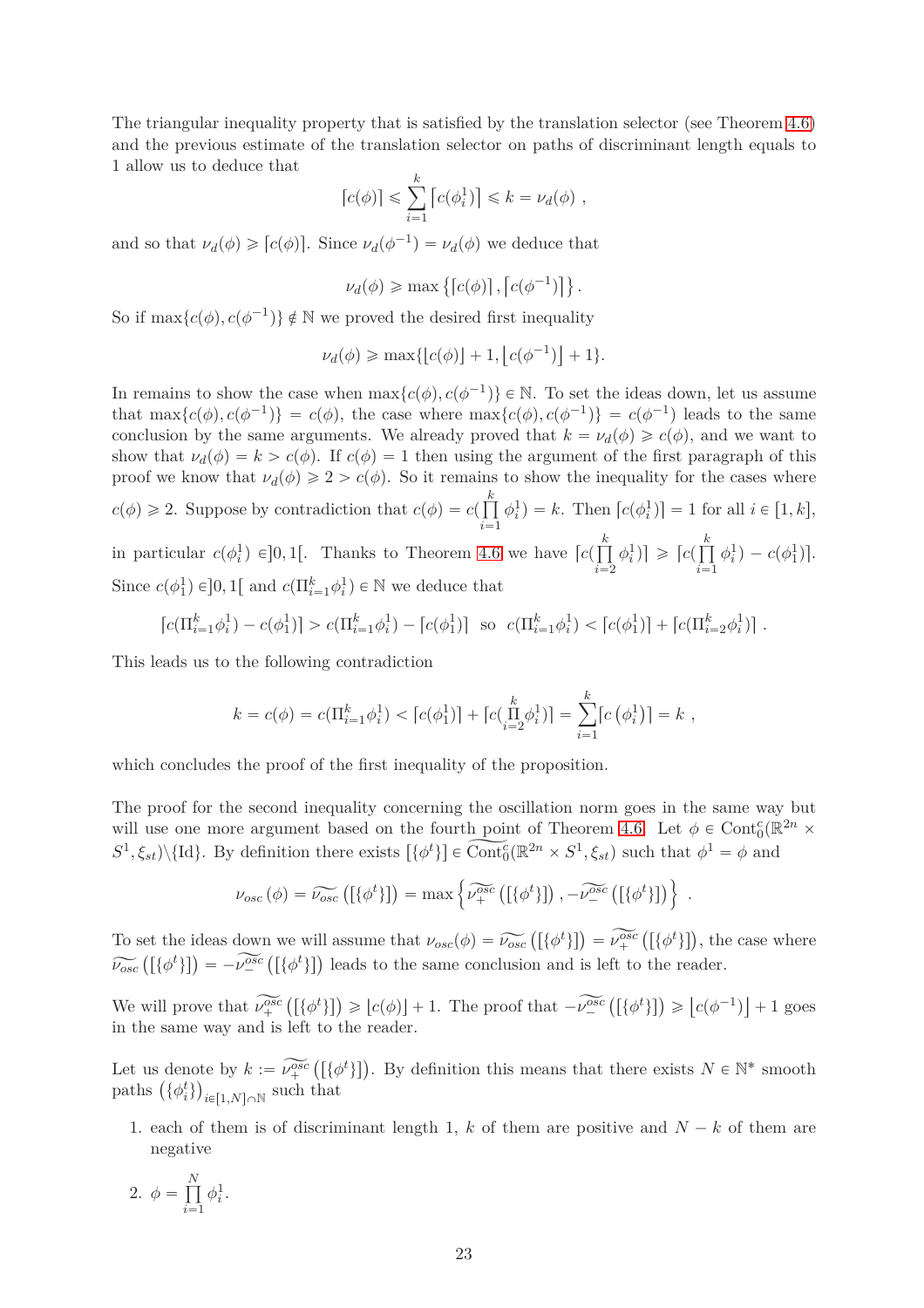If  $\{\varphi^t\}$  is non-positive by Theorem [4.6](#page-15-1) we have  $c(\varphi^1) = 0$ . So using the triangular inequality we have again that  $[c(\phi)] \leq k = \widetilde{\nu_+^{osc}}([\{\phi^t\}]).$ 

If we assume that  $c(\phi) \notin \mathbb{N}$  then  $\nu_{osc}(\phi) \geqslant |c(\phi)| + 1$  and we have the second inequality of the proposition.

Finally suppose that  $c(\phi) \in \mathbb{N}$ . If  $c(\phi) = 1$  the argument from the first paragraph of this proof allows us to show that  $\nu_{osc}(\phi) \geq 2 = |c(\phi)| + 1$  which proves again the second inequality of the proposition. So it remains to show the case where  $c(\phi)$  is an integer greater than 1. Let  $j = \min\{i \in [1, N] \mid \{\phi_i^t\} \text{ is positive}\}.$  Then thanks to Theorem [4.6](#page-15-1) we have

<span id="page-23-0"></span>
$$
\left[ c \left( \prod_{i=j+1}^{N} \phi_i^1 \right) \right] \geqslant \left[ c \left( \prod_{i=j}^{N} \phi_i^1 \right) - c(\phi_j^1) \right] . \tag{8}
$$

 $\Box$ 

Let us assume by contradiction that  $c(\phi) = k$ . This implies as for the discriminant norm that for any  $i \in [1, N]$  such that  $\{\phi_i^t\}$  is positive, we must have  $c(\phi_i^1) \in ]0,1[$ . By the fourth point of Theorem [4.6](#page-15-1) we have  $k = c(\phi) \leq c(\prod_{k=1}^{N}$  $i = j$  $\phi_i^1$ ) and by the triangular inequality we have  $c(\prod^N$  $i = j$  $\phi_i^1$ )  $\leqslant k$ .

So we deduce that  $c(\prod_{i=1}^{N}$  $i = j$  $\phi_i^1$ ) = k. Plugging this in the inequality [\(8\)](#page-23-0) we obtain the following contradiction:

$$
k = c \left( \prod_{i=j}^{N} \phi_i^1 \right) < \left[ c(\phi_j^1) \right] + \left[ c \left( \prod_{i=j+1}^{n} \phi_i^1 \right) \right] \leqslant \sum_{i=j}^{N} \left[ c(\phi_i^1) \right] = k.
$$

# **5.5 Computation of the discriminant and oscillation lengths and proof of Theorem [1.2](#page-2-1)**

The next lemma will allow us to compute the discriminant and oscillation lengths of paths generated by time independent Hamiltonian functions and prove Theorem [1.2.](#page-2-1)

<span id="page-23-1"></span>**Lemma 5.9.** Let  $h : \mathbb{R}^{2n} \times S^1 \to \mathbb{R}$  be a smooth compactly supported Hamiltonian function that *generates the path of compactly supported contactomorphisms*  $\phi_h$ *. Then* 

$$
\mathcal{L}_d(\phi_h) = \left\lfloor \frac{1}{t_0} \right\rfloor + 1 \quad \text{where} \quad t_0 = \inf \left\{ t > 0 \mid \text{Interior(Supp}(h)) \cap DP(\phi_h^t) \neq \emptyset \right\}.
$$

*If moreover we suppose that*  $h : \mathbb{R}^{2n} \times S^1 \to \mathbb{R}$  *is non-negative (resp. non-positive), then* 

$$
\mathcal{L}_d(\phi_h) = \mathcal{L}_{osc}(\phi_h) = \left\lfloor \frac{1}{t_0} \right\rfloor + 1,
$$

*where by convention we set*  $\frac{1}{0} = +\infty$ *.* 

*Proof.* Recall that

$$
\operatorname{Supp}(\phi_h) = \overline{\bigcup_{t \in [0,1]} \{x \in \mathbb{R}^{2n} \times S^1 \mid \phi_h^t(x) \neq x\}} \text{ and } \operatorname{Supp}(h) = \overline{\{x \in \mathbb{R}^{2n} \times S^1 \mid h(x) \neq 0\}}.
$$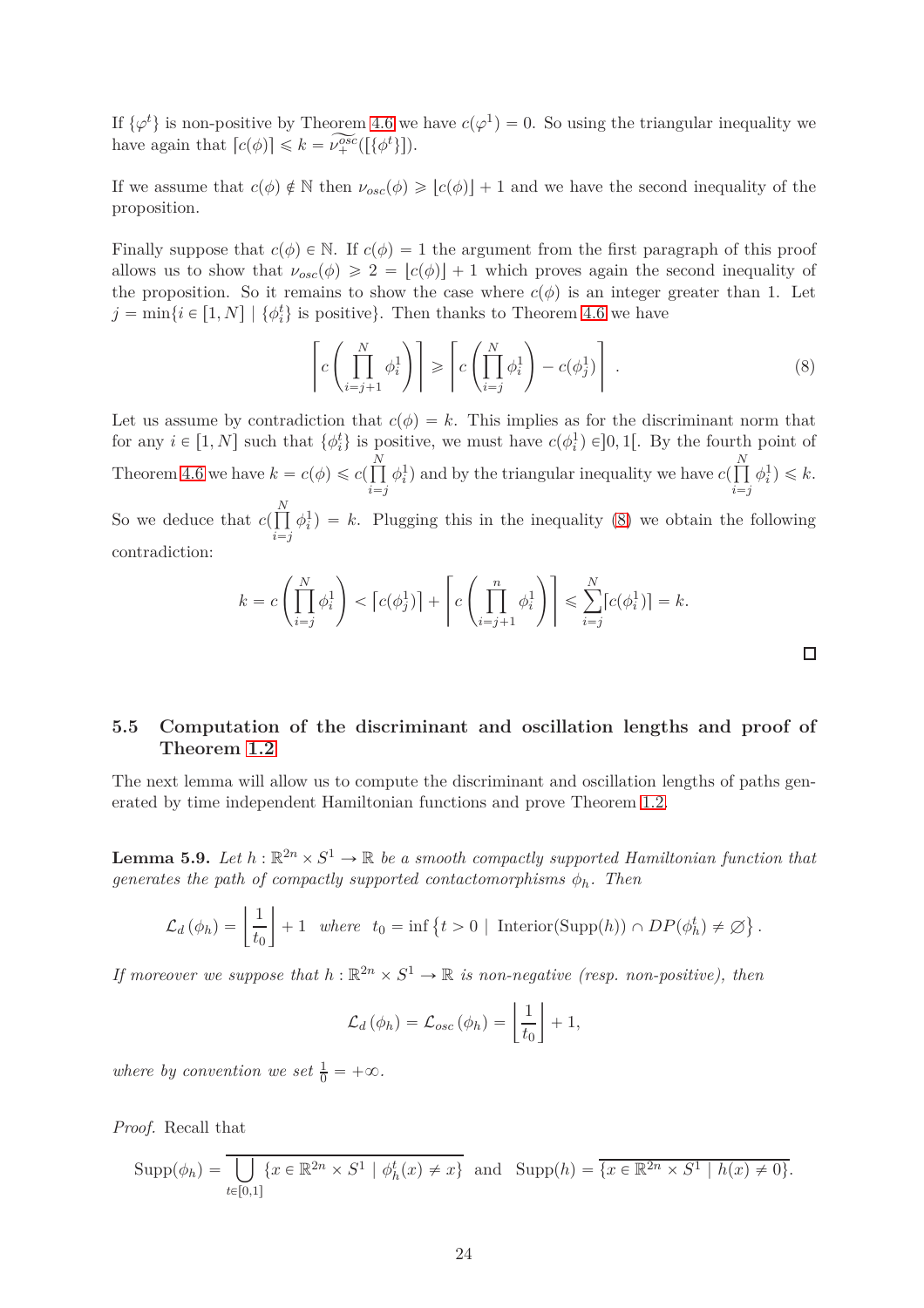Straightforward arguments allow to show that

$$
Supp(\phi_h) = Supp(h) ,
$$

 $\text{so } t_0 = \inf \{ t > 0 \mid \text{Interior}(\text{Supp}(\phi_h)) \cap DP(\phi_h^t) \neq \emptyset \}.$ 

Suppose there exist  $0 \le t < s \le 1$  such that  $DP((\phi_h^t)^{-1} \phi_h^s) \cap \text{Interior}(\text{Supp}(\phi_h)) \neq \emptyset$ . Since the Hamiltonian function *h* does not depend on time this implies that  $(\phi_h^t)^{-1} \phi_h^s = \phi_h^{s-t}$  and so  $DP(\phi_h^{s-t})$   $\cap$  Interior(Supp $(\phi_h)$ )  $\neq \emptyset$ . So by definition of  $t_0$  we have that  $s-t \geq t_0$ .

So if  $t_0 > 0$  and  $\frac{1}{t_0}$  is not an integer, by cutting the interval [0, 1] in  $\left[\frac{1}{t_0}\right]$ *t*0 Intervals of same length  $1/\left[\frac{1}{t_0}\right]$ *t*0 , the discriminant length of  $\phi_h$  restricted to any of this interval is equal to one, i.e.

$$
\mathcal{L}_d\left(\{\phi^t_h\}_{t\in[i/\lceil\frac{1}{t_0}\rceil; (i+1)/\lceil\frac{1}{t_0}\rceil]}\right) = 1, \ \forall i \in \left[0, \left\lceil\frac{1}{t_0}\right\rceil - 1\right].
$$

Therefore  $\mathcal{L}_d(\phi_h) \leq \left[\frac{1}{t_0}\right]$ *t*0 . Moreover if we cut [0, 1] in stricly less than  $\left[\frac{1}{t_0}\right]$ *t*0 Intervals, then there exists at least one interval  $I \subset [0,1]$  with length greater than  $t_0$  and so  $\mathcal{L}_d\left(\{\phi_h^t\}_{t \in I}\right) \geq 2$ . We then deduce that when  $1 > t_0 > 0$  and  $\frac{1}{t_0}$  is not an integer we have

$$
\mathcal{L}_d(\phi_h) = \left[\frac{1}{t_0}\right] = \left\lfloor \frac{1}{t_0} \right\rfloor + 1.
$$

Now let us consider the case when  $t_0 > 0$  and  $\frac{1}{t_0}$  is an integer. First we can see that if we cut [0, 1] into  $\frac{1}{t_0}$  intervals then at least one of them will be of length greater or equal to  $t_0$ , and so the discriminant length of  $\phi_h$  restricted to this interval will be greater or equal than 2. So we deduce that  $\mathcal{L}_d(\phi_h) \geq \frac{1}{t_0} + 1$ . However if we cut  $[0, 1]$  into  $\frac{1}{t_0} + 1$  pieces such that each piece is of length  $1/(\frac{1}{t_0} + 1)$  then the same argument as before allows to show that the discriminant length of  $\phi_h$  restricted to any of these intervals is equal to one. So we conclude that in this case again

$$
\mathcal{L}_d(\phi_h) = \left\lfloor \frac{1}{t_0} \right\rfloor + 1.
$$

Finally in the case  $t_0 = 0$  it is obvious that  $\mathcal{L}_d(\phi_h) = +\infty$ .

We are now ready to prove Theorem [1.2.](#page-2-1)

*Proof of Theorem [1.2.](#page-2-1)* Let us first compute the  $t_0$  coming from Lemma [5.9](#page-23-1) :

$$
t_0 = \inf \{ t > 0 \mid \text{Interior (Supp}(h)) \cap DP(\phi_h^t) \neq \emptyset \}
$$

For all  $0 < t \leq 1$ ,  $(p, z) \in DP(\phi_h^t)$  if and only if  $(p, z)$  is a *k*-translated point for  $\phi_h^t$ , where *k* is an integer. Using Lemmas [5.1](#page-16-1) and [5.2,](#page-17-1) we know that  $(p, z)$  is a *k*-translated point of  $\phi_h^t$ , for some  $t \in ]0,1]$ , if and only if *p* is a critical point of *H* and  $tH(p) = k$  (see the proof of Lemma [5.4\)](#page-18-0). So

$$
t_0 = \inf \{ t > 0 \mid \exists (p, z) \in \text{Interior } (\text{Supp}(h)), d_p H = 0 \text{ and } tH(p) \in \mathbb{Z} \}.
$$

Since  $\text{Supp}(h) = \text{Supp}(H) \times S^1$  and since 0 is a regular value of *H* inside of its support, we deduce that

$$
t_0 = \min \{ t > 0 \mid \exists p \in \text{Interior (Supp}(H)), d_p H = 0 \text{ and } tH(p) \in \mathbb{Z} \setminus \{0\} \}
$$
  
=  $\min \{ t > 0 \mid \exists p \in \text{Interior (Supp}(H)), d_p H = 0 \text{ and } t|H(p)| = 1 \}$   
=  $\min \{ t > 0 \mid \exists p \in \text{Interior (Supp}(H)), d_p H = 0 \text{ and } t = \frac{1}{|H(p)|} \}$   
=  $\frac{1}{\max \{ \max H, -\min H \}} = \frac{1}{\max \{ \max h, -\min h \}}.$ 

*.*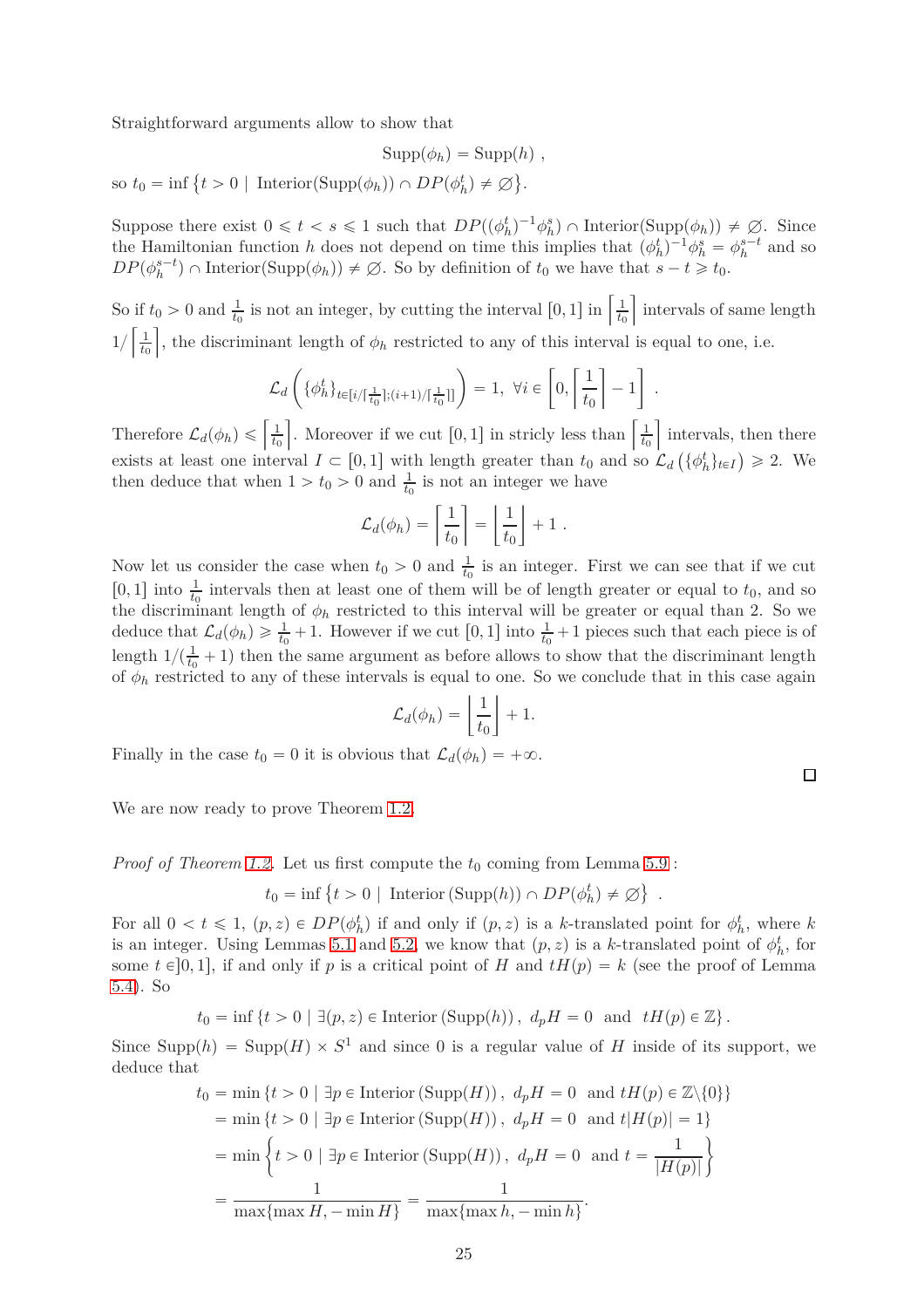So by Lemma [5.9](#page-23-1) we have

$$
\mathcal{L}_d(\phi_h) = \max\{ \lfloor \max h \rfloor + 1, \lfloor -\min h + \rfloor + 1 \}.
$$

On the other side, Proposition [5.8](#page-21-0) and Lemma [5.4](#page-18-0) allow us to say that

$$
\nu_d\left(\phi_h^1\right) \ge \max\left\{\left[c(\phi_h^1)\right] + 1, \left[c\left((\phi_h^1)^{-1}\right)\right] + 1\right\} = \max\left\{\left[\max h\right] + 1, \left[\min h\right] + 1\right\}.
$$

By definition  $\mathcal{L}_d(\phi_h) \geq \nu_d(\phi_h^1)$  all these inequalities are equalities :

 $\max{\{\max H + 1\}, \lfloor -\min H + 1\rfloor\}} = \mathcal{L}_d(\phi_h) \geq \nu_d(\phi_h^1) \geq \max{\{\max H + 1\}, \lfloor -\min H + 1\rfloor\}}.$ 

Finally, because the discriminant length and the discriminant norm are conjugation invariant we deduce Theorem [1.2.](#page-2-1)

The proof for the oscillation norm goes exactly the same way.

 $\Box$ 

### **5.6 Proof of Proposition [1.4](#page-4-1)**

Let us recall the statement of Proposition [1.4.](#page-4-1)

**Proposition 5.10.** Let  $\phi \in \text{Cont}_{0}^{c}(\mathbb{R}^{2n} \times S^{1}, \xi_{st})$  be a contactomorphism that displaces  $U \subset \mathbb{R}^{2n} \times S^{1}$ , *i.e.*  $\phi(U) \cap U = \emptyset$ . Then  $[\nu(\phi)] \geq \frac{1}{2} [c(U)]$  where  $\nu$  denotes the FPR, discriminant,  $\frac{1}{2}$   $[c(U)]$  where *v* denotes the FPR, discriminant, *oscillation or Shelukhin norm.*

The proof of Proposition [1.4](#page-4-1) is an immediate consequence of Corollary [5.7,](#page-20-0) Proposition [5.8](#page-21-0) together with the inequality [\(2\)](#page-4-2) of the introduction.

*Proof of Proposition [1.4.](#page-4-1)* From Corollary [5.7](#page-20-0) and Proposition [5.8](#page-21-0) we deduce that  $2[\nu(\phi)] \ge$  $[c(\phi)] + [c(\phi^{-1})]$ , where  $\nu$  stands for any of the norms  $\nu_d$ ,  $\nu_{osc}$ ,  $\nu_{FPR}^{\alpha_{st}}$  or  $\nu_{S}^{\alpha_{st}}$ , which concludes the proof of Proposition [1.4.](#page-4-1)  $\Box$ 

## <span id="page-25-3"></span>**References**

- [1] Augustin Banyaga. Sur la structure du groupe des difféomorphismes qui préservent une forme symplectique. *Comment. Math. Helv.*, 53(2):174–227, 1978.
- <span id="page-25-4"></span>[2] Mohan Bhupal. A partial order on the group of contactomorphisms of  $\mathbb{R}^{2n+1}$  via generating functions. *Turkish J. Math.*, 25(1):125–135, 2001.
- <span id="page-25-0"></span>[3] Misha Bialy and Leonid Polterovich. Geodesics of Hofer's metric on the group of Hamiltonian diffeomorphisms. *Duke Math. J.*, 76(1):273–292, 1994.
- <span id="page-25-1"></span>[4] Lev Buhovsky and Yaron Ostrover. On the uniqueness of Hofer's geometry. *Geom. Funct. Anal.*, 21(6):1296–1330, 2011.
- <span id="page-25-2"></span>[5] Dmitri Burago, Sergei Ivanov, and Leonid Polterovich. Conjugation-invariant norms on groups of geometric origin. In *Groups of diffeomorphisms*, volume 52 of *Adv. Stud. Pure Math.*, pages 221–250. Math. Soc. Japan, Tokyo, 2008.
- <span id="page-25-5"></span>[6] Marc Chaperon. On generating families. In *The Floer memorial volume*, volume 133 of *Progr. Math.*, pages 283–296. Birkhäuser, Basel, 1995.
- <span id="page-25-6"></span>[7] Yuri Chekanov. Critical points of quasifunctions, and generating families of Legendrian manifolds. *Funktsional. Anal. i Prilozhen.*, 30(2):56–69, 96, 1996.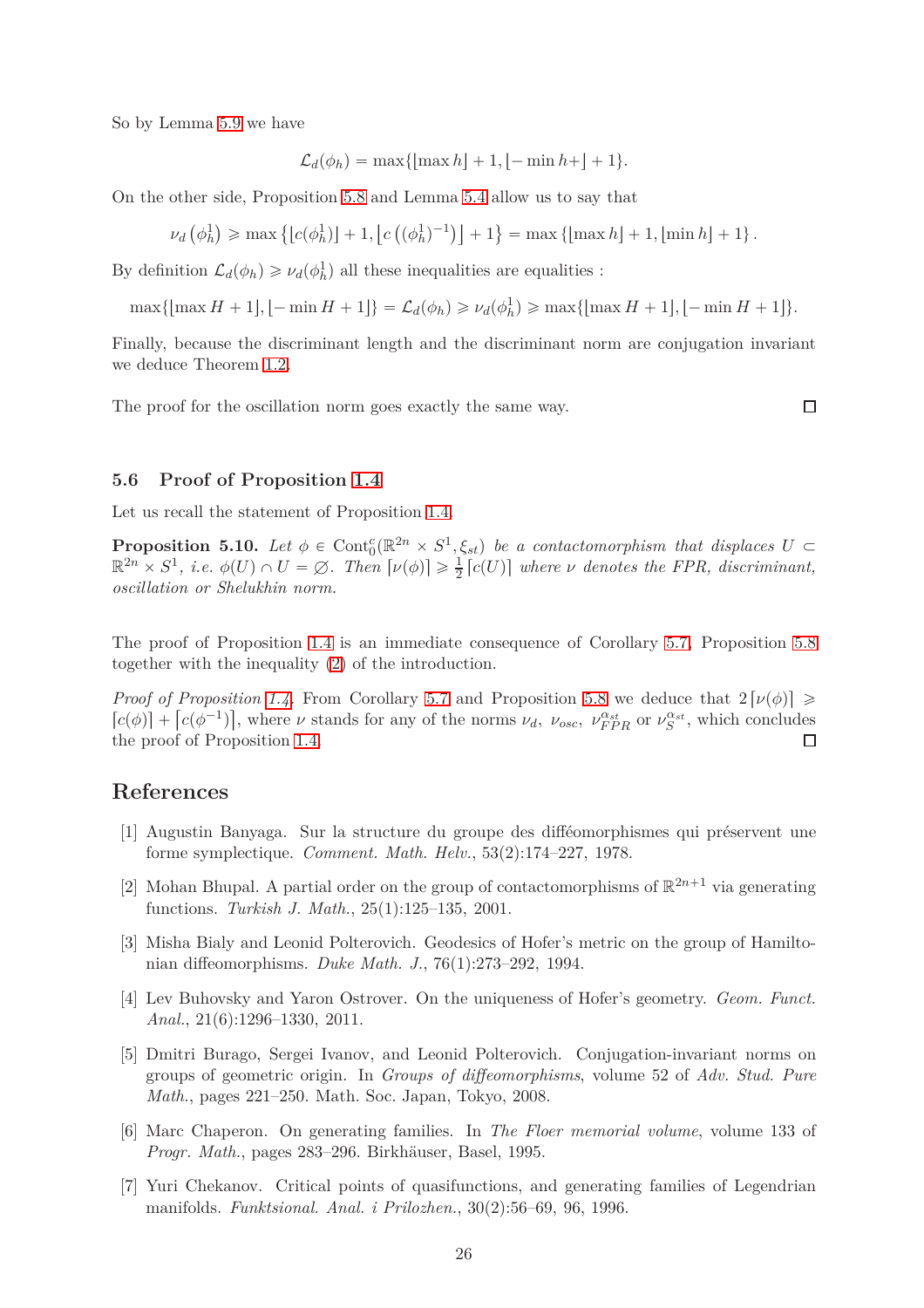- <span id="page-26-15"></span><span id="page-26-14"></span>[8] Vladimir Chernov and Stefan Nemirovski. Non-negative Legendrian isotopy in *ST* ˚*M*. *Geom. Topol.*, 14(1):611–626, 2010.
- <span id="page-26-16"></span>[9] Vladimir Chernov and Stefan Nemirovski. Universal orderability of Legendrian isotopy classes. *J. Symplectic Geom.*, 14(1):149–170, 2016.
- <span id="page-26-8"></span>[10] Vincent Colin, Emmanuel Ferrand, and Petya Pushkar. Positive isotopies of Legendrian submanifolds and applications. *Int. Math. Res. Not. IMRN*, (20):6231–6254, 2017.
- <span id="page-26-17"></span>[11] Vincent Colin and Sheila Sandon. The discriminant and oscillation lengths for contact and Legendrian isotopies. *J. Eur. Math. Soc. (JEMS)*, 17(7):1657–1685, 2015.
- <span id="page-26-13"></span>[12] Yakov Eliashberg, Sang Seon Kim, and Leonid Polterovich. Geometry of contact transformations and domains: orderability versus squeezing. *Geom. Topol.*, 10:1635–1747, 2006.
- <span id="page-26-6"></span>[13] Yakov Eliashberg and Leonid Polterovich. Partially ordered groups and geometry of contact transformations. *Geom. Funct. Anal.*, 10(6):1448–1476, 2000.
- <span id="page-26-0"></span>[14] Maia Fraser, Leonid Polterovich, and Daniel Rosen. On Sandon-type metrics for contactomorphism groups. *Ann. Math. Qué.*, 42(2):191–214, 2018.
- <span id="page-26-2"></span>[15] Helmut Hofer. On the topological properties of symplectic maps. *Proc. Roy. Soc. Edinburgh Sect. A*, 115(1-2):25–38, 1990.
- <span id="page-26-1"></span>[16] Helmut Hofer and Eduard Zehnder. *Symplectic invariants and Hamiltonian dynamics*. Modern Birkhäuser Classics. Birkhäuser Verlag, Basel, 2011. Reprint of the 1994 edition.
- [17] François Lalonde and Dusa McDuff. The geometry of symplectic energy. *Ann. of Math. (2)*, 141(2):349–371, 1995.
- <span id="page-26-12"></span><span id="page-26-3"></span>[18] Dusa McDuff. Geometric variants of the Hofer norm. *J. Symplectic Geom.*, 1(2):197–252, 2002.
- <span id="page-26-19"></span>[19] Leonid Polterovich. *The geometry of the group of symplectic diffeomorphisms*. Lectures in Mathematics ETH Zürich. Birkhäuser Verlag, Basel, 2001.
- <span id="page-26-7"></span>[20] Leonid Polterovich and Daniel Rosen. *Function theory on symplectic manifolds*, volume 34 of *CRM Monograph Series*. American Mathematical Society, Providence, RI, 2014.
- [21] Sheila Sandon. An integer-valued bi-invariant metric on the group of contactomorphisms of  $\mathbb{R}^{2n} \times S^1$ . *J. Topol. Anal.*, 2(3):327-339, 2010.
- <span id="page-26-11"></span>[22] Sheila Sandon. Contact homology, capacity and non-squeezing in  $\mathbb{R}^{2n} \times S^1$  via generating functions. *Ann. Inst. Fourier (Grenoble)*, 61(1):145–185, 2011.
- <span id="page-26-10"></span>[23] Sheila Sandon. Bi-invariant metrics on the contactomorphism groups. *São Paulo Journal of Mathematical Sciences*, 9(2):195–228, Sep 2015.
- <span id="page-26-4"></span>[24] Matthias Schwarz. On the action spectrum for closed symplectically aspherical manifolds. *Pacific J. Math.*, 193(2):419–461, 2000.
- <span id="page-26-9"></span>[25] Egor Shelukhin. The Hofer norm of a contactomorphism. *J. Symplectic Geom.*, 15(4):1173– 1208, 2017.
- <span id="page-26-18"></span>[26] David Théret. *Utilisation des fonctions génératrices en géometrie symplectique globale*. PhD thesis, 1996.
- <span id="page-26-5"></span>[27] Michael Usher. Hofer's metrics and boundary depth. *Ann. Sci. Éc. Norm. Supér. (4)*, 46(1):57–128 (2013), 2013.